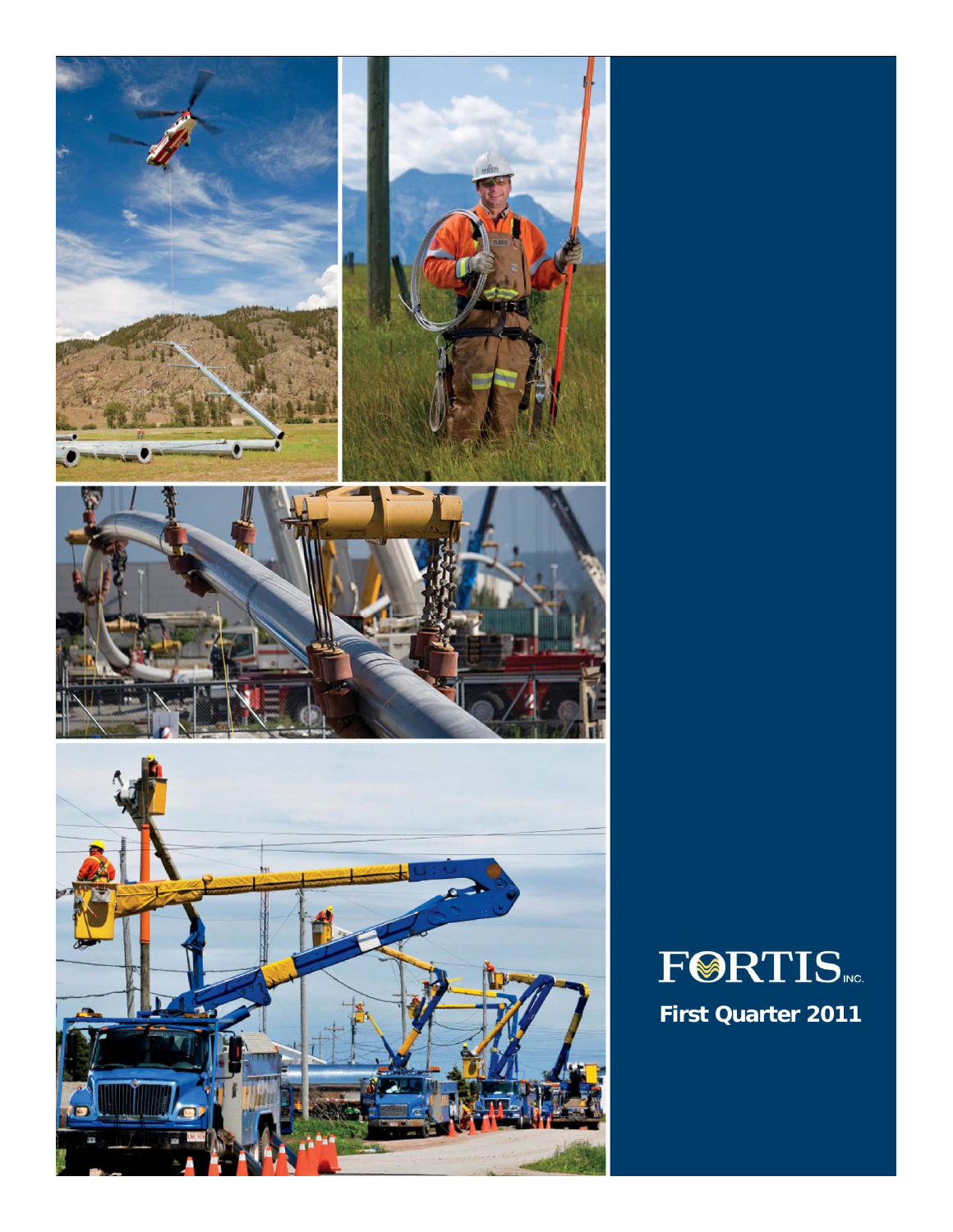### *Dear Shareholder:*

Fortis achieved first quarter net earnings attributable to common equity shareholders of \$117 million, or \$0.67 per common share, compared to \$100 million, or \$0.58 per common share, for the first quarter of 2010.

Performance for the quarter was driven by the Corporation's regulated utilities in western Canada.

Canadian Regulated Gas Utilities contributed earnings of \$76 million, up \$3 million from the first quarter of 2010. The improvement reflected growth in utility infrastructure investment, reduced amortization costs and higher capitalized finance charges, partially offset by the timing of and increase in operating expenses. Due to the seasonality of the business, most of the earnings of the gas utilities are realized in the first and fourth quarters. FortisBC's gas business expects to file its 2012-2013 rate application this month.



We are excited about the heightened focus on natural gas in North America, especially regarding its potential use in the transportation sector.

Canadian Regulated Electric Utilities contributed earnings of \$53 million, up \$13 million from the first quarter of 2010, mainly related to FortisAlberta and FortisBC's electricity business. Earnings increased at FortisAlberta due to growth in utility infrastructure investment, the timing of recording in 2010 the cumulative impact of the 2010-2011 regulatory rate decision, a \$1 million gain on the sale of property and higher energy deliveries. The cumulative impact of the 2010-2011 regulatory rate decision was recorded during the third quarter of 2010 when the decision was received. Earnings at FortisBC's electricity business improved mainly as a result of growth in utility infrastructure investment and higher electricity sales. Electricity sales during the first quarter of 2010 were lower than average due to warmer temperatures during that period. With regard to regulatory matters, in March FortisAlberta filed its 2012-2013 rate application, which includes proposed gross capital expenditures of more than \$775 million over the two-year period. FortisBC's electricity business expects to file its 2012-2013 rate application this summer.

Caribbean Regulated Electric Utilities contributed \$4 million, consistent with earnings for the first quarter of 2010. There was no earnings' contribution from Belize Electricity during the first quarter of 2011. In March the Supreme Court of Belize dismissed Belize Electricity's appeal of the regulator's June 2008 Final Rate Decision. The Company is in the process of filing an appeal of the trial judgment with the Belize Court of Appeal.

Non-Regulated Fortis Generation contributed \$3 million to earnings, up \$1 million from the first quarter of 2010 due to contribution from the Vaca hydroelectric generating facility in Belize, which was commissioned in late March 2010.

Fortis Properties delivered earnings of \$1 million compared to \$2 million for the first quarter of 2010, reflecting lower occupancies at hotel operations in western Canada and increased amortization costs due to ongoing capital investment.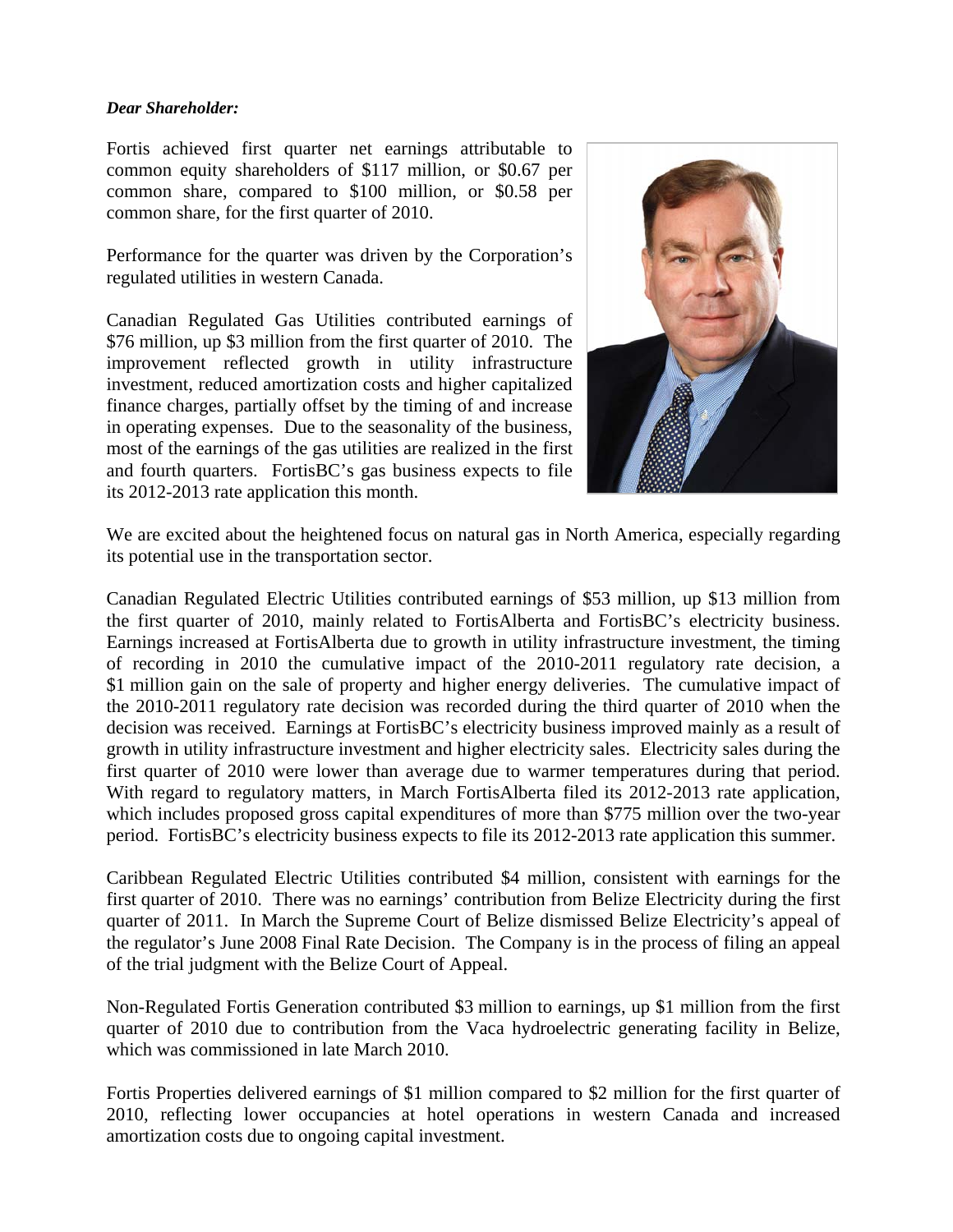Corporate and other expenses were \$20 million, \$1 million lower quarter over quarter mainly due to reduced operating expenses. Higher operating expenses incurred in the first quarter of 2010 related to business development costs.

Common shareholders of Fortis received a dividend of 29 cents per common share on March 1, 2011, up from 28 cents in the fourth quarter of 2010. The 3.6% increase in the quarterly common share dividend translates to an annualized dividend of \$1.16 and extends the Corporation's record of annual common share dividend increases to 38 consecutive years, the longest record of any public corporation in Canada.

Consolidated capital expenditures, before customer contributions, were approximately \$233 million in the first quarter of 2011. Much of the Corporation's consolidated capital expenditure program is being driven by the regulated utilities in western Canada and the non-regulated Waneta hydroelectric generation expansion project in British Columbia, in which Fortis holds a 51% controlling interest. At FortisBC's gas business, construction of the liquefied natural gas storage facility on Vancouver Island, at an estimated cost of \$214 million, is expected to be completed in the next several weeks, with the facility to be filled later in the year. The \$110 million project to bring all gas customer-care functions in-house with company-owned call centres and a new customer information system should be in place by January 2012. FortisBC's electricity business expects to substantially complete its \$106 million Okanagan Transmission Reinforcement Project in 2011. FortisAlberta has substantially completed its \$126 million Automated Meter Project, which involved the replacement of approximately 466,000 conventional meters. Work continues on the \$900 million Waneta Expansion Project, which is expected to be completed in spring 2015.

Cash flow from operating activities was \$299 million for the quarter, up \$98 million from the same quarter last year, driven by higher earnings, the collection from customers of higher amortization costs and favourable changes in working capital and regulatory deferral accounts.

The most recent regulatory decisions received by our Canadian utilities provide continuing stability in 2011. Our utilities are focused on operations and meeting the energy needs of customers. Our five-year capital program, including the Waneta Expansion Project, is expected to total \$5.5 billion, driving growth in earnings and dividends.

Fortis continues to pursue acquisitions for profitable growth, focusing on electric and gas utilities in the United States and Canada.

*H. Stanley Marshall President and Chief Executive Officer Fortis Inc.*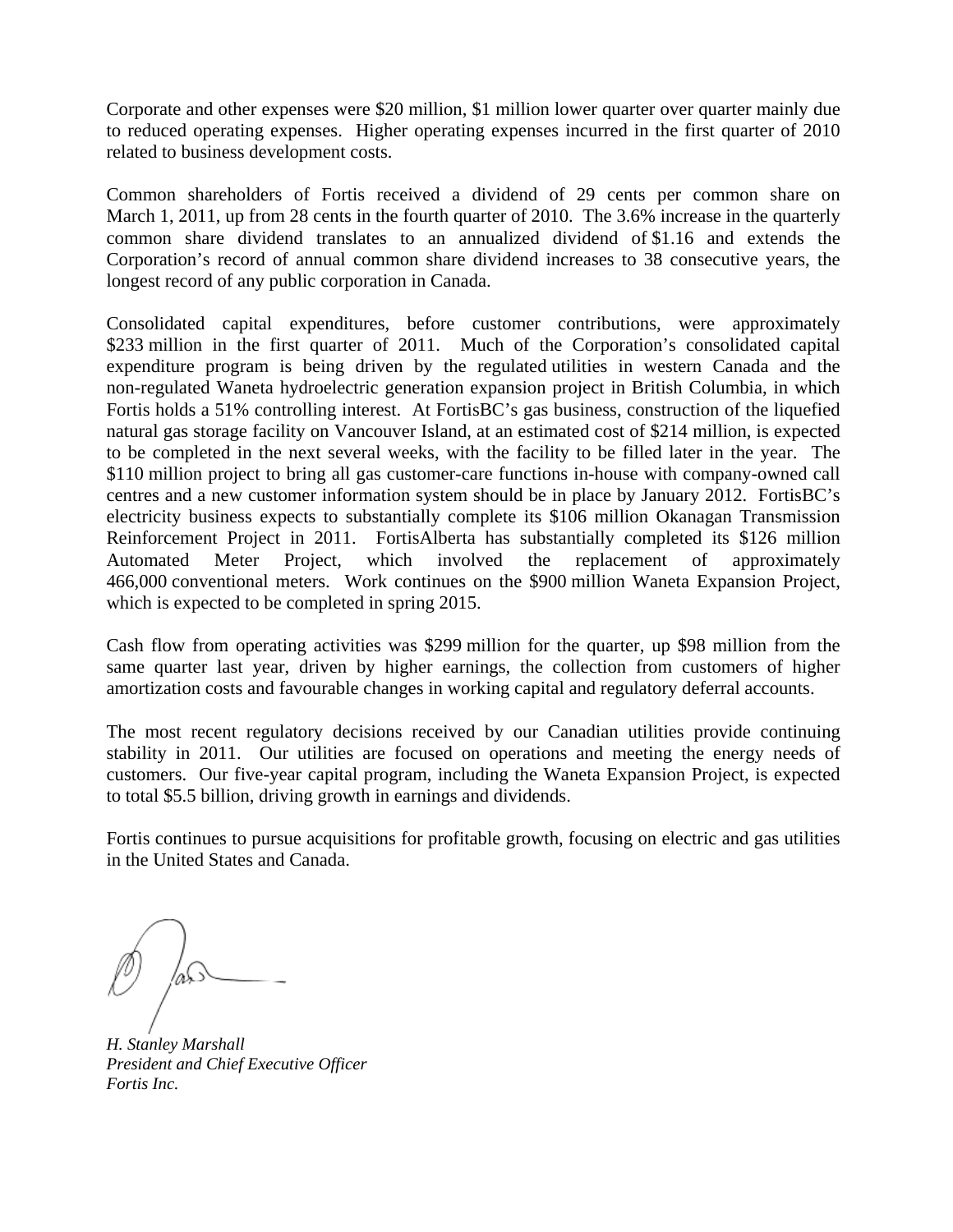## **Interim Management Discussion and Analysis**

For the three months ended March 31, 2011 Dated May 4, 2011

#### **TABLE OF CONTENTS**

 $\overline{a}$ 

|                                                | 1  |
|------------------------------------------------|----|
|                                                | 2  |
|                                                | 3  |
| Segmented Results of Operations                | 5  |
| Regulated Gas Utilities - Canadian             |    |
|                                                | 5  |
| Regulated Electric Utilities - Canadian        |    |
|                                                | 6  |
|                                                |    |
|                                                | 8  |
| Other Canadian Electric Utilities              | 8  |
| Regulated Electric Utilities - Caribbean       | 9  |
| Non-Regulated - Fortis Generation              | 10 |
| Non-Regulated - Fortis Properties              | 10 |
|                                                | 11 |
|                                                | 12 |
|                                                | 12 |
| Material Regulatory Decisions and Applications | 14 |
|                                                | 17 |
|                                                |    |

|                                                       | 17    |
|-------------------------------------------------------|-------|
| Summary of Consolidated Cash Flows                    | 17    |
|                                                       | 19    |
|                                                       | 20    |
|                                                       | 20    |
|                                                       | 20    |
|                                                       | 21    |
|                                                       | 22    |
|                                                       | 23    |
|                                                       | 24    |
|                                                       | 25    |
|                                                       | 25    |
|                                                       | 25    |
|                                                       | 26    |
|                                                       | 27    |
|                                                       | 29    |
|                                                       | 29    |
| Interim Consolidated Financial Statements (Unaudited) | $F-1$ |

## **FORWARD-LOOKING STATEMENT**

The following Management Discussion and Analysis ("MD&A") should be read in conjunction with the Fortis Inc. ("Fortis" or the "Corporation") interim unaudited consolidated financial statements and notes thereto for the three months ended March 31, 2011 and the MD&A and audited consolidated financial statements for the year ended December 31, 2010 included in the Corporation's 2010 Annual Report. The MD&A has been prepared in accordance with National Instrument 51-102 - *Continuous Disclosure Obligations.* Financial information in the MD&A has been prepared in accordance with Canadian generally accepted accounting principles ("Canadian GAAP") and is presented in Canadian dollars unless otherwise specified.

*Fortis includes forward-looking information in the MD&A within the meaning of applicable securities laws in Canada ("forward-looking information"). The purpose of the forward-looking information is to provide management's expectations regarding the Corporation's future growth, results of operations, performance, business prospects and opportunities, and it may not be appropriate for other purposes. All forward-looking information is given pursuant to the safe harbour provisions of applicable Canadian securities legislation. The words "anticipates", "believes", "budgets", "could", "estimates", "expects", "forecasts", "intends", "may", "might", "plans", "projects", "schedule", "should", "will", "would" and similar expressions are often intended to identify forward-looking information, although not all forward-looking information contains these identifying words. The*  forward-looking information reflects management's current beliefs and is based on information currently available to the *Corporation's management. The forward-looking information in the MD&A includes, but is not limited to, statements regarding: the expected timing of filing of regulatory applications and of receipt of regulatory decisions; the expectation that cash required to complete subsidiary capital expenditure programs will be sourced from a combination of cash from operations, borrowings under credit facilities, equity injections from Fortis and long-term debt issues; the expected timing of the close of the sale of the joint-use poles at Newfoundland Power; consolidated forecast gross capital expenditures for 2011 and in total over the five-year period 2011 through 2015; the expectation that the Corporation's significant capital program should drive growth in earnings and dividends; expected consolidated long-term debt maturities and repayments on average annually over the next five years; except for debt at Belize Electricity and Exploits River Hydro Partnership ("Exploits Partnership"), the expectation that the Corporation and its subsidiaries will remain compliant with debt covenants during 2011; no expected material adverse credit rating actions in the near term; the expectation that Fortis will become a U.S. Securities and Exchange Commission Issuer by December 31, 2011; and the expected impact of the transition to United States generally accepted accounting principles. The forecasts and projections that make up the forward-looking information are based on assumptions which include, but are not limited to: the receipt of applicable regulatory approvals and requested rate orders; no significant operational disruptions or environmental liability due to a*  catastrophic event or environmental upset caused by severe weather, other acts of nature or other major event; the continued *ability to maintain the gas and electricity systems to ensure their continued performance; no material capital project and financing cost overrun related to the construction of the Waneta hydroelectric generation expansion project; no significant decline in capital spending in 2011; no severe and prolonged downturn in economic conditions; sufficient liquidity and capital resources; the continuation of regulator-approved mechanisms to flow through the commodity cost of natural gas and energy supply costs in customer rates; the ability to hedge exposures to fluctuations in interest rates, foreign exchange rates and natural gas commodity prices; no significant variability in interest rates; no significant counterparty defaults; the continued competitiveness of natural gas pricing when compared with electricity and other alternative sources of energy; the continued availability of natural gas supply; the continued ability to fund defined benefit pension plans; the absence of significant changes in government energy plans and*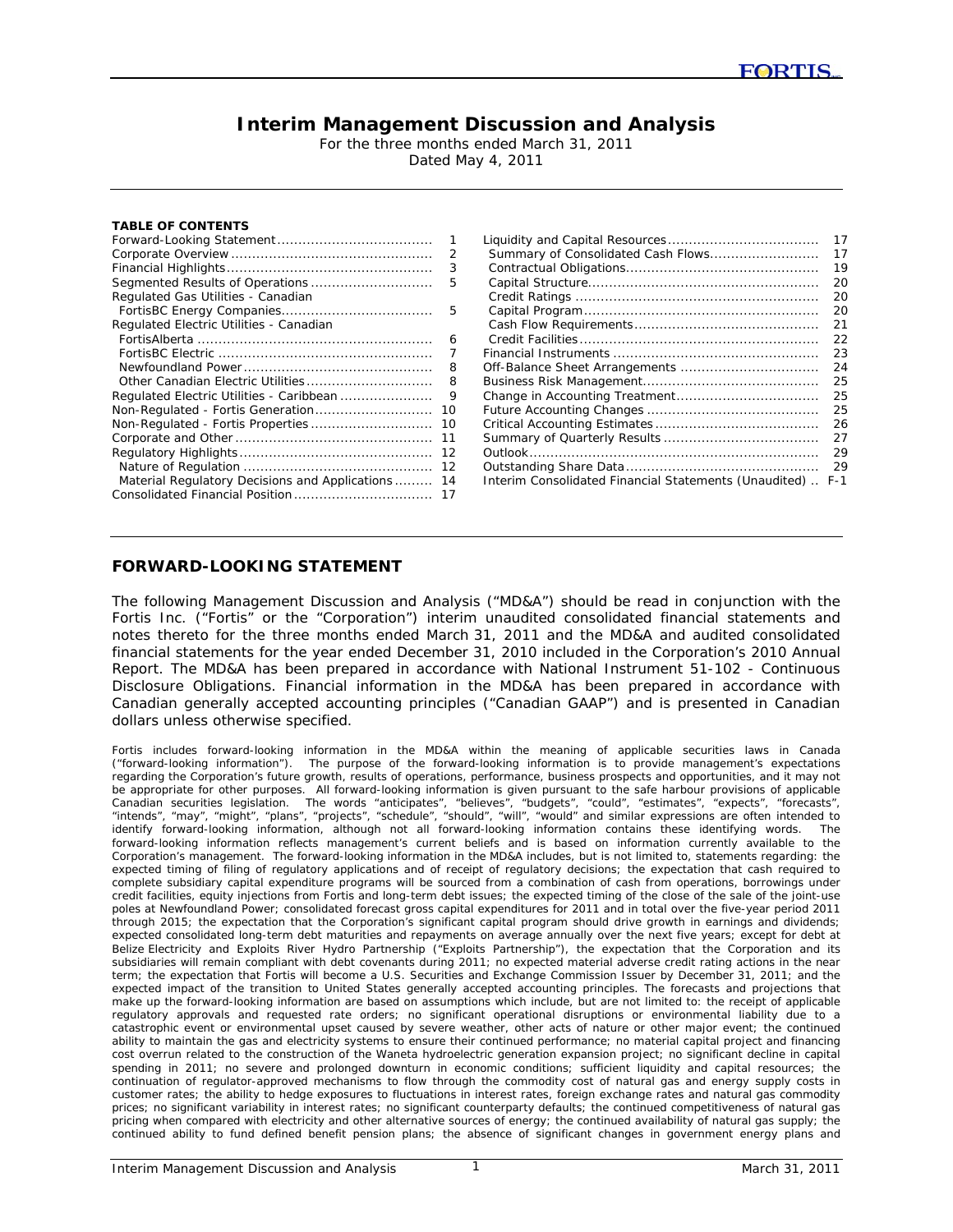*environmental laws that may materially affect the operations and cash flows of the Corporation and its subsidiaries; maintenance of adequate insurance coverage; the ability to obtain and maintain licences and permits; retention of existing service areas; maintenance of information technology infrastructure; favourable relations with First Nations; favourable labour relations; and sufficient human resources to deliver service and execute the capital program. The forward-looking information is subject to risks, uncertainties and other factors that could cause actual results to differ materially from historical results or results anticipated by the forward-looking information. Factors which could cause results or events to differ from current expectations include, but are not limited to: regulatory risk; operating and maintenance risks; capital project budget overrun, completion and financing risk in the Corporation's non-regulated business; economic conditions; capital resources and liquidity risk; weather and seasonality; commodity price risk; derivative financial instruments and hedging; interest rate risk; counterparty risk; competitiveness of natural gas; natural gas supply; defined benefit pension plan performance and funding requirements; risks related to the development of the FortisBC Energy (Vancouver Island) Inc. franchise; environmental risks; insurance coverage risk; loss of licences and permits; loss of service area; the risk of transition to new accounting standards that do not recognize the impact of rate-regulation; changes in tax legislation; information technology infrastructure; an ultimate resolution of the expropriation of the assets of the Exploits Partnership that differs from what is currently expected by management; an unexpected outcome of legal proceedings currently against the Corporation; relations with First Nations; labour relations; and human resources. For additional information with respect to the Corporation's risk factors, reference should be made to the Corporation's continuous disclosure materials filed from time to time with Canadian securities regulatory authorities and to the heading "Business Risk Management" in the MD&A for the three months ended March 31, 2011 and for the year ended December 31, 2010.* 

*All forward-looking information in the MD&A is qualified in its entirety by the above cautionary statements and, except as required by law, the Corporation undertakes no obligation to revise or update any forward-looking information as a result of new information, future events or otherwise after the date hereof.* 

## **CORPORATE OVERVIEW**

 $\overline{a}$ 

Fortis is the largest investor-owned distribution utility in Canada, serving approximately 2,100,000 gas and electricity customers. Its regulated holdings include electric utilities in five Canadian provinces and three Caribbean countries and a natural gas utility in British Columbia, Canada. Fortis owns non-regulated generation assets, primarily hydroelectric, across Canada and in Belize and Upper New York State, and hotels and commercial office and retail space primarily in Atlantic Canada. Year-to-date March 31, 2011, the Corporation's electricity distribution systems met a combined peak demand of approximately 5,014 megawatts ("MW") and its gas distribution system met a peak day demand of 1,210 terajoules ("TJ"). For additional information on the Corporation's business segments, refer to Note 1 to the Corporation's interim unaudited consolidated financial statements for the three months ended March 31, 2011 and to the Corporate Overview section of the MD&A for the year ended December 31, 2010.

The key goals of the Corporation's regulated utilities are to operate sound gas and electricity distribution systems, deliver gas and electricity safely and reliably at the lowest reasonable cost and conduct business in an environmentally responsible manner. The Corporation's main business, utility operations, is highly regulated and the earnings of the Corporation's regulated utilities are primarily determined under cost of service ("COS") regulation.

Generally under COS regulation, the respective regulatory authority sets customer gas and electricity rates to permit a reasonable opportunity for the utility to recover, on a timely basis, estimated costs of providing service to customers, including a fair rate of return on a regulatory deemed or targeted capital structure applied to an approved regulatory asset value ("rate base"). Generally, the ability of a regulated utility to recover prudently incurred costs of providing service and to earn the regulatory approved rate of return on common shareholders' equity ("ROE") and/or rate of return on rate base assets ("ROA") depends on the utility achieving the forecasts established in the rate-setting processes. As such, earnings of regulated utilities are generally impacted by: (i) changes in the regulator-approved allowed ROE or ROA; (ii) changes in rate base; (iii) changes in energy sales or gas delivery volumes; (iv) changes in the number and composition of customers; (v) variances between actual expenses incurred and forecast expenses used to determine revenue requirements and set customer rates; and (vi) timing differences, within an annual financial reporting period, between when actual expenses are incurred and when they are recovered from customers in rates. When forward test years are used to establish revenue requirements and set base customer rates, these rates are not adjusted as a result of actual COS being different from that which is estimated, other than for certain prescribed costs that are eligible for deferral account treatment. In addition, the Corporation's regulated utilities, where applicable, are permitted by their respective regulatory authority to flow through to customers, without markup, the cost of natural gas, fuel and/or purchased power through customer rates and/or the use of rate stabilization and other mechanisms.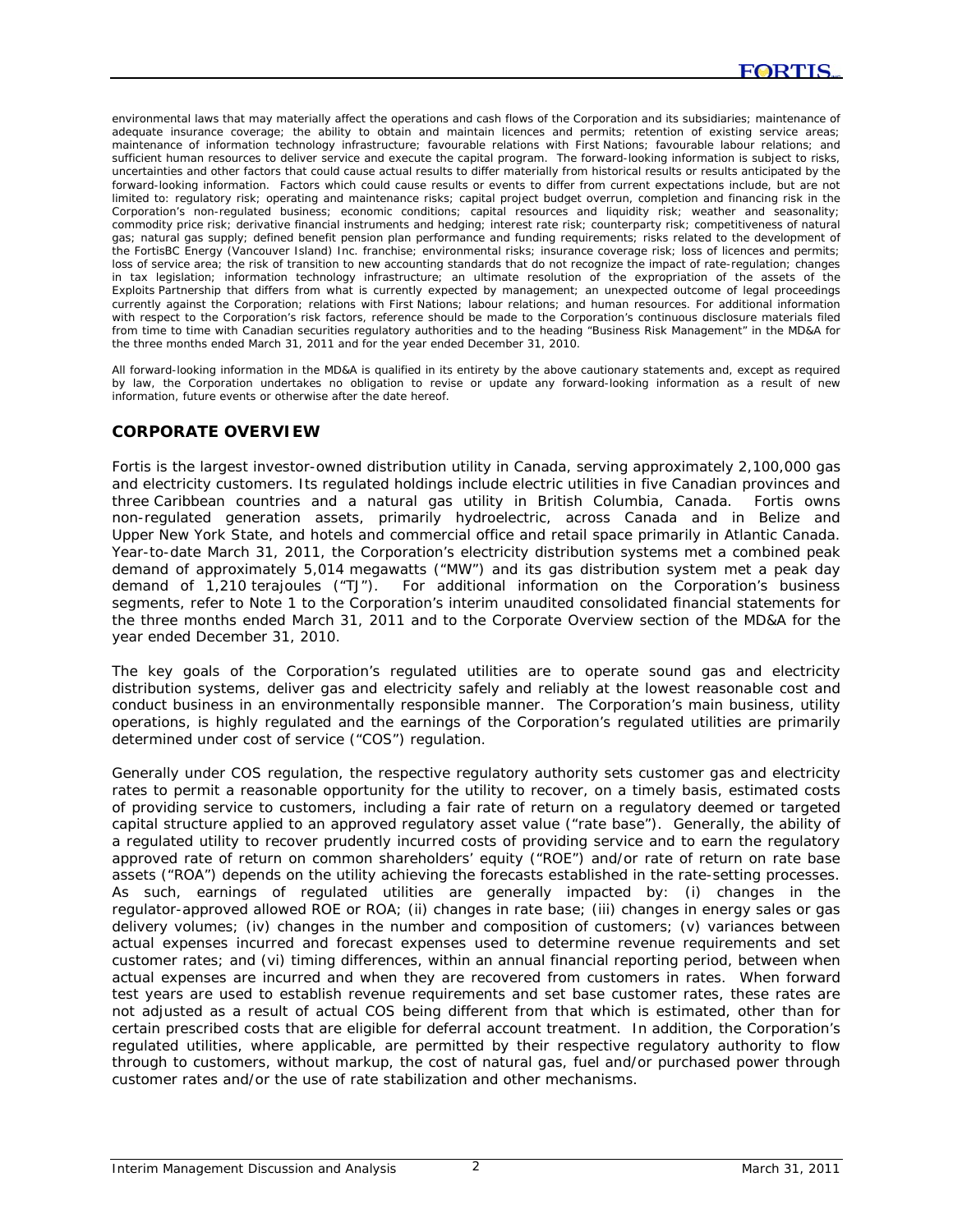Effective March 1, 2011, the Terasen Gas companies were renamed to commence operating under a common brand identity with FortisBC in British Columbia, Canada. As a result, Terasen Gas Inc. is now FortisBC Energy Inc. ("FEI"), Terasen Gas (Vancouver Island) Inc. is now FortisBC Energy (Vancouver Island) Inc. ("FEVI") and Terasen Gas (Whistler) Inc. is now FortisBC Energy (Whistler) Inc. ("FEWI"), now collectively referred to as the FortisBC Energy companies.

### **FINANCIAL HIGHLIGHTS**

 $\overline{a}$ 

Fortis has adopted a strategy of profitable growth with earnings per common share as the primary measure of performance. The Corporation's business is segmented by franchise area and, depending on regulatory requirement, by the nature of the assets. Key financial highlights for the first quarters ended March 31, 2011 and March 31, 2010 are provided in the following table.

| <b>Consolidated Financial Highlights (Unaudited)</b>            | <b>Quarter Ended March 31</b> |       |          |
|-----------------------------------------------------------------|-------------------------------|-------|----------|
| (\$ millions, except for share data)                            | 2011                          | 2010  | Variance |
| Revenue                                                         | 1,164                         | 1,073 | 91       |
| <b>Energy Supply Costs</b>                                      | 603                           | 552   | 51       |
| <b>Operating Expenses</b>                                       | 213                           | 202   | 11       |
| Amortization                                                    | 103                           | 94    | 9        |
| <b>Finance Charges</b>                                          | 90                            | 90    |          |
| Corporate Taxes                                                 | 30                            | 28    |          |
| Net Earnings                                                    | 125                           | 107   | 18       |
| Net Earnings Attributable to:                                   |                               |       |          |
| Non-Controlling Interests                                       |                               |       |          |
| Preference Equity Shareholders                                  |                               | 6     |          |
| Common Equity Shareholders                                      | 117                           | 100   | 17       |
|                                                                 | 125                           | 107   | 18       |
| Basic Earnings per Common Share (\$)                            | 0.67                          | 0.58  | 0.09     |
| Diluted Earnings per Common Share (\$)                          | 0.65                          | 0.56  | 0.09     |
| Weighted Average Number of Common Shares Outstanding (millions) | 175.0                         | 171.6 | 3.4      |
| Cash Flow from Operating Activities                             | 299                           | 201   | 98       |

#### **Factors Contributing to Revenue Variance**

## *Favourable*

- Gas and energy sales growth, mainly due to weather-related increases in consumption, and growth in the number of customers mainly at FortisAlberta
- The timing of recording in 2010 the cumulative impact of revenue requirements decisions received in 2010 at FortisAlberta and FEWI. The impacts of the rate decisions were recorded during the third quarter of 2010 when the decisions were received.
- An increase in gas delivery rates and the base component of electricity rates at several of the utilities, reflecting ongoing investment in utility capital assets and higher regulator-approved expenses recoverable from customers
- The flow through in customer electricity rates of higher energy supply costs
- An approximate \$1 million gain on sale of property
- Higher non-regulated hydroelectric generation in Belize

#### *Unfavourable*

• Approximately \$4 million unfavourable foreign exchange associated with the translation of foreign currency-denominated revenue, due to the weakening of the US dollar relative to the Canadian dollar quarter over quarter

#### **Factors Contributing to Energy Supply Costs Variance**

#### *Unfavourable*

- Gas and energy sales growth
- Higher energy supply costs associated with increased fuel costs, and the operation of the Energy Cost Adjustment Mechanism ("ECAM") regulatory deferral account at Maritime Electric

#### *Favourable*

• Approximately \$3 million associated with favourable foreign currency translation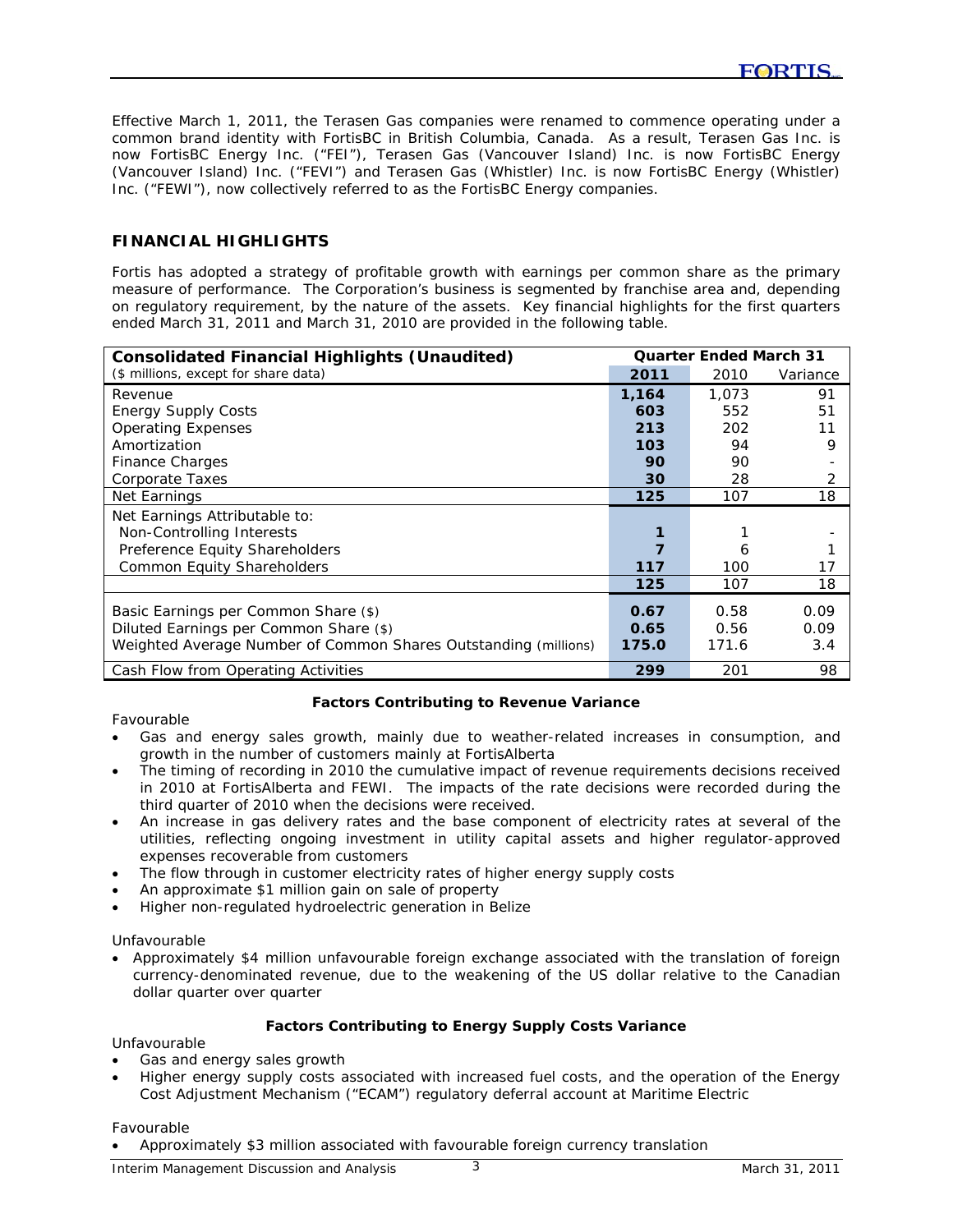### **Factors Contributing to Operating Expenses Variance**

#### *Unfavourable*

 $\overline{a}$ 

- Higher operating expenses at Newfoundland Power, mainly due to the regulatory approved change in the accounting treatment for other post-employment benefit ("OPEB") costs and increased maintenance costs, due to higher capital work performed in the first quarter of 2010
- Wage and general inflationary increases
- The timing of and a regulatory approved increase in certain operating expenses at the FortisBC Energy companies

#### *Favourable*

• Higher corporate operating expenses incurred in the first quarter of 2010 related to business development costs

#### **Factors Contributing to Amortization Costs Variance**

#### *Unfavourable*

- Higher amortization rates at FortisAlberta, due to the timing of recording in 2010 the cumulative impact of the revenue requirements decision received in 2010. The impacts of the rate decision were recorded during the third quarter of 2010 when the decision was received.
- Continued investment in utility capital assets and income producing properties

#### *Favourable*

- Reduced amortization costs during the first quarter of 2011 at the FortisBC Energy companies due to the retirement late in 2010 of certain general plant assets
- Increased amortization costs during the first quarter of 2010 at Newfoundland Power due to an approximate \$1 million adjustment, as approved by the regulator, related to an amortization study

#### **Factors Contributing to Finance Charges Variance**

#### *Favourable*

- The refinancing of maturing corporate debt at a lower rate
- Higher capitalized allowance for funds used during construction

#### *Unfavourable*

• Higher debt levels in support of the utilities' capital expenditure programs

#### **Factors Contributing to Corporate Taxes Variance**

## *Unfavourable*

• Higher earnings before corporate taxes

#### *Favourable*

• Lower effective corporate income tax rate, driven by an overall increase in deductible expenses for income tax purposes compared to accounting purposes and lower statutory income tax rates

#### **Factors Contributing to Earnings Variance**

#### *Favourable*

- The approximate \$4.5 million earnings impact of rate base growth, mainly at the regulated utilities in western Canada, due to continued investment in utility capital assets
- Higher energy sales, driven by FortisBC Electric and FortisAlberta
- The timing of recording in 2010 the cumulative impact of revenue requirements decisions received in 2010 at FortisAlberta and FEWI. The impacts of the rate decisions were recorded during the third quarter of 2010 when the decisions were received.
- Higher corporate operating expenses incurred in the first quarter of 2010 related to business development costs
- A \$1 million gain on the sale of property
- Higher non-regulated hydroelectric generation in Belize

#### *Unfavourable*

The timing of and a regulatory approved increase in certain operating expenses at the FortisBC Energy companies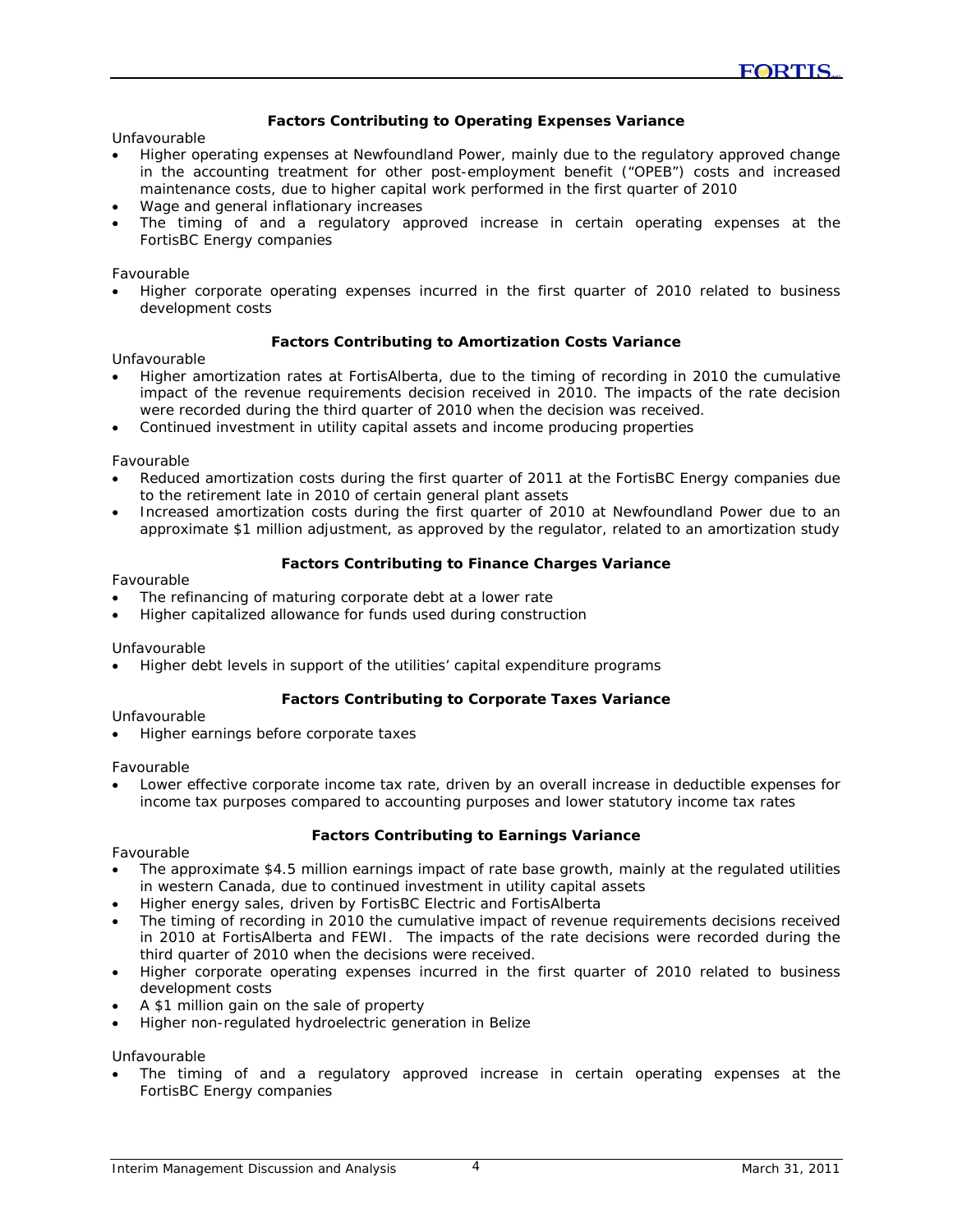### **SEGMENTED RESULTS OF OPERATIONS**

 $\overline{a}$ 

| Segmented Net Earnings Attributable to Common Equity Shareholders |      |                               |          |  |
|-------------------------------------------------------------------|------|-------------------------------|----------|--|
| (Unaudited)                                                       |      | <b>Quarter Ended March 31</b> |          |  |
| $($$ millions)                                                    | 2011 | 2010                          | Variance |  |
| <b>Regulated Gas Utilities - Canadian</b>                         |      |                               |          |  |
| FortisBC Energy Companies                                         | 76   | 73                            |          |  |
| <b>Regulated Electric Utilities - Canadian</b>                    |      |                               |          |  |
| FortisAlberta                                                     | 21   | 14                            |          |  |
| FortisBC Electric                                                 | 19   | 14                            |          |  |
| Newfoundland Power                                                |      |                               |          |  |
| Other Canadian                                                    | 6    | 5                             |          |  |
|                                                                   | 53   | 40                            | 13       |  |
| Regulated Electric Utilities - Caribbean                          |      | 4                             |          |  |
| Non-Regulated - Fortis Generation                                 |      |                               |          |  |
| Non-Regulated - Fortis Properties                                 |      | 2                             |          |  |
| Corporate and Other                                               | (20) | (21)                          |          |  |
| Net Earnings Attributable to Common Equity Shareholders           | 117  | 100                           | 17       |  |

For a discussion of the nature of regulation and material regulatory decisions and applications pertaining to the Corporation's regulated utilities, refer to the "Regulatory Highlights" section of this MD&A. A discussion of the financial results of the Corporation's reporting segments is as follows.

## **REGULATED GAS UTILITIES - CANADIAN**

### **FORTISBC ENERGY COMPANIES** *(1)*

| Gas Volumes by Major Customer Category (Unaudited)                                                            | <b>Quarter Ended March 31</b> |        |          |
|---------------------------------------------------------------------------------------------------------------|-------------------------------|--------|----------|
| (TJ)                                                                                                          | 2011                          | 2010   | Variance |
| Core – Residential and Commercial                                                                             | 50,448                        | 40.431 | 10.017   |
| Industrial                                                                                                    | 1,888                         | 1.675  | 213      |
| <b>Total Sales Volumes</b>                                                                                    | 52,336                        | 42,106 | 10,230   |
| <b>Transportation Volumes</b>                                                                                 | 20,484                        | 16,410 | 4.074    |
| Throughput under Fixed Revenue Contracts                                                                      | 476                           | 4.392  | (3,916)  |
| <b>Total Gas Volumes</b>                                                                                      | 73,296                        | 62,908 | 10,388   |
| (1)<br>Formerly referred to as the Terasen Gas companies, the FortisBC Energy companies are comprised of      |                               |        |          |
| FortisBC Energy Inc. ("FEI"), FortisBC Energy (Vancouver Island) Inc. ("FEVI") and FortisBC Energy (Whistler) |                               |        |          |
| Inc. $("FEWI")$ .                                                                                             |                               |        |          |

*Favourable* 

• Higher average consumption by residential and commercial customers as a result of cooler weather

**Factors Contributing to Gas Volumes Variance** 

• Higher transportation volumes reflecting improving economic conditions which is favourably affecting the forestry sector

#### *Unfavourable*

• Lower volumes under fixed revenue contracts, mainly due to higher precipitation, which made it more cost efficient for a large customer to not utilize its natural gas-powered generating facility during the first quarter of 2011

Net customer additions were 1,373 during the first quarter of 2011 compared to 1,566 during the same quarter of 2010. Gross customer additions decreased due to lower building activity during 2011.

Seasonality has a material impact on the earnings of the FortisBC Energy companies as a major portion of the gas distributed is used for space heating. Most of the annual earnings of the FortisBC Energy companies are realized in the first and fourth quarters.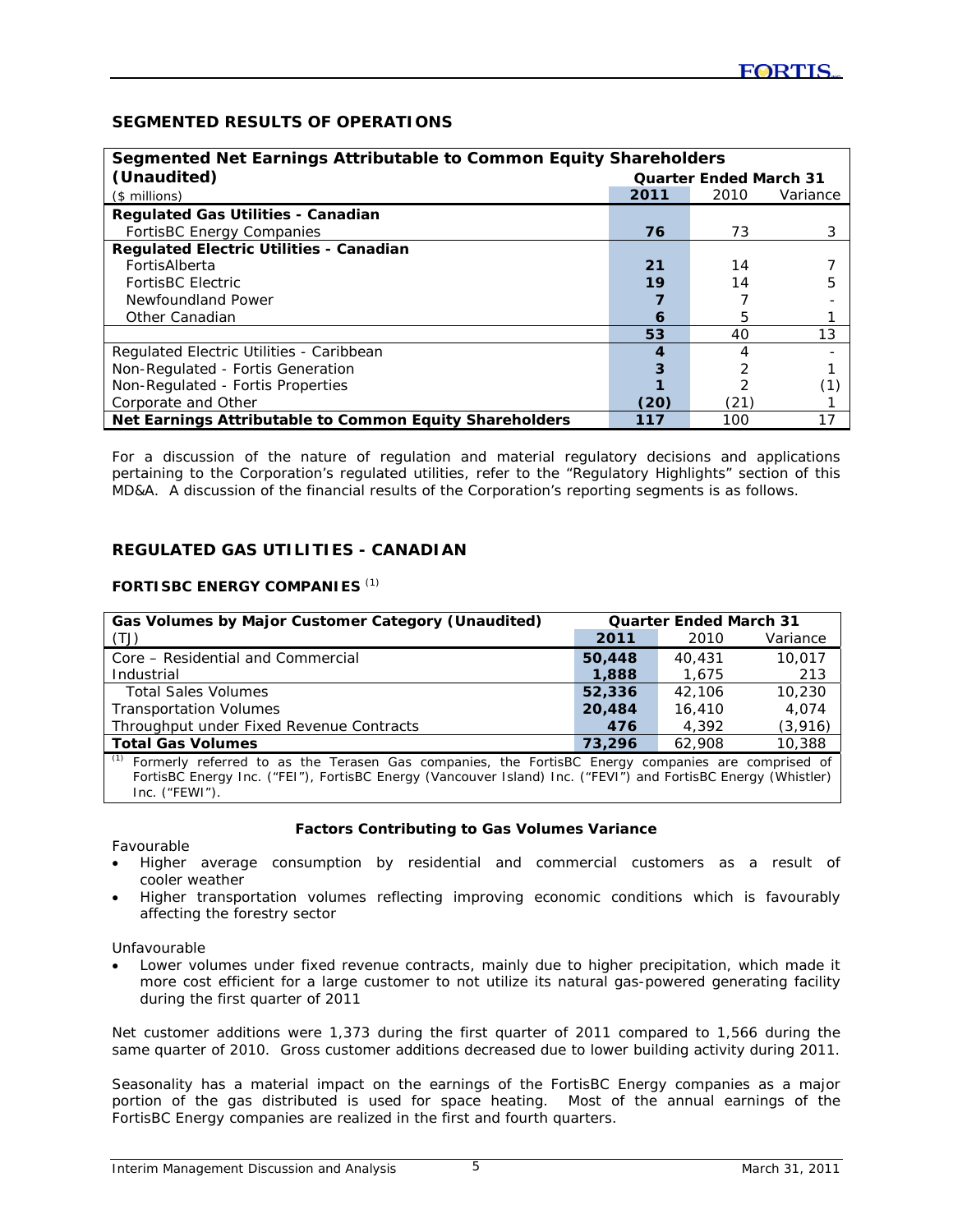The FortisBC Energy companies earn approximately the same margin regardless of whether a customer contracts for the purchase and delivery of natural gas or for the transportation only of natural gas. As a result of the operation of regulator-approved deferral mechanisms, changes in consumption levels and energy supply costs from those forecast to set gas rates do not materially affect earnings.

| <b>Financial Highlights (Unaudited)</b> | <b>Quarter Ended March 31</b> |      |          |
|-----------------------------------------|-------------------------------|------|----------|
| (\$ millions)                           | 2011                          | 2010 | Variance |
| Revenue                                 | 575                           | 526  | 49       |
| Earnings                                | 76                            |      |          |

#### **Factors Contributing to Revenue Variance**

*Favourable* 

 $\overline{a}$ 

- Higher average gas consumption
- An increase in the delivery component of customer rates, mainly due to ongoing investment in utility capital assets and higher regulatory approved operating expenses recoverable from customers

#### **Factors Contributing to Earnings Variance**

*Favourable* 

- Rate base growth, due to continued investment in utility capital assets
- The timing of recording in 2010 the cumulative impact of a revenue requirements decision received in 2010 at FEWI. The impacts of the decision were recorded during the third quarter of 2010 when the decision was received.
- Reduced amortization costs during the first quarter of 2011 due to the retirement late in 2010 of certain general plant assets
- Higher capitalized allowance for funds used during construction related to the construction of the Mount Hayes liquefied natural gas ("LNG") storage facility

#### *Unfavourable*

The timing of and a regulatory approved increase in operating expenses, driven by labour and benefits costs and consulting expenses

## **REGULATED ELECTRIC UTILITIES - CANADIAN**

### **FORTISALBERTA**

| <b>Financial Highlights (Unaudited)</b>    | <b>Quarter Ended March 31</b> |       |          |
|--------------------------------------------|-------------------------------|-------|----------|
|                                            | 2011                          | 2010  | Variance |
| Energy Deliveries (gigawatt hours ("GWh")) | 4,402                         | 4.109 | 293      |
| Revenue (\$ millions)                      | 103                           | 87    | 16       |
| Earnings (\$ millions)                     | 2 <sub>1</sub>                | 14    |          |

## **Factors Contributing to Energy Deliveries Variance**

#### *Favourable*

- Increased average consumption due to cooler-than-normal temperatures, and increased activity in the oil and gas sector due to improved market prices for oil
- Customer growth, with the total number of customers increasing by approximately 10,800 quarter over quarter

As a significant portion of FortisAlberta's distribution revenue is derived from fixed or largely fixed billing determinants, changes in quantities of energy delivered are not entirely correlated with changes in revenue. Revenue is a function of numerous variables, many of which are independent of actual energy deliveries.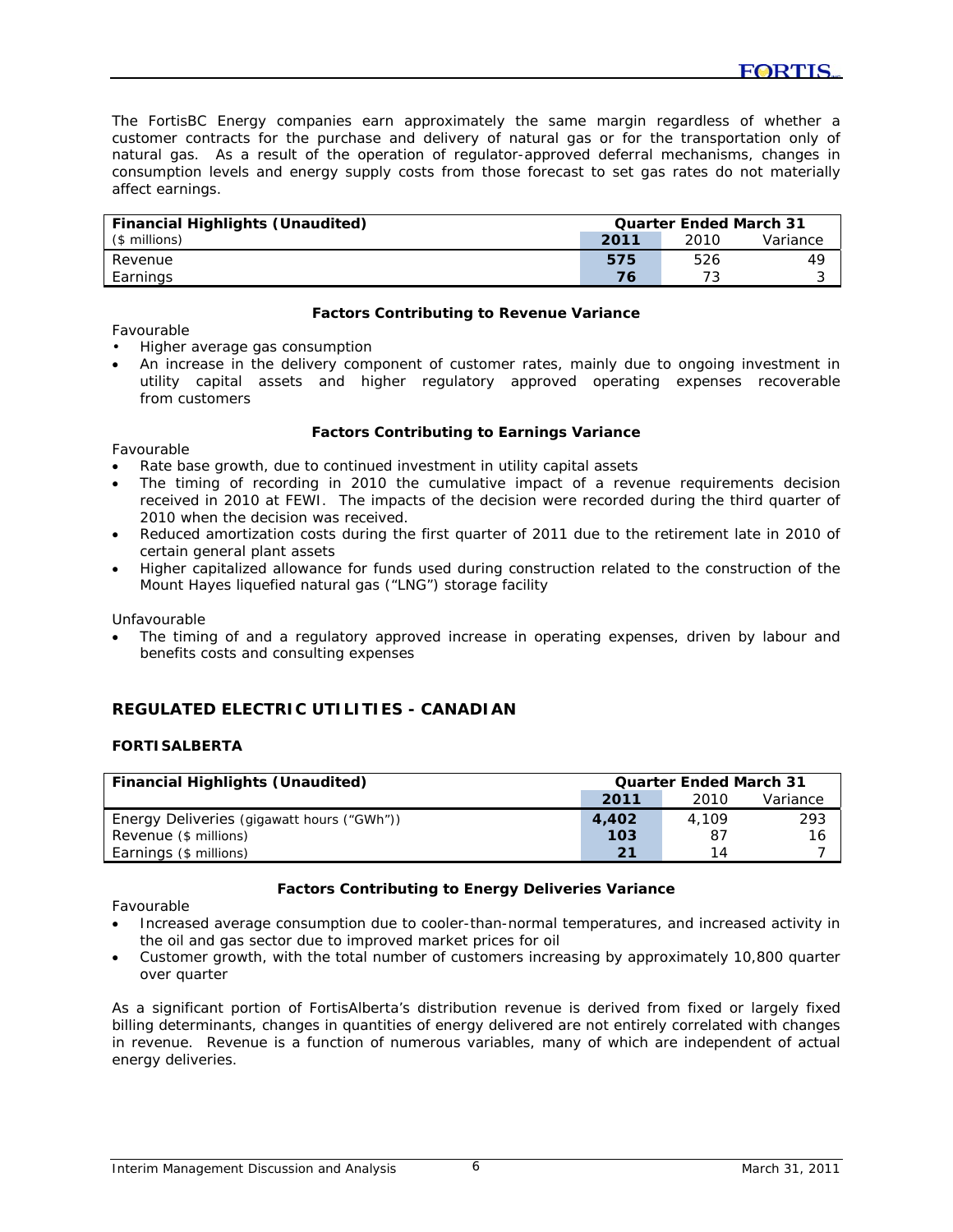### **Factors Contributing to Revenue Variance**

#### *Favourable*

 $\overline{a}$ 

- A 4.7% increase in base customer electricity distribution rates over final approved 2010 rates, effective January 1, 2011, associated with the 2010-2011 regulatory rate decision. The increase in base rates was primarily due to ongoing investment in utility capital assets and higher regulator-approved finance charges recoverable from customers.
- Revenue for the first quarter of 2010 reflected a 7.5% interim customer rate increase whereas revenue for the first quarter of 2011 reflected the full impact of approved rate increases as provided in the 2010-2011 regulatory rate decision. The cumulative impact from January 1, 2010 of the rate decision was recorded during the third quarter of 2010 when the decision was received. The final approved customer rate increase for 2010 was 20.1%.
- An approximate \$1 million gain on sale of property
- Growth in the number of customers

#### **Factors Contributing to Earnings Variance**

#### *Favourable*

- Rate base growth, due to continued investment in utility capital assets
- The timing of recording in 2010 the cumulative impact of the 2010-2011 regulatory rate decision, as discussed above
- The \$1 million gain on the sale of property
- Higher energy deliveries

## **FORTISBC ELECTRIC** *(1)*

| <b>Financial Highlights (Unaudited)</b>                                                                                                                                                                                                                                                                                                                                                                                                | <b>Quarter Ended March 31</b> |      |          |
|----------------------------------------------------------------------------------------------------------------------------------------------------------------------------------------------------------------------------------------------------------------------------------------------------------------------------------------------------------------------------------------------------------------------------------------|-------------------------------|------|----------|
|                                                                                                                                                                                                                                                                                                                                                                                                                                        | 2011                          | 2010 | Variance |
| Electricity Sales (GWh)                                                                                                                                                                                                                                                                                                                                                                                                                | 905                           | 820  | 85       |
| Revenue (\$ millions)                                                                                                                                                                                                                                                                                                                                                                                                                  | 83                            | 72   | 11       |
| Earnings (\$ millions)                                                                                                                                                                                                                                                                                                                                                                                                                 | 19                            | 14   | 5        |
| <sup>(1)</sup> Formerly referred to as FortisBC, and includes the regulated operations of FortisBC Inc. and operating,<br>maintenance and management services related to the Waneta, Brilliant and Arrow Lakes hydroelectric<br>generating plants and the distribution system owned by the City of Kelowna. Excludes the non-regulated<br>generation operations of FortisBC Inc.'s wholly owned partnership, Walden Power Partnership. |                               |      |          |

#### **Factors Contributing to Electricity Sales Variance**

#### *Favourable*

- Lower average consumption during the first quarter of 2010 due to warmer-than-normal temperatures experienced during that period
- Growth in the number of residential and general service customers

### **Factors Contributing to Revenue Variance**

#### *Favourable*

- The 10.4% increase in electricity sales
- A 6.6% increase in customer electricity rates, effective January 1, 2011, mainly reflecting ongoing investment in utility capital assets and the higher cost of capital
- A 2.9% increase in customer electricity rates, effective September 1, 2010, as a result of the flow through to customers of increased purchased power costs charged by BC Hydro

#### *Unfavourable*

- Increased performance-based rate-setting ("PBR") incentive adjustments owing to customers
- Lower pole attachment revenue, partially offset by higher wheeling revenue

#### **Factors Contributing to Earnings Variance**

- Electricity sales growth
- Rate base growth, due to continued investment in utility capital assets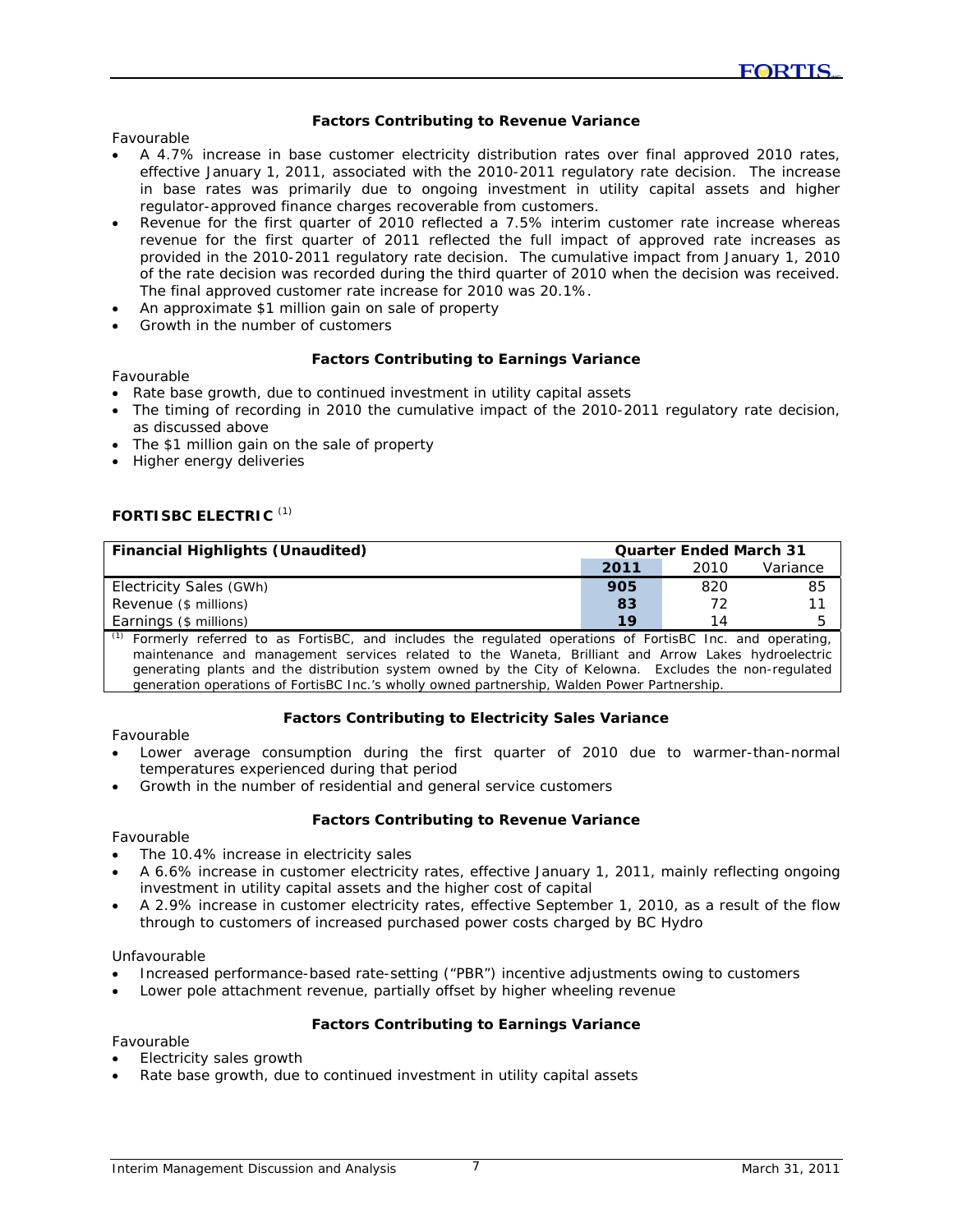### **NEWFOUNDLAND POWER**

| <b>Financial Highlights (Unaudited)</b> | <b>Quarter Ended March 31</b> |       |          |
|-----------------------------------------|-------------------------------|-------|----------|
|                                         | 2011                          | 2010  | Variance |
| Electricity Sales (GWh)                 | 1,834                         | 1.795 | 39       |
| Revenue (\$ millions)                   | 183                           | 178   |          |
| Earnings (\$ millions)                  |                               |       |          |

#### **Factors Contributing to Electricity Sales Variance**

*Favourable* 

 $\overline{a}$ 

• Growth in the number of customers and higher average consumption

#### **Factors Contributing to Revenue Variance**

#### *Favourable*

- The 2.2% increase in electricity sales
- An overall average 0.8% increase in customer electricity rates, effective January 1, 2011, mainly reflecting higher OPEB costs, partially offset by a decrease in the allowed ROE to 8.38% for 2011, down from 9.00% for 2010

#### **Factors Contributing to Earnings Variance**

*Unfavourable* 

- The decrease in the allowed ROE, as reflected in customer rates
- Higher maintenance costs as a result of higher capital work performed in the first quarter of 2010, due to an early start of the capital program and restoration work related to an ice storm in March 2010
- Timing of labour costs in 2011, as a significant portion of certain employee initiatives were completed during the first quarter of 2011

*Favourable* 

• Electricity sales growth

### **OTHER CANADIAN ELECTRIC UTILITIES** *(1)*

| <b>Financial Highlights (Unaudited)</b>                                                                    | <b>Quarter Ended March 31</b> |      |          |
|------------------------------------------------------------------------------------------------------------|-------------------------------|------|----------|
|                                                                                                            | 2011                          | 2010 | Variance |
| Electricity Sales (GWh)                                                                                    | 654                           | 632  | 22       |
| Revenue (\$ millions)                                                                                      | 91                            | 82   |          |
| Earnings (\$ millions)                                                                                     | 6                             | .h   |          |
| (1)<br>Includes Maritime Electric and FortisOntario. FortisOntario mainly includes Canadian Niagara Power, |                               |      |          |
| Cornwall Electric and Algoma Power.                                                                        |                               |      |          |

**Factors Contributing to Electricity Sales Variance** 

*Favourable* 

• Higher average consumption, reflecting colder temperatures in Ontario and on Prince Edward Island ("PEI")

#### **Factors Contributing to Revenue Variance**

- The 3.5% increase in electricity sales
- An increase in the recovery from customers of the ECAM regulatory deferral account
- An average 3.8% increase in customer electricity rates at Algoma Power, effective December 1, 2010, reflecting an increase in the allowed ROE to 9.85% for 2011 from 8.57% for 2010 and the use of a forward test year for rate setting
- Increases in the base component of customer electricity distribution rates at Fort Erie, Gananoque and Port Colborne in Ontario, effective May 1, 2010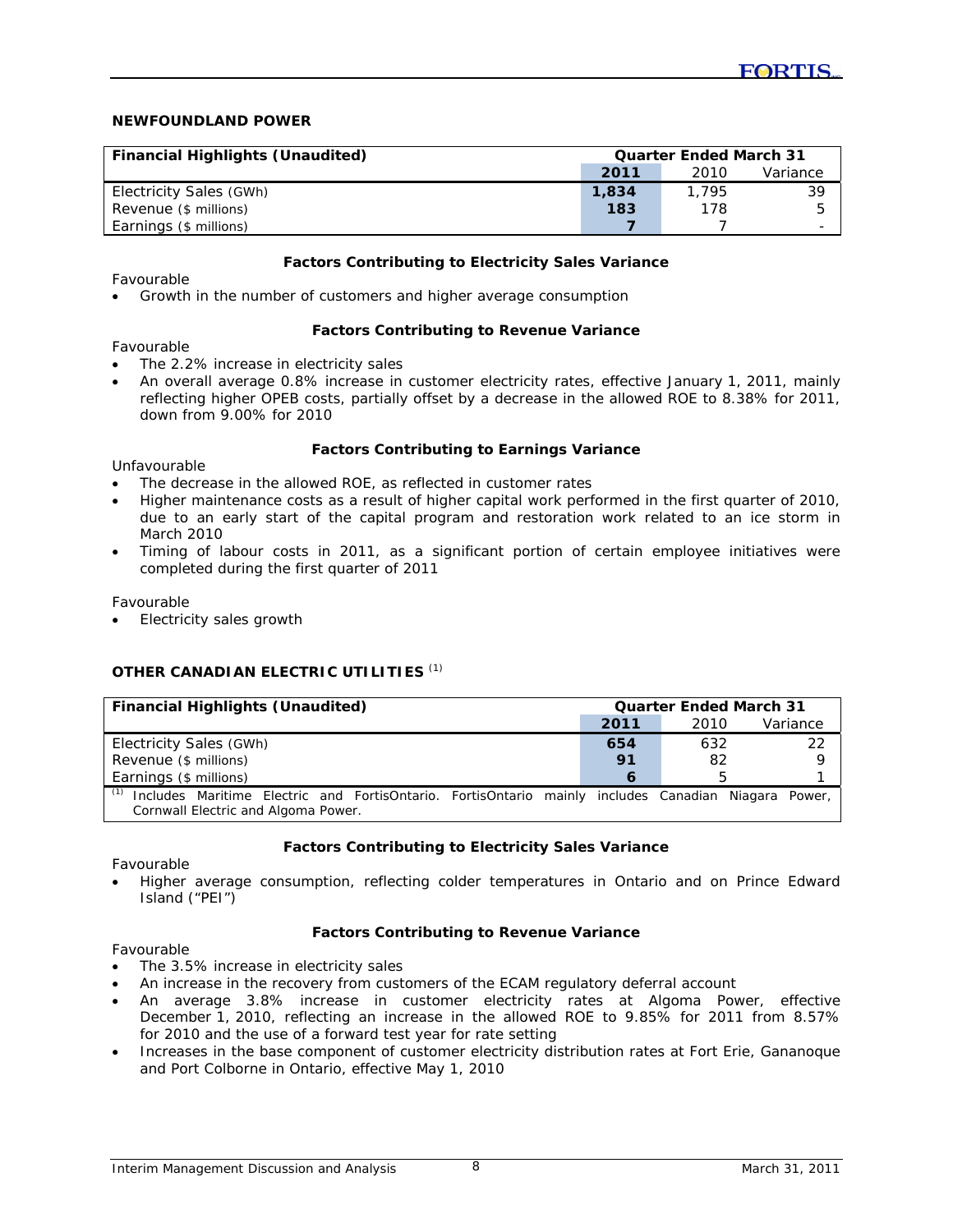#### *Unfavourable*

 $\overline{a}$ 

• A 14% decrease in customer rates, effective March 1, 2011, reflecting the impact of the PEI Energy Accord (the "Accord") with the Government of PEI, including the flow through to customers of lower purchased power costs as a result of a new five-year purchase power agreement between Maritime Electric and New Brunswick Power ("NB Power")

#### **Factors Contributing to Earnings Variance**

#### *Favourable*

- A higher allowed ROE at Algoma Power, as reflected in customer rates
- Electricity sales growth
- A deferred start to the vegetation management program in 2011

### **REGULATED ELECTRIC UTILITIES - CARIBBEAN** *(1)*

| <b>Financial Highlights (Unaudited)</b> | <b>Quarter Ended March 31</b> |      |          |
|-----------------------------------------|-------------------------------|------|----------|
|                                         | 2011                          | 2010 | Variance |
| Average US: CDN Exchange Rate (2)       | 0.99                          | 1.04 | (0.05)   |
| Electricity Sales (GWh)                 | 257                           | 256  |          |
| Revenue (\$ millions)                   | 76                            |      |          |
| Earnings (\$ millions)                  |                               |      |          |

*(1)* Includes Belize Electricity, in which Fortis holds an approximate 70% controlling interest; Caribbean Utilities on Grand Cayman, Cayman Islands, in which Fortis holds an approximate 59% controlling interest; and wholly owned Fortis Turks and Caicos

*(2)* The reporting currency of Belize Electricity is the Belizean dollar, which is pegged to the US dollar at BZ\$2.00=US\$1.00. The reporting currency of Caribbean Utilities and Fortis Turks and Caicos is the US dollar.

#### **Factors Contributing to Electricity Sales Variance**

*Favourable* 

- Warmer and drier weather conditions experienced on Grand Cayman, which increased air conditioning load
- Growth in the number of customers on Grand Cayman

#### *Unfavourable*

- Cooler weather conditions experienced in the Turks and Caicos Islands, which decreased air conditioning load
- The loss at Belize Electricity of a large industrial customer that began generating its own electricity
- Tempered growth due to continuing challenging economic conditions in the region

#### **Factors Contributing to Revenue Variance**

#### *Favourable*

- The flow through in customer electricity rates of higher energy supply costs at Caribbean Utilities, due to an increase in the cost of fuel
- Increased electricity sales on Grand Cayman
- Higher miscellaneous revenue at Fortis Turks and Caicos

#### *Unfavourable*

• Approximately \$4 million unfavourable foreign exchange associated with the translation of foreign currency-denominated revenue, due to the weakening of the US dollar relative to the Canadian dollar quarter over quarter

#### **Factors Contributing to Earnings Variance**

- Increased electricity sales on Grand Cayman
- Lower operating maintenance expenses at Caribbean Utilities, due to various capital upgrade projects occurring during the first quarter of 2011
- Higher miscellaneous revenue
- Ongoing efforts to reduce costs and improve efficiencies to temper the impact of continuing challenging economic conditions in the region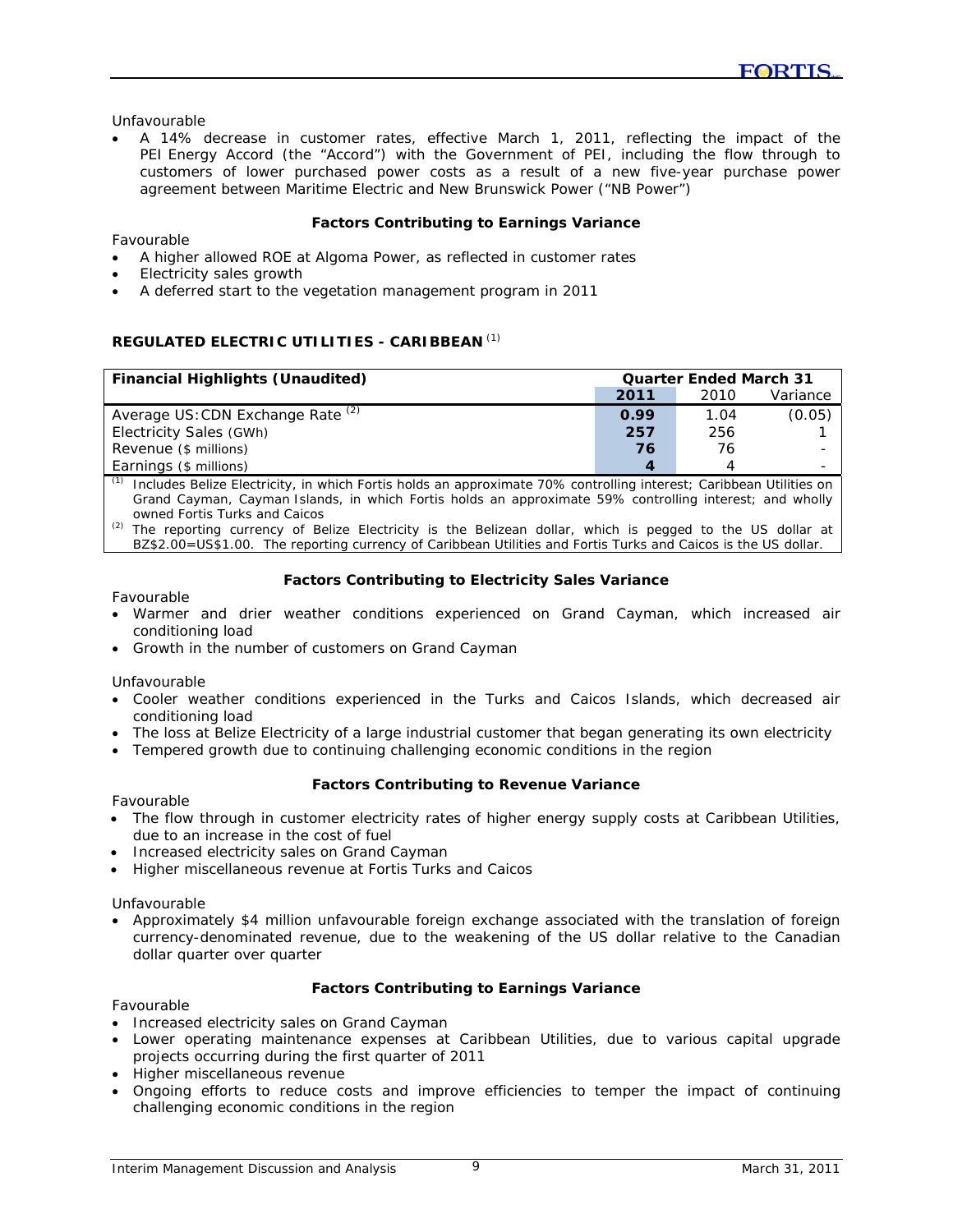#### *Unfavourable*

 $\overline{a}$ 

- Higher provision for bad debts at Belize Electricity due to a large industrial customer entering into receivership in the fourth quarter of 2010
- Higher finance charges at Belize Electricity due to interest expense on regulatory liabilities

### **NON-REGULATED - FORTIS GENERATION** *(1)*

| <b>Financial Highlights (Unaudited)</b>                                                                            | <b>Quarter Ended March 31</b> |      |          |
|--------------------------------------------------------------------------------------------------------------------|-------------------------------|------|----------|
|                                                                                                                    | 2011                          | 2010 | Variance |
| Energy Sales (GWh)                                                                                                 | 76                            | 67   |          |
| Revenue (\$ millions)                                                                                              |                               | 5    |          |
| Earnings (\$ millions)                                                                                             | 3                             |      |          |
| (1)<br>Includes the financial results of non-regulated generation assets in Belize, Ontario, central Newfoundland, |                               |      |          |
| British Columbia and Upper New York State, with a combined generating capacity of 139 megawatts, mainly            |                               |      |          |
| hydroelectric. Results reflect contribution from the Vaca hydroelectric generating facility in Belize from late    |                               |      |          |
| March 2010 when the facility was commissioned.                                                                     |                               |      |          |

#### **Factors Contributing to Energy Sales Variance**

*Favourable* 

• Increased production driven by the Vaca hydroelectric generating facility in Belize, which was commissioned in late March 2010

#### **Factors Contributing to Revenue Variance**

#### *Favourable*

- Higher production in Belize
- Higher average energy sales rate per megawatt hour in Ontario of \$72.59 for the first quarter of 2011 compared to \$33.85 for the same period in 2010. Effective May 1, 2010, energy produced in Ontario is being sold under a fixed-price contract. Previously, energy was sold at market rates.

#### **Factors Contributing to Earnings Variance**

*Favourable* 

- Higher production in Belize
- Higher average energy sales rates in Ontario

*Unfavourable* 

• Higher finance charges as a result of lower interest revenue associated with inter-company lending to regulated operations in Ontario

#### **NON-REGULATED - FORTIS PROPERTIES** *(1)*

| <b>Financial Highlights (Unaudited)</b>                                                                                                                                                                                                   |      | <b>Quarter Ended March 31</b> |          |  |  |
|-------------------------------------------------------------------------------------------------------------------------------------------------------------------------------------------------------------------------------------------|------|-------------------------------|----------|--|--|
| $($$ millions)                                                                                                                                                                                                                            | 2011 | 2010                          | Variance |  |  |
| <b>Hospitality Revenue</b>                                                                                                                                                                                                                | 33   | 33                            |          |  |  |
| Real Estate Revenue                                                                                                                                                                                                                       | 17   | 16                            |          |  |  |
| <b>Total Revenue</b>                                                                                                                                                                                                                      | 50   | 49                            |          |  |  |
| Earnings                                                                                                                                                                                                                                  |      |                               |          |  |  |
| (1)<br>Fortis Properties owns and operates 21 hotels, comprised of more than 4,100 rooms, in eight Canadian<br>provinces and approximately 2.7 million square feet of commercial office and retail space primarily in<br>Atlantic Canada. |      |                               |          |  |  |

#### **Factors Contributing to Revenue Variance**

- A \$0.5 million gain on the sale of the Viking Mall in Newfoundland during the first quarter of 2011
- Revenue growth at all regions of the Real Estate Division, mainly due to rent increases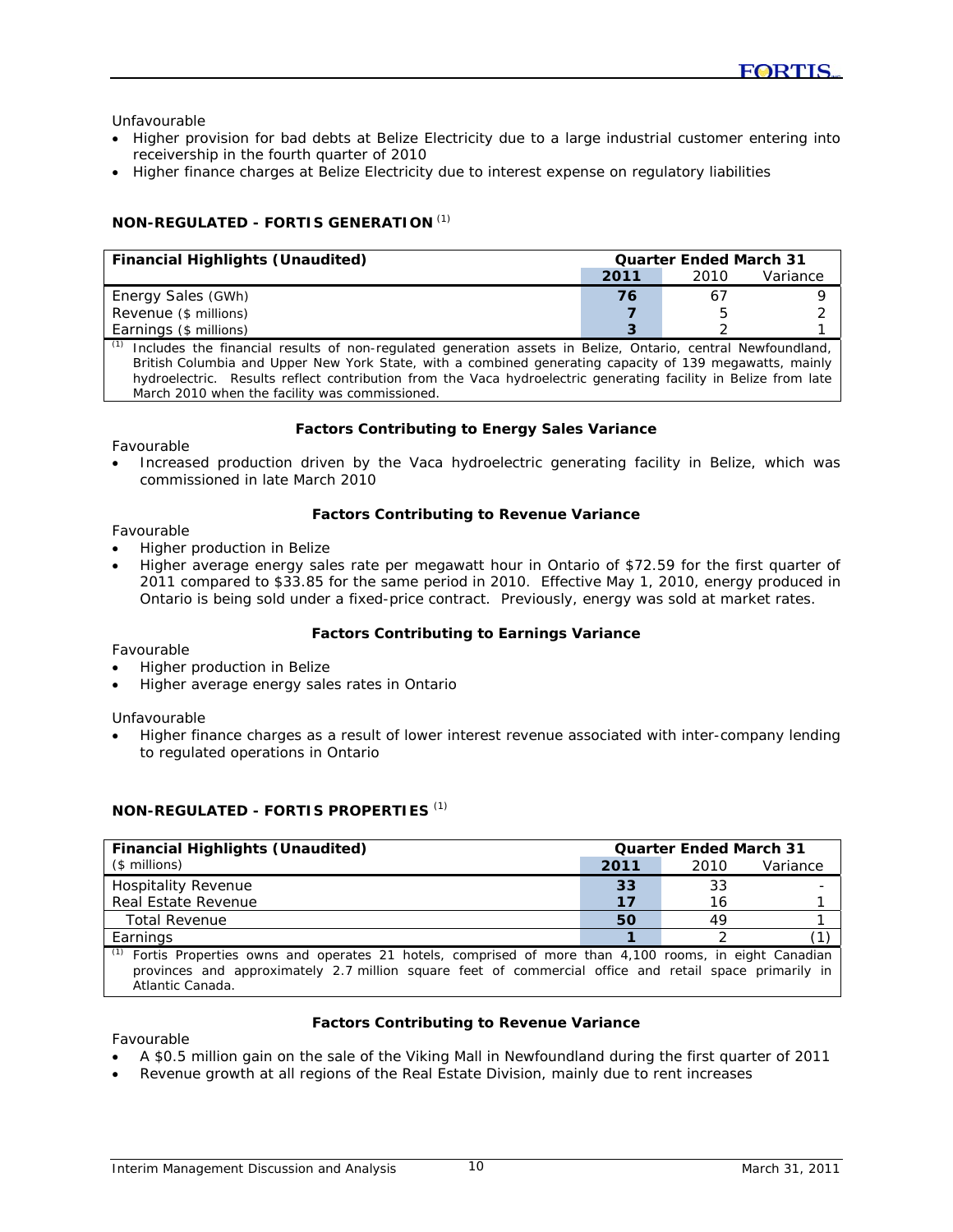• A 0.6% increase in revenue per available room ("RevPAR") at the Hospitality Division to \$63.29 for the first quarter of 2011 from \$62.93 for the same quarter in 2010. RevPAR increased due to an overall 1.6% increase in the average room rate, partially offset by an overall 1% decrease in hotel occupancy. The average room rate increased in all regions, lead by operations in Atlantic Canada. Hotel occupancy at operations in western Canada decreased, while occupancy at operations in Atlantic Canada and central Canada increased.

#### *Unfavourable*

 $\overline{a}$ 

• A decrease in the occupancy rate at the Real Estate Division to 94.3% as at March 31, 2011 from 95.8% as at March 31, 2010

#### **Factors Contributing to Earnings Variance**

#### *Unfavourable*

- Lower performance at hotel operations, primarily due to the continued unfavourable impact of the economic downturn
- Higher amortization costs due to capital investment in both the Hospitality and Real Estate Divisions

*Favourable* 

• Improved performance at real estate operations, primarily due to the gain on sale of the Viking Mall

### **CORPORATE AND OTHER** *(1)*

| <b>Financial Highlights (Unaudited)</b><br><b>Quarter Ended March 31</b>                                       |                |      |          |  |  |  |
|----------------------------------------------------------------------------------------------------------------|----------------|------|----------|--|--|--|
| $($$ millions)                                                                                                 | 2011           | 2010 | Variance |  |  |  |
| Revenue                                                                                                        |                |      |          |  |  |  |
| <b>Operating Expenses</b>                                                                                      |                |      | (2)      |  |  |  |
| Amortization                                                                                                   |                |      |          |  |  |  |
| Finance Charges $(2)$                                                                                          | 19             | 20   |          |  |  |  |
| Corporate Tax Recovery                                                                                         | $\binom{3}{3}$ | (5)  |          |  |  |  |
|                                                                                                                | (13)           | (15) | ∍        |  |  |  |
| Preference Share Dividends                                                                                     |                | h    |          |  |  |  |
| (21)<br>(20)<br>Net Corporate and Other Expenses                                                               |                |      |          |  |  |  |
| (1)<br>Includes Fortis net corporate expenses, net expenses of non-regulated FortisBC Holdings Inc. ("FHI")    |                |      |          |  |  |  |
| (formerly Terasen Inc.) corporate-related activities and the financial results of FHI's 30% ownership interest |                |      |          |  |  |  |
| CustomerWorks Limited Partnership and of FHI's non-regulated wholly<br>owned<br>subsidiary<br>in               |                |      |          |  |  |  |
| FortisBC Alternative Energy Services Inc. (formerly Terasen Energy Services Inc.)                              |                |      |          |  |  |  |

*(2)* Includes dividends on preference shares classified as long-term liabilities

#### **Factors Contributing to Net Corporate and Other Expenses Variance**

#### *Favourable*

- Reduced operating expenses. Operating expenses were higher during the first quarter of 2010 due to business development costs incurred during that period.
- Lower finance charges driven by the redemption of \$125 million 8.0% Capital Securities in April 2010, partially offset by higher average credit facility borrowings combined with higher interest rates charged on those credit facility borrowings
- Lower amortization costs, due to the retirement of some assets at CustomerWorks Limited Partnership during 2010

#### *Unfavourable*

- Lower corporate tax recovery, mainly due to a lower net loss for income tax purposes
- Higher preference share dividends, due to the issuance of First Preference Shares, Series H on January 18, 2010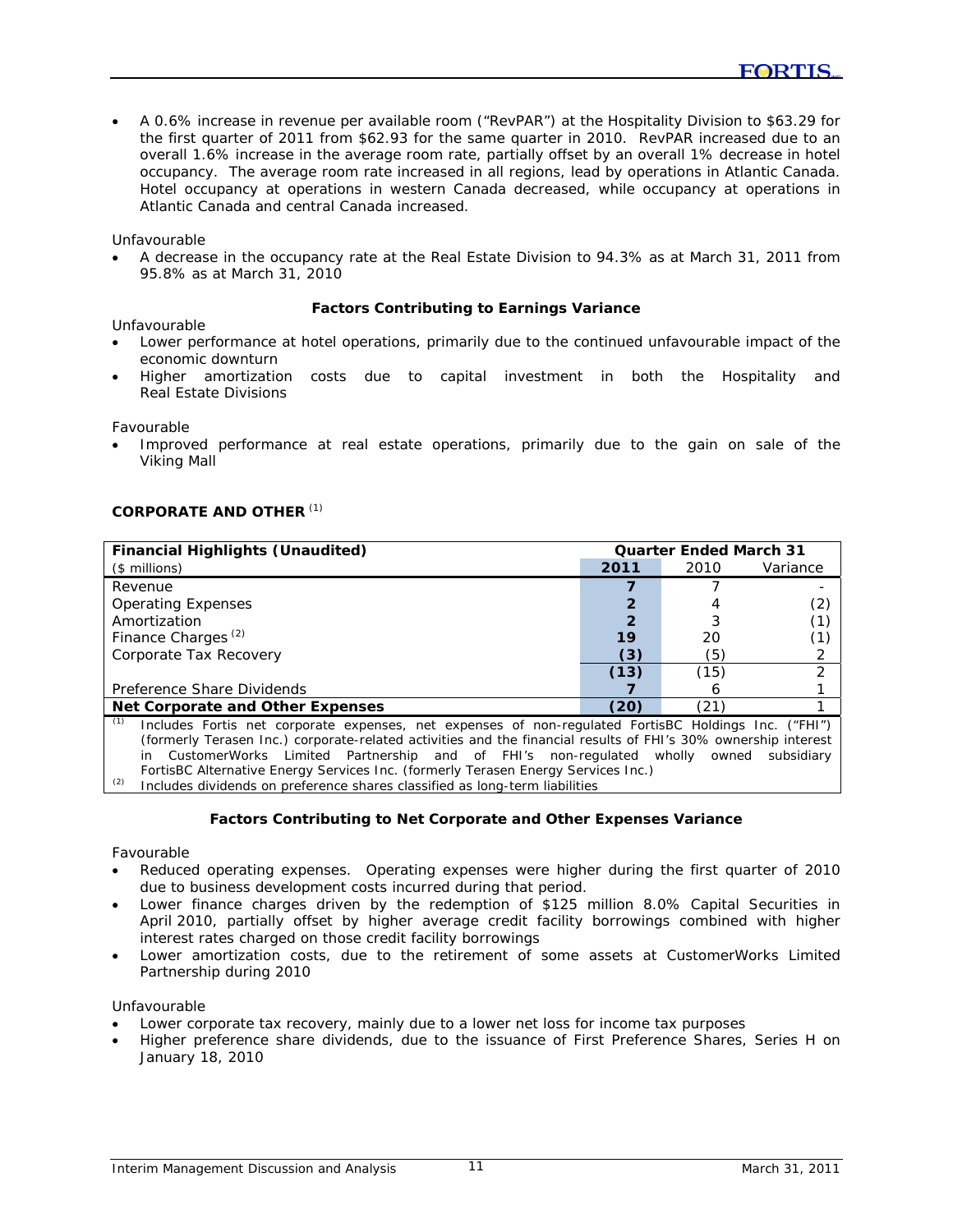## **REGULATORY HIGHLIGHTS**

 $\overline{a}$ 

The nature of regulation and material regulatory decisions and applications associated with each of the Corporation's regulated gas and electric utilities for the first quarter of 2011 are summarized as follows:

|                             |                                                                                                 | <b>Allowed</b><br>Common | Allowed Returns (%)            |                      |                      | <b>Supportive Features</b>                                                                                                                                                                                                                                                                                                                                                                                                                                                                                        |
|-----------------------------|-------------------------------------------------------------------------------------------------|--------------------------|--------------------------------|----------------------|----------------------|-------------------------------------------------------------------------------------------------------------------------------------------------------------------------------------------------------------------------------------------------------------------------------------------------------------------------------------------------------------------------------------------------------------------------------------------------------------------------------------------------------------------|
| Regulated<br><b>Utility</b> | Regulatory<br><b>Authority</b>                                                                  | <b>Equity</b><br>$(\%)$  | 2009                           | 2010                 | 2011                 | <b>Future or Historical Test Year</b><br><b>Used to Set Customer Rates</b>                                                                                                                                                                                                                                                                                                                                                                                                                                        |
|                             |                                                                                                 |                          |                                | <b>ROE</b>           |                      | COS/ROE                                                                                                                                                                                                                                                                                                                                                                                                                                                                                                           |
| FEI                         | <b>British Columbia</b><br>Utilities Commission<br>("B CUC")                                    | 40 $(1)$                 | $8.47^{(2)}$<br>$/9.50^{(3)}$  | 9.50                 | 9.50                 | FEI: Prior to January 1, 2010, 50/50<br>sharing of earnings above or below<br>the allowed ROE under a PBR<br>mechanism<br>that<br>expired<br>on<br>December 31, 2009 with a two-year                                                                                                                                                                                                                                                                                                                              |
| <b>FEVI</b>                 | <b>BCUC</b>                                                                                     | 40                       | $9.17^{(2)}$<br>$/10.00^{(3)}$ | 10.00                | 10.00                | phase-out                                                                                                                                                                                                                                                                                                                                                                                                                                                                                                         |
| FEWI                        | <b>BCUC</b>                                                                                     | 40                       | $8.97^{(2)}$<br>$/10.00^{(3)}$ | 10.00                | 10.00                | ROEs established by the BCUC,<br>effective July 1, 2009, as a result of<br>a cost of capital decision in the fourth<br>quarter of 2009.<br>Previously, the<br>allowed ROEs were set using an<br>automatic adjustment formula tied to<br>long-term Canada bond yields.                                                                                                                                                                                                                                             |
| FortisBC                    | <b>BCUC</b>                                                                                     | 40                       | 8.87                           | 9.90                 | 9.90                 | Future Test Year<br>COS/ROE                                                                                                                                                                                                                                                                                                                                                                                                                                                                                       |
| Electric                    |                                                                                                 |                          |                                |                      |                      | PBR mechanism for 2009 through<br>2011: 50/50 sharing of earnings<br>above or below the allowed ROE up<br>to an achieved ROE that is 200 basis<br>points above or below the allowed<br>ROE - excess to deferral account<br>ROE established by the BCUC,<br>effective January 1, 2010, as a result<br>of a cost of capital decision in the<br>fourth quarter of 2009. Previously,<br>the allowed ROE was set using an<br>automatic adjustment formula tied to<br>long-term Canada bond yields.<br>Future Test Year |
| FortisAlberta               | Alberta Utilities<br>Commission<br>("AUC")                                                      | 41                       | 9.00                           | 9.00                 | $9.00^{(4)}$         | COS/ROE<br>established<br>by the<br>ROE.<br>AUC,<br>effective January 1, 2009, as a result<br>of a generic cost of capital decision in<br>the<br>fourth<br>quarter<br>of<br>2009.<br>Previously, the allowed ROE was set<br>using an automatic<br>adjustment<br>formula tied to long-term Canada<br>bond yields.<br>Future Test Year                                                                                                                                                                              |
| Newfoundland<br>Power       | Newfoundland and<br>Labrador Board of<br>Commissioners of<br><b>Public Utilities</b><br>("PUB") | 45                       | $8.95 +/-$<br>50 bps           | $9.00 +/-$<br>50 bps | $8.38 +/-$<br>50 bps | COS/ROE<br>ROE for 2010 established by the<br>PUB. Except for 2010, the allowed<br>ROE is set using an automatic<br>adjustment formula tied to long-term<br>Canada bond yields.<br>Future Test Year                                                                                                                                                                                                                                                                                                               |
| Maritime<br>Electric        | <b>Island Regulatory</b><br>and Appeals<br>Commission<br>("IRAC")                               | 40                       | 9.75                           | 9.75                 | 9.75                 | COS/ROE<br>Future Test Year                                                                                                                                                                                                                                                                                                                                                                                                                                                                                       |

### **NATURE OF REGULATION**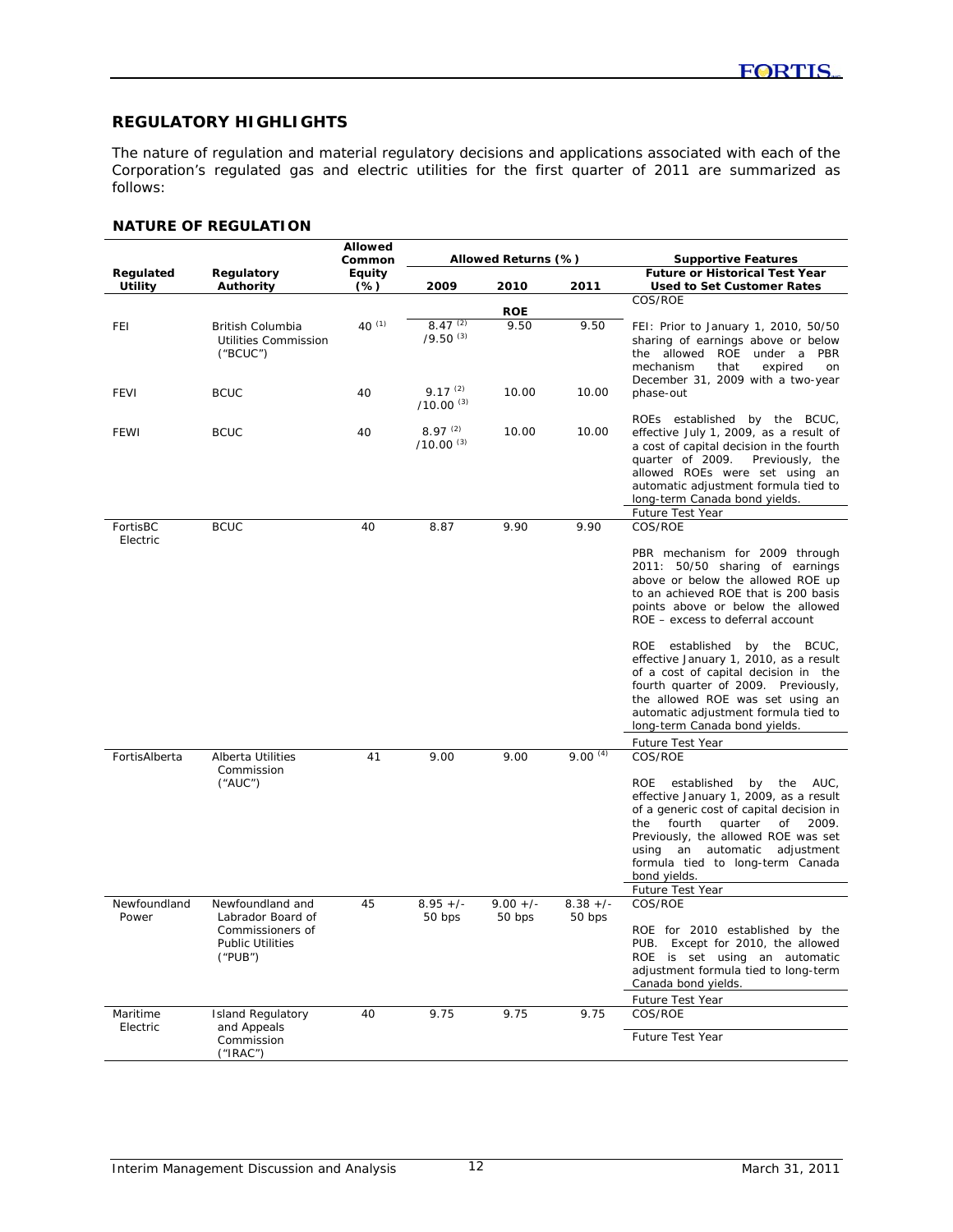#### **NATURE OF REGULATION (cont'd)**

 $\overline{a}$ 

|                                   |                                                            | <b>Allowed</b><br>Common   |               | Allowed Returns (%) |                  | <b>Supportive Features</b>                                                                                                                                                                                |
|-----------------------------------|------------------------------------------------------------|----------------------------|---------------|---------------------|------------------|-----------------------------------------------------------------------------------------------------------------------------------------------------------------------------------------------------------|
| Regulated<br>Utility              | Regulatory<br>Authority                                    | Equity<br>$(\%)$           | 2009          | 2010                | 2011             | <b>Future or Historical Test Year</b><br><b>Used to Set Customer Rates</b>                                                                                                                                |
|                                   |                                                            |                            |               | <b>ROE</b>          |                  |                                                                                                                                                                                                           |
| FortisOntario                     | <b>Ontario Energy</b><br>Board ("OEB")<br>Canadian Niagara | 40 $(5)$                   | 8.01          | 8.01                | 8.01             | Canadian Niagara Power - COS/ROE<br>Algoma Power - COS/ROE<br>and                                                                                                                                         |
|                                   | Power                                                      |                            |               |                     |                  | subject to Rural and Remote Rate<br>Protection ("RRRP") Program                                                                                                                                           |
|                                   | Algoma Power<br>Franchise Agreement                        | 50 $(6)$<br>$/40$ $^{(7)}$ | 8.57          | 8.57                | $9.85^{(7)}$     | Cornwall Electric - Price cap with<br>commodity cost flow through                                                                                                                                         |
|                                   | <b>Cornwall Electric</b>                                   |                            |               |                     |                  | Canadian Niagara Power - 2009 test<br>year for 2009, 2010 and 2011<br>Algoma Power - 2007 historical test<br>year for 2009 and 2010; 2011 test<br>year for 2011                                           |
|                                   |                                                            |                            |               | <b>ROA</b>          |                  |                                                                                                                                                                                                           |
| Belize<br>Electricity             | <b>Public Utilities</b><br>Commission                      | N/A                        | (8)           | (8)                 | (8)              | Four-year COS/ROA agreements                                                                                                                                                                              |
|                                   |                                                            |                            |               |                     |                  | Additional costs in the event of a<br>hurricane would be deferred and the<br>Company may apply for future<br>recovery in customer rates.                                                                  |
| Caribbean                         | Electricity                                                | N/A                        | $9.00 -$      | $7.75 -$            | $7.75 -$         | Future Test Year<br>COS/ROA                                                                                                                                                                               |
| <b>Utilities</b>                  | Regulatory<br>Authority ("ERA")                            |                            | 11.00         | 9.75                | 9.75             | mechanism<br>adjustment<br>Rate-cap<br>("RCAM")<br>based<br>published<br>on<br>consumer price indices                                                                                                     |
|                                   |                                                            |                            |               |                     |                  | The Company may apply for a special<br>additional rate to customers in the<br>event of a disaster, including a<br>hurricane.                                                                              |
|                                   |                                                            |                            |               |                     |                  | <b>Historical Test Year</b>                                                                                                                                                                               |
| <b>Fortis Turks</b><br>and Caicos | Utilities make<br>annual filings to<br>the Governor        | N/A                        | $17.50^{(9)}$ | 17.50 $(9)$         | 17.50 $\sqrt{9}$ | COS/ROA<br>If the actual ROA is lower than the<br>allowed ROA, due to additional costs<br>resulting from a hurricane or other<br>event, the Company may apply for<br>an increase in customer rates in the |
|                                   |                                                            |                            |               |                     |                  | following year.<br>Future Test Year                                                                                                                                                                       |

*(1)* Effective January 1, 2010. For 2009, the allowed common equity component of capital structure was 35%. *(2)* Pre-July 1, 2009

*(3)* Effective July 1, 2009

*(4)* Interim pending finalization by the AUC

*(5)* Effective May 1, 2010. For 2009, effective May 1, the allowed common equity component of capital structure was 43.3%.

*(6)* Pre-December 1, 2010

*(7)* Effective December 1, 2010

*(8)* Allowed ROA to be settled once regulatory matters are resolved.

*(9)* Amount provided under licence. ROA achieved in 2009 and 2010 was materially lower than the ROA allowed under the licence. Fortis Turks and Caicos had requested a review of its rates in 2010.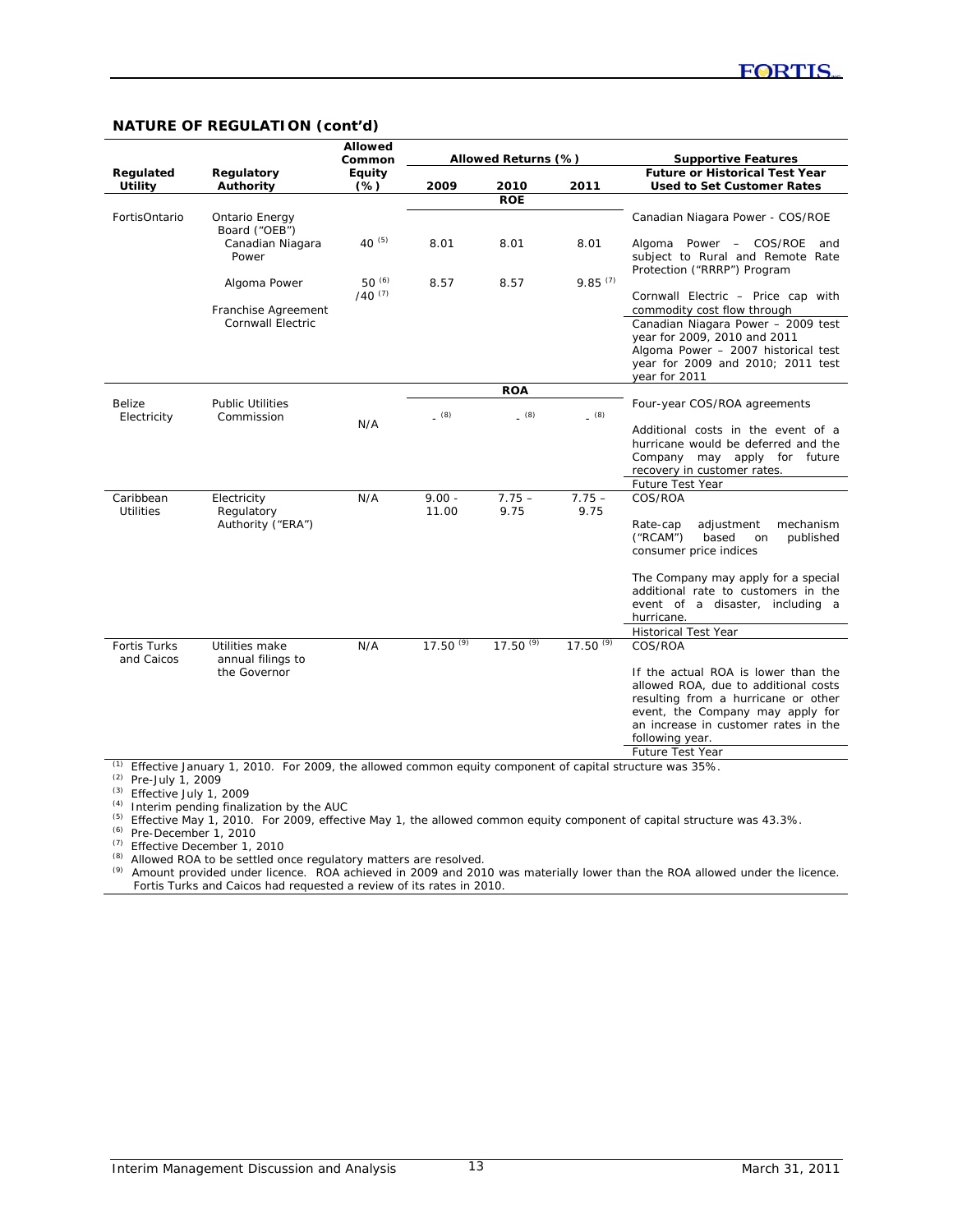## **MATERIAL REGULATORY DECISIONS AND APPLICATIONS**

|--|

|                             | <b>FEI/FEVI/FEWI</b> • FEI and FEWI review natural gas and propane commodity and mid-stream rates with the BCUC<br>every three months in order to ensure the flow-through rates charged to customers are<br>sufficient to cover the cost of purchasing natural gas and propane and contracting for<br>mid-stream resources, such as third-party pipeline or storage capacity. The commodity cost of<br>natural gas and propane and mid-stream costs are flowed through to customers without<br>markup. The delivery rate charged to FEVI customers includes a component to recover<br>approved gas costs and is set annually. In order to ensure that the balances in the Commodity<br>Cost Reconciliation Account and Mid-stream Cost Reconciliation Account are recovered on a<br>timely basis, FEI and FEWI prepare and file quarterly calculations with the BCUC to determine<br>whether customer rate adjustments are needed to reflect prevailing market prices for natural<br>gas. These rate adjustments ignore the temporal effect of derivative valuation adjustments on<br>the balance sheet and, instead, reflect the forward forecast of gas costs over the<br>recovery period.<br>• Effective January 1, 2011, rates for residential customers in the Lower Mainland, Fraser Valley,<br>Interior, North and Kootenay service areas decreased by approximately 6%, as approved by the                                                                                                                                                                                                                                                                                                                                                                                                                                                                                                                                                                                                                                                                                                                                                                                                                                                                                                                                                                                                                                                                                                                                                                      |
|-----------------------------|-------------------------------------------------------------------------------------------------------------------------------------------------------------------------------------------------------------------------------------------------------------------------------------------------------------------------------------------------------------------------------------------------------------------------------------------------------------------------------------------------------------------------------------------------------------------------------------------------------------------------------------------------------------------------------------------------------------------------------------------------------------------------------------------------------------------------------------------------------------------------------------------------------------------------------------------------------------------------------------------------------------------------------------------------------------------------------------------------------------------------------------------------------------------------------------------------------------------------------------------------------------------------------------------------------------------------------------------------------------------------------------------------------------------------------------------------------------------------------------------------------------------------------------------------------------------------------------------------------------------------------------------------------------------------------------------------------------------------------------------------------------------------------------------------------------------------------------------------------------------------------------------------------------------------------------------------------------------------------------------------------------------------------------------------------------------------------------------------------------------------------------------------------------------------------------------------------------------------------------------------------------------------------------------------------------------------------------------------------------------------------------------------------------------------------------------------------------------------------------------------------------------------------------------------------------------------|
|                             | BCUC, to reflect net changes in delivery, commodity and mid-stream costs. Rates remained<br>unchanged as of April 1, 2011.<br>• In December 2010 FEI filed an application with the BCUC to provide fuelling services through<br>FEI-owned and operated compressed natural gas and LNG fuelling stations. If the application is<br>approved, commercial customers will be able to safely and economically refuel their fleet<br>vehicles on their own premises, at rates regulated by the BCUC, using stations provided by FEI.<br>• FEI, FEVI and FEWI are considering an amalgamation of the three companies.<br>An<br>amalgamation would require an application to be approved by the BCUC and consent of the<br>Government of British Columbia. The companies are expecting to bring forth an application<br>during 2011.<br>• In January 2011 FEI filed its review of the Price Risk Management Plan ("PRMP") objectives with<br>the BCUC related to its gas commodity hedging plan and also submitted a 2011-2014 PRMP. On<br>a partial basis, the BCUC has approved FEI to implement portions of its 2011-2014 PRMP. FEVI                                                                                                                                                                                                                                                                                                                                                                                                                                                                                                                                                                                                                                                                                                                                                                                                                                                                                                                                                                                                                                                                                                                                                                                                                                                                                                                                                                                                                                         |
|                             | plans to file an updated PRMP by June 2011.<br>• The FortisBC Energy companies expect to file 2012-2013 Revenue Requirements Applications in<br>May 2011.                                                                                                                                                                                                                                                                                                                                                                                                                                                                                                                                                                                                                                                                                                                                                                                                                                                                                                                                                                                                                                                                                                                                                                                                                                                                                                                                                                                                                                                                                                                                                                                                                                                                                                                                                                                                                                                                                                                                                                                                                                                                                                                                                                                                                                                                                                                                                                                                               |
| FortisBC<br><b>Electric</b> | • In December 2010 the BCUC approved a Negotiated Settlement Agreement ("NSA") pertaining<br>to FortisBC Electric's 2011 Revenue Requirements Application. The result was a general<br>customer electricity rate increase of 6.6%, effective January 1, 2011. The rate increase was<br>primarily the result of the Company's ongoing investment in utility capital assets and the higher<br>cost of capital.<br>• FortisBC Electric expects to file a 2012-2013 Revenue Requirements Application in<br>summer 2011.                                                                                                                                                                                                                                                                                                                                                                                                                                                                                                                                                                                                                                                                                                                                                                                                                                                                                                                                                                                                                                                                                                                                                                                                                                                                                                                                                                                                                                                                                                                                                                                                                                                                                                                                                                                                                                                                                                                                                                                                                                                     |
| FortisAlberta               | • In December 2010 the AUC issued its decision on FortisAlberta's August 2010 Compliance Filing,<br>which incorporated the AUC's decision, received in July 2010, on the Company's 2010 and 2011<br>Distribution Tariff Application ("DTA"). The December 2010 decision approved the Company's<br>distribution revenue requirements of \$368 million for 2011. Final distribution electricity rates<br>and rate riders were also approved, effective January 1, 2011.<br>• During the first quarter of 2011, the AUC initiated its proceeding to finalize the allowed ROE for<br>2011, review capital structure and consider whether a return to a formula-based approach for<br>annually setting the allowed ROE, beginning in 2012, is warranted. In the absence of a<br>formula-based approach, the AUC is expected to consider how the allowed ROE will be set for<br>2012. A hearing on the proceeding is expected to commence in the second quarter of 2011.<br>. In March 2011 FortisAlberta filed its 2012 and 2013 DTA. The Company has requested approval<br>of revenue requirements of \$410 million for 2012 and \$447 million for 2013, for rate increases<br>of 8.2% and 6.9%, respectively. The DTA also proposes approximately \$776 million in gross<br>capital expenditures over the two-year period. The rate increases are driven primarily by rate<br>base growth associated with capital expenditures, which results in increased amortization costs<br>and interest expense. The Company has proposed a schedule for the DTA proceeding that would<br>include a hearing in late October 2011 with a final decision expected in the first quarter of 2012.<br>• The AUC has initiated a proceeding in respect of FortisAlberta's Review and Variance Application<br>to determine the prudence of the additional capital expenditures above \$104 million related to<br>the Company's Advanced Metering Project. The total project cost is expected to be<br>approximately \$126 million. A decision by the AUC is expected in the second quarter of 2011.<br>• In October 2010 the Central Alberta Rural Electrification Association ("CAREA") filed an<br>application with the AUC seeking a declaration that, effective January 1, 2012, CAREA be<br>entitled to service any new customer wishing to obtain electricity for use on property within<br>CAREA's service area and that FortisAlberta be restricted to serving only those customers that<br>are not being provided service by CAREA. FortisAlberta has intervened in the proceeding |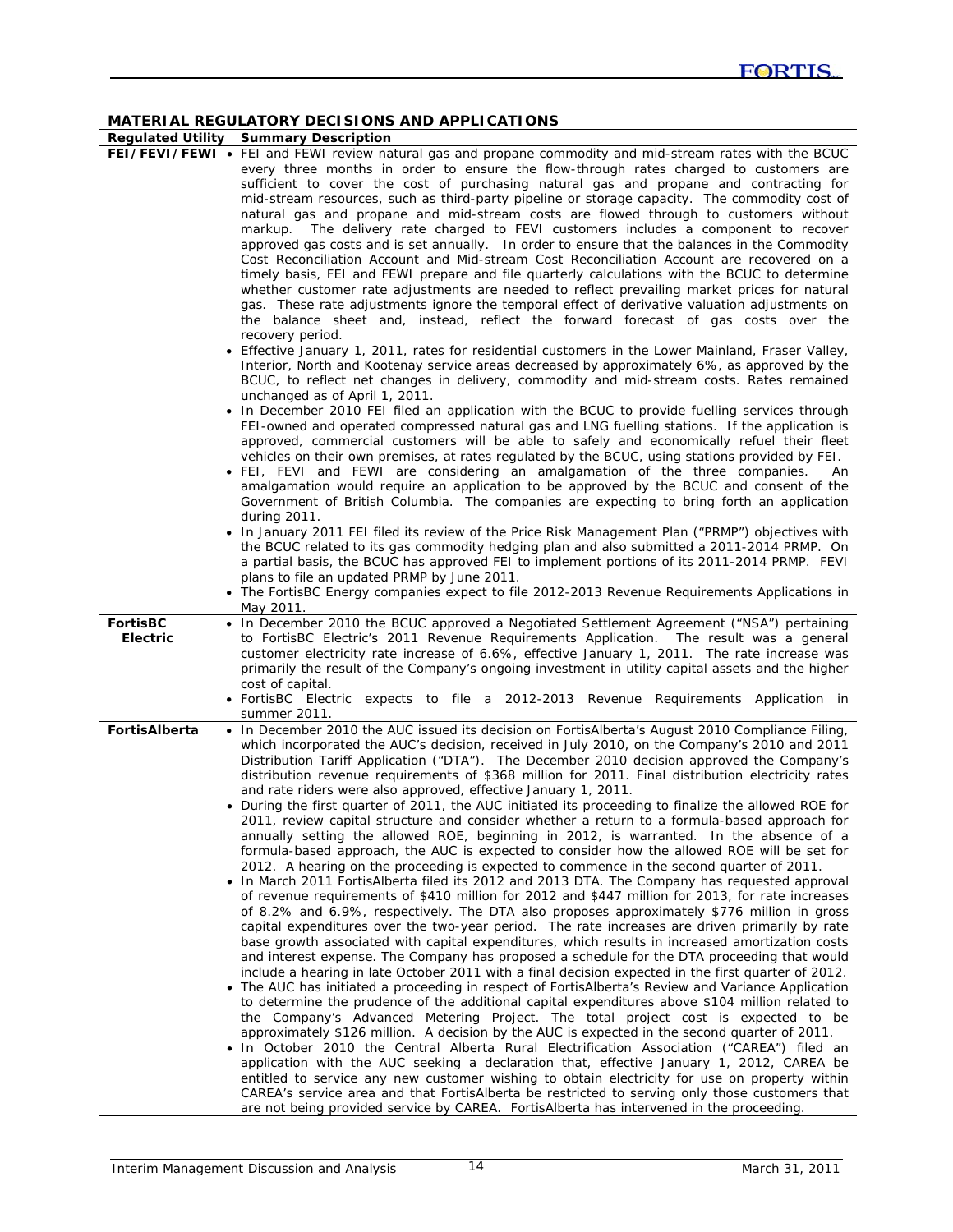## **MATERIAL REGULATORY DECISIONS AND APPLICATIONS (cont'd)**

| <b>Regulated Utility</b> | <b>Summary Description</b>                                                                         |
|--------------------------|----------------------------------------------------------------------------------------------------|
| FortisAlberta            | • The AUC has initiated a process to reform utility rate regulation in Alberta. The AUC has        |
| (cont'd)                 | expressed its intention to apply a PBR formula to distribution service electricity rates.          |
|                          | FortisAlberta is currently assessing PBR and will participate fully in the AUC process.            |
| <b>Newfoundland</b>      | • In November 2010 the PUB approved Newfoundland Power's application to defer the recovery of      |
| Power                    | expected increased costs of \$2.4 million, due to expiring regulatory amortizations, in 2011.      |
|                          | . In December 2010 the PUB approved Newfoundland Power's application to: (i) adopt the accrual     |
|                          | method of accounting for OPEB costs, effective January 1, 2011; (ii) recover the transitional      |
|                          | regulatory asset balance of approximately \$53 million, associated with adoption of accrual        |
|                          | accounting, over a 15-year period; and (iii) adopt an OPEB cost-variance deferral account to       |
|                          | capture differences between OPEB expense calculated in accordance with Canadian GAAP and           |
|                          | OPEB expense approved by the PUB for rate-setting purposes.                                        |
|                          | • In December 2010 Newfoundland Power received approval from the PUB for an overall average        |
|                          | 0.8% increase in customer electricity rates, effective January 1, 2011, mainly resulting from the  |
|                          | PUB's approval for the Company to change its accounting for OPEB costs, as described above,        |
|                          | partially offset by the impact of the decrease in the allowed ROE for 2011.                        |
|                          | • On January 1, 2011, new support structure arrangements with Bell Aliant went into effect.        |
|                          | Bell Aliant will buy back 40% of all joint-use poles and related infrastructure owned by           |
|                          | Newfoundland Power for approximately \$46 million. The support structure arrangements are          |
|                          | subject to certain conditions, including PUB approval of the sale of 40% of the Company's          |
|                          | joint-use poles, which must be met by both parties by June 30, 2011, or either party may choose    |
|                          | to terminate. In the event of termination, the rights and recourses under the original Joint-Use   |
|                          | Facilities Partnership Agreement will remain in effect for both parties. Newfoundland Power filed  |
|                          | an application with the PUB in February 2011 requesting approval of the transaction and expects    |
|                          | the transaction to close in 2011. Newfoundland Power anticipates the proceeds from the sale of     |
|                          | the poles will be used to pay down credit facility borrowings and maintain the utility's capital   |
|                          | structure at 45% common equity.                                                                    |
|                          | • The Company is currently assessing the requirement for it to file an application with the PUB to |
|                          | recover expected increased costs in 2012.                                                          |
|                          | • In April 2011 the PUB approved Newfoundland Power's application requesting an optional           |
|                          | seasonal rate for domestic customers effective July 1, 2011. This optional seasonal rate charges   |
|                          | a higher price for electricity consumed during the months of December through April and a lower    |
|                          | rate during the months of May through November. The PUB also approved the use of an Optional       |
|                          | Rates Revenue and Cost Recovery Account that provides for the deferral of annual cost and          |
|                          | revenue effects associated with implementing optional seasonal rates.                              |
|                          | • An application is expected to be filed by the Company in May 2011 seeking an increase in         |
|                          | customer rates of approximately 8%, effective July 1, 2011. The proposed increase in rates is      |
|                          | mainly due to the normal annual operation of the Rate Stabilization Plan of Newfoundland and       |
|                          | Labrador Hydro ("Newfoundland Hydro"). Variances in the cost of fuel used to generate electricity  |
|                          | that Newfoundland Hydro sells to Newfoundland Power are captured and flowed through to             |
|                          | Newfoundland Power customers through the operation of Newfoundland Power's Rate                    |
|                          | Stabilization Account. The proposed increase in rates is principally due to increased fuel prices. |
| <b>Maritime</b>          | • In November 2010 Maritime Electric signed the Accord with the Government of PEI. The Accord      |
| <b>Electric</b>          | covers the period from March 1, 2011 through February 29, 2016. Under the terms of the             |
|                          | Accord, the Government of PEI is assuming responsibility for the cost of replacement energy and    |
|                          | the monthly operating and maintenance costs related to the NB Power Point Lepreau Nuclear          |
|                          | Generating Station ("Point Lepreau"), effective March 1, 2011 until Point Lepreau is fully         |
|                          | refurbished, which is expected by fall 2012. The Government of PEI is financing these costs,       |
|                          | which will be recovered from customers beginning when Point Lepreau returns to service. In the     |
|                          | event that Point Lepreau does not return to service by fall 2012, the Government of PEI reserves   |
|                          | the right to cease the monthly payments. As permitted by IRAC, replacement energy costs            |
|                          | incurred during the refurbishment of Point Lepreau up to the end of February 2011 were deferred    |
|                          | by Maritime Electric and totalled approximately \$47 million. The deferred costs are included in   |
|                          | rate base and are, therefore, earning a return. The nature and timing of the recovery of the       |
|                          | deferred costs is subject to further review by a commission to be established by the Government    |
|                          | of PEI. The Accord also provides for the financing by the Government of PEI of costs associated    |
|                          | with Maritime Electric's termination of the Dalhousie Unit Participation Agreement. The costs will |
|                          | be subsequently collected from customers over a period to be established by the Government of      |
|                          | PEI. As a result of the Accord, including the favourable impact on purchased power costs of the    |
|                          | new five-year power purchase agreement between Maritime Electric and NB Power, customer            |
|                          | electricity rates decreased by approximately 14.0% effective March 1, 2011, at which time a        |
|                          | two-year customer rate freeze commenced.                                                           |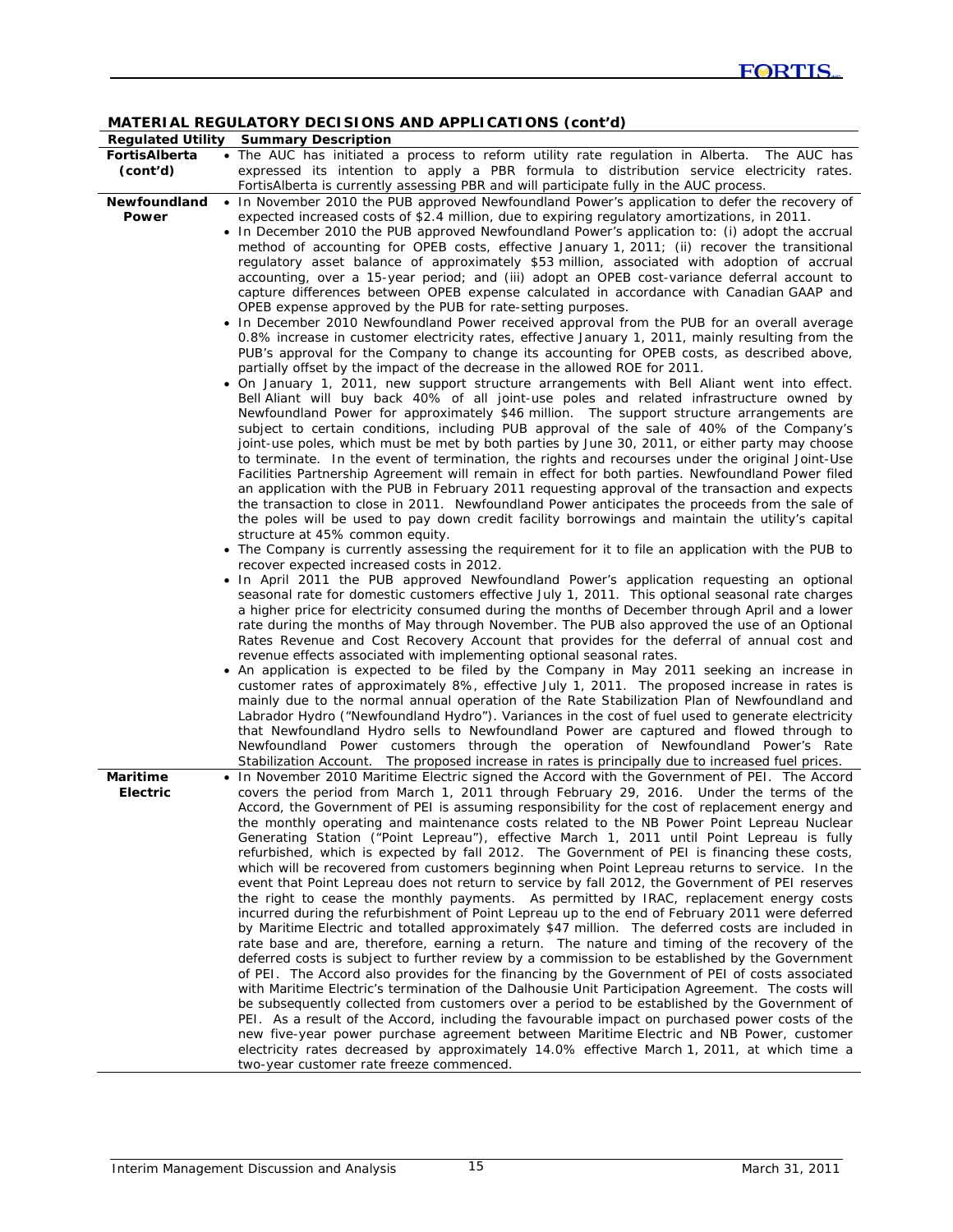## **MATERIAL REGULATORY DECISIONS AND APPLICATIONS (cont'd)**

|                                   | <b>Regulated Utility Summary Description</b>                                                                                                                                                                                                                                                                                                                                                                                                                                                                                                                                                                                                                                                                                                                                                                                                                                                                                                                                                                                                                                                                                                                                                                                                                                                                                                                                                                                                                                                                                                                                                                                                                       |
|-----------------------------------|--------------------------------------------------------------------------------------------------------------------------------------------------------------------------------------------------------------------------------------------------------------------------------------------------------------------------------------------------------------------------------------------------------------------------------------------------------------------------------------------------------------------------------------------------------------------------------------------------------------------------------------------------------------------------------------------------------------------------------------------------------------------------------------------------------------------------------------------------------------------------------------------------------------------------------------------------------------------------------------------------------------------------------------------------------------------------------------------------------------------------------------------------------------------------------------------------------------------------------------------------------------------------------------------------------------------------------------------------------------------------------------------------------------------------------------------------------------------------------------------------------------------------------------------------------------------------------------------------------------------------------------------------------------------|
| <b>FortisOntario</b>              | . In non-rebasing years, customer electricity distribution rates are set using inflationary factors<br>less an efficiency target under the Third-Generation Incentive Rate Mechanism ("IRM") as<br>prescribed by the OEB. In March 2011 the OEB published the applicable inflationary and<br>efficiency targets, which resulted in minimal changes in base customer electricity distribution<br>rates at FortisOntario's operations Fort Erie, Gananoque and Port Colborne.<br>In November 2010 the OEB approved an NSA pertaining to Algoma Power's electricity distribution<br>rate application for customer rates, effective December 1, 2010 through December 31, 2011,<br>using a 2011 forward test year. The rates reflect an approved allowed ROE of 9.85% on a<br>deemed equity component of capital structure of 40%. The overall impact of the OEB rate<br>decision on an average customer's electricity bill was an increase of 3.8%, including rate riders<br>and other charges.<br>• The present form of Third-Generation IRM will not accommodate Algoma Power's customer rate<br>structure and the RRRP Program; therefore, Algoma Power has agreed to consult with<br>interveners to develop a form of incentive rate-making that may be used between rebasing<br>periods. Due to regulations in Ontario associated with the RRRP Program, customer electricity<br>distribution rates at Algoma Power are tied to the average changes in rates of other electric<br>utilities in Ontario. Pending these consultations, Algoma Power will file for incentive rate-making<br>for customer electricity distribution rates, effective January 1, 2012. |
|                                   | • FortisOntario expects to file a COS Application in 2012 for harmonized electricity distribution<br>rates in Fort Erie, Port Colborne and Gananoque, effective January 1, 2013, using a 2013 forward<br>test year. The timing of the filing of the COS Application corresponds with the ending of the<br>period that the current Third-Generation IRM applies to FortisOntario.                                                                                                                                                                                                                                                                                                                                                                                                                                                                                                                                                                                                                                                                                                                                                                                                                                                                                                                                                                                                                                                                                                                                                                                                                                                                                   |
| <b>Belize</b><br>Electricity      | . In March 2011 the Supreme Court of Belize dismissed Belize Electricity's appeal of the regulator's<br>June 2008 Final Rate Decision. The Company is in the process of filing an appeal of the trial<br>judgment with the Belize Court of Appeal and has filed an application to restrain the regulator<br>from initiating any rate action pending the hearing and determination of the appeal.                                                                                                                                                                                                                                                                                                                                                                                                                                                                                                                                                                                                                                                                                                                                                                                                                                                                                                                                                                                                                                                                                                                                                                                                                                                                   |
| Caribbean<br><b>Utilities</b>     | • In March 2011 after the requisite review, Caribbean Utilities confirmed to the ERA that the RCAM,<br>as provided in the Company's transmission and distribution licence, yielded no customer rate<br>adjustment effective June 1, 2011.<br>• In March 2011 the ERA approved US\$134 million of proposed non-generation installation<br>expenditures as requested by Caribbean Utilities in its 2011-2015 Capital Investment Plan<br>("CIP"). The 2011-2015 CIP was prepared upon the basis of the Company's application to the<br>ERA for a delay in any new generation installation until there is more certainty in<br>growth forecasts. The remaining US\$85 million of the CIP relates to new generation installation,<br>which would be subject to a competitive solicitation process with the next generating unit<br>currently scheduled for installation in 2014.                                                                                                                                                                                                                                                                                                                                                                                                                                                                                                                                                                                                                                                                                                                                                                                        |
| <b>Fortis Turks</b><br>and Caicos | • In March 2011 Fortis Turks and Caicos submitted its 2010 annual regulatory filing outlining the<br>Company's performance in 2010. Included in the filing were the calculations, in accordance with<br>the utility's licence, of rate base for 2010 of US\$142 million and cumulative shortfall in achieving<br>allowable profits as at December 31, 2010 of US\$49 million.<br>• Fortis Turks and Caicos intends to submit a new Rate Variation Application in 2011, which takes<br>into account changes in the utility's rate base and in the local business and regulatory<br>environment since filing its 2010 application. The 2010 application was not accepted by the<br>Governor of the Turks and Caicos Islands due to concern about the impact a proposed rate<br>increase might have on key sectors of the local economy.                                                                                                                                                                                                                                                                                                                                                                                                                                                                                                                                                                                                                                                                                                                                                                                                                              |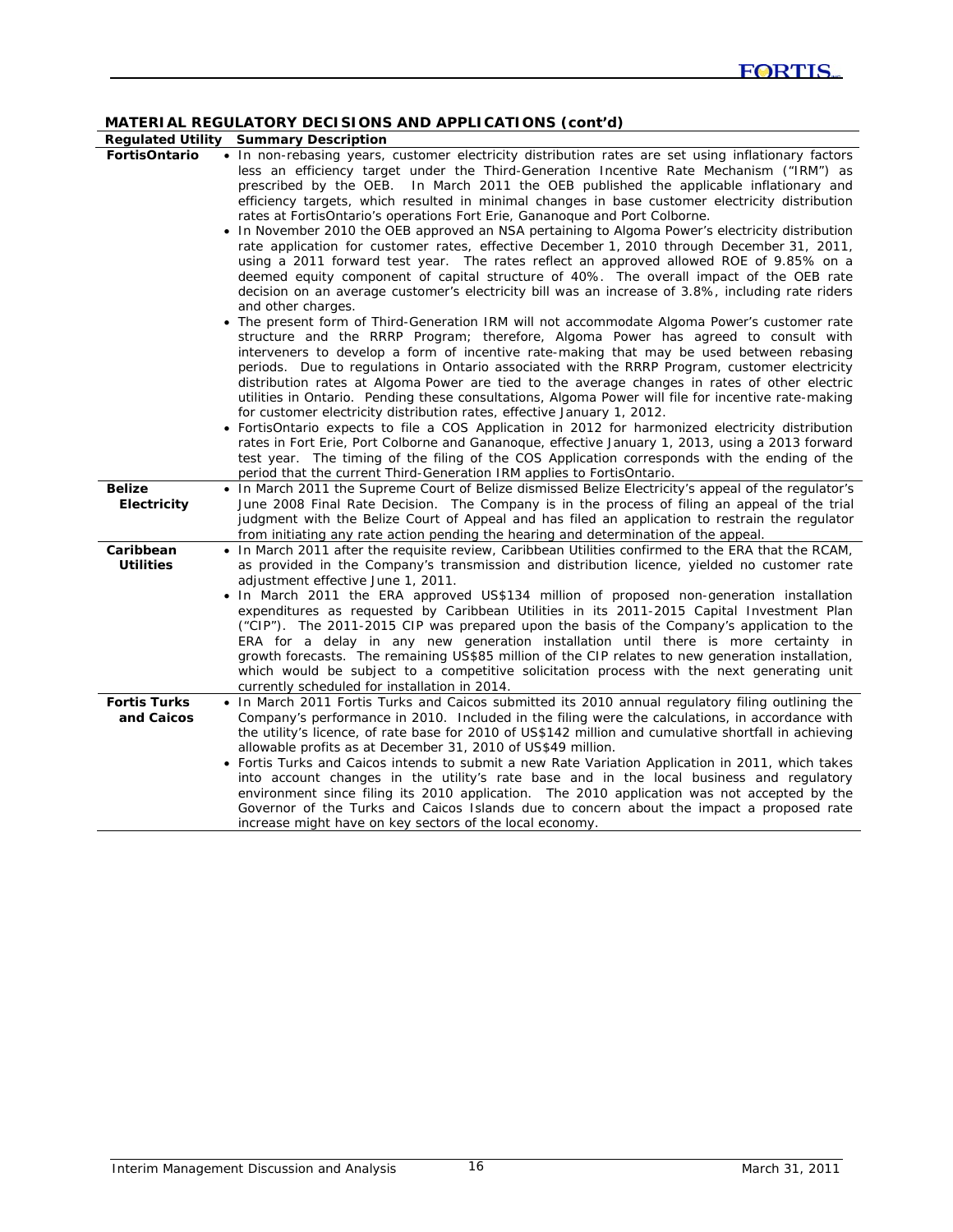### **CONSOLIDATED FINANCIAL POSITION**

 $\overline{a}$ 

The following table outlines the significant changes in the consolidated balance sheets between March 31, 2011 and December 31, 2010.

| Significant Changes in the Consolidated Balance Sheets (Unaudited) between |  |
|----------------------------------------------------------------------------|--|
| March 31, 2011 and December 31, 2010                                       |  |

| <b>Balance Sheet</b><br>Account                   | Increase/<br>(Decrease)<br>(\$ millions) | Explanation                                                                                                                                                                                                                                                                                                                                                                                                                                                                     |
|---------------------------------------------------|------------------------------------------|---------------------------------------------------------------------------------------------------------------------------------------------------------------------------------------------------------------------------------------------------------------------------------------------------------------------------------------------------------------------------------------------------------------------------------------------------------------------------------|
| Accounts receivable                               | 45                                       | The increase was primarily due to the impact of a seasonal increase in<br>sales and the operation of the equal payment plans for customers<br>mainly at the FortisBC Energy companies and Newfoundland Power,<br>partially offset by the lower commodity cost of natural gas reflected in<br>customer rates at the FortisBC Energy companies.                                                                                                                                   |
| Inventories                                       | (80)                                     | The decrease was driven by the normal seasonal reduction of gas in<br>storage at the FortisBC Energy companies, due to higher consumption<br>during the winter months.                                                                                                                                                                                                                                                                                                          |
| Utility capital assets                            | 149                                      | The increase primarily related to \$219 million invested in electricity<br>and gas systems, partially offset by amortization and customer<br>contributions for the three months ended March 31, 2011.                                                                                                                                                                                                                                                                           |
| Short-term borrowings                             | (99)                                     | The decrease was driven by lower borrowings at the FortisBC Energy<br>companies due to seasonality of operations.                                                                                                                                                                                                                                                                                                                                                               |
| Regulatory liabilities -<br>current and long-term | 71                                       | The increase was driven by deferrals at the FortisBC Energy<br>companies associated with an increase in the Rate Stabilization<br>("RSDA")<br>reflecting<br>Account<br>the<br>Deferral<br>accumulation<br>of<br>over-recovered costs of providing service to customers during the first<br>quarter of 2011, and an increase in the Mid-stream Cost Reconciliation<br>Account, as amounts collected in customer rates were in excess of<br>actual mid-stream gas-delivery costs. |
| Shareholders' equity                              | 92                                       | The increase was due to net earnings attributable to common equity<br>shareholders for the three months ended March 31, 2011, less<br>common share dividends, and the issuance of common shares under<br>the Corporation's share purchase, dividend reinvestment and stock<br>option plans, partially offset by an increase in accumulated other<br>comprehensive loss.                                                                                                         |

## **LIQUIDITY AND CAPITAL RESOURCES**

The table below outlines the Corporation's consolidated sources and uses of cash for the first quarter of 2011, as compared to the first quarter of 2010, followed by a discussion of the nature of the variances in cash flows quarter over quarter.

| <b>Summary of Consolidated Cash Flows (Unaudited)</b> | <b>Quarter Ended March 31</b> |               |          |
|-------------------------------------------------------|-------------------------------|---------------|----------|
| $($$ millions)                                        | 2011                          | 2010          | Variance |
| Cash, Beginning of Period                             | 109                           | 85            | 24       |
| Cash Provided by (Used in):                           |                               |               |          |
| <b>Operating Activities</b>                           | 299                           | 201           | 98       |
| <b>Investing Activities</b>                           | (219)                         | (176)         | (43)     |
| <b>Financing Activities</b>                           | (103)                         | (17)          | (86)     |
| Effect of Exchange Rate Changes on Cash and Cash      |                               |               |          |
| Equivalents                                           | $\overline{\phantom{0}}$      | $^{\prime}$ 1 | ◀        |
| Cash, End of Period                                   | 86                            | 92            | (6)      |

**Operating Activities:** Cash flow from operating activities, after working capital adjustments, was \$98 million higher quarter over quarter. The increase was primarily due to: (i) higher earnings; (ii) the collection from customers of increased amortization costs, mainly at FortisAlberta, as approved by the regulator; and (iii) favourable changes in working capital and regulatory deferral accounts. The favourable working capital changes were driven by greater impacts of seasonality at the FortisBC Energy companies and higher Alberta Electric System Operator net transmission-related receipts and payments at FortisAlberta. The favourable changes in regulatory deferral accounts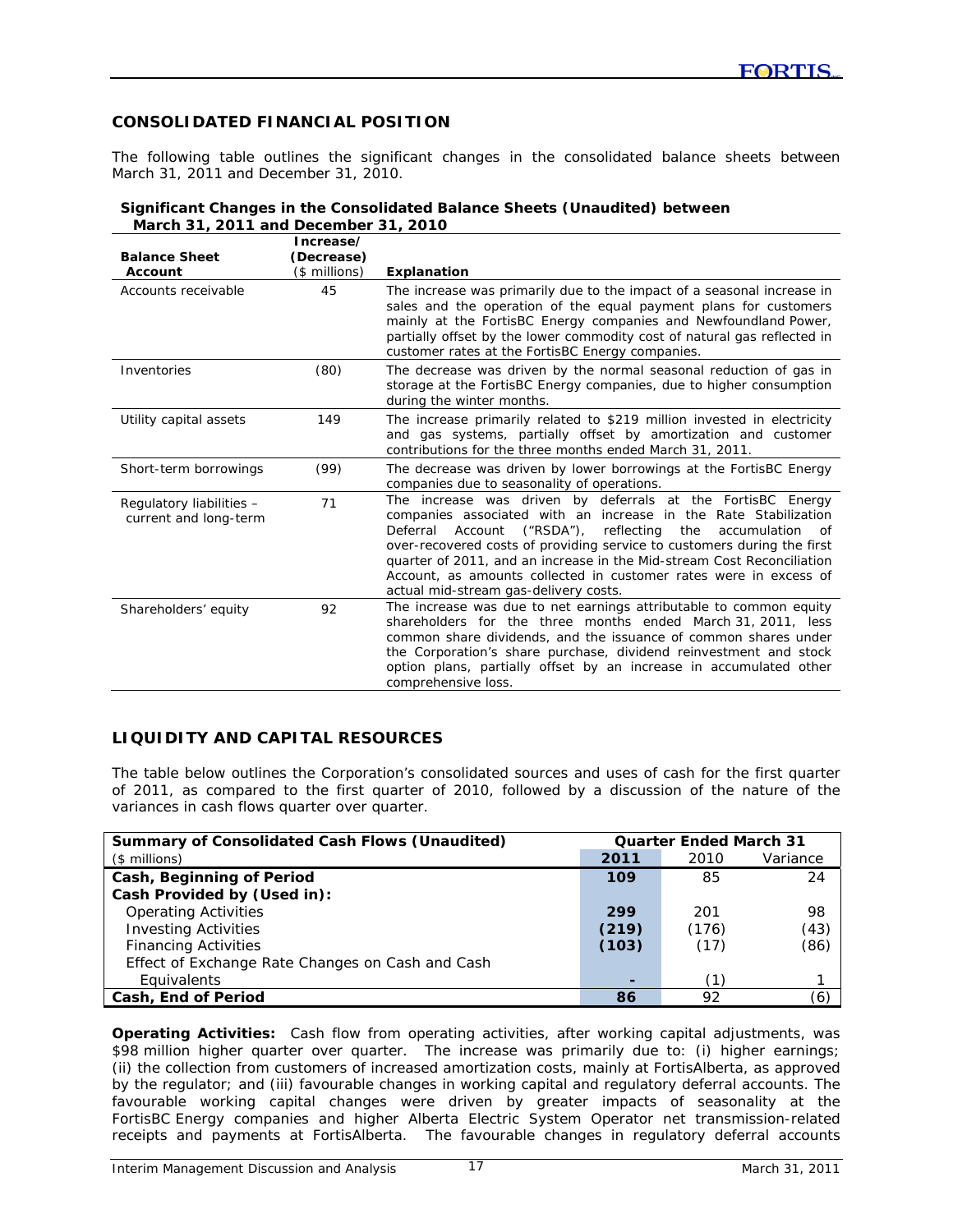related mainly to the increase in the RSDA at the FortisBC Energy companies, due to the accumulation of over-recovered costs of providing service to customers during 2011.

**Investing Activities:** Cash used in investing activities was \$43 million higher quarter over quarter, driven by capital spending related to the non-regulated Waneta hydroelectric generation expansion project (the "Waneta Expansion Project") and higher capital expenditures at FortisAlberta.

**Financing Activities:**Cash used in financing activities was \$86 million higher quarter over quarter. Lower proceeds from the issuance of preference shares were partially offset by lower repayments of short-term borrowings and long-term debt, higher net borrowings under committed credit facilities and higher advances from non-controlling interests.

Net repayments of short-term borrowings were \$83 million lower quarter over quarter. The net repayments during the first quarter of 2010 increased due to FEI using proceeds from an equity injection by the Corporation to reduce borrowings under the utility's credit facility.

Repayments of long-term debt and capital lease obligations and net borrowings (repayments) under committed credit facilities for the first quarter of 2011 compared to the same quarter of 2010 are summarized in the following tables.

| Repayments of Long-Term Debt and Capital Lease Obligations (Unaudited) |           |      |          |  |  |  |  |
|------------------------------------------------------------------------|-----------|------|----------|--|--|--|--|
| <b>Quarter Ended March 31</b>                                          |           |      |          |  |  |  |  |
| $($$ millions)                                                         | 2011      | 2010 | Variance |  |  |  |  |
| <b>Fortis Properties</b>                                               | (2)       | (14) | 12       |  |  |  |  |
| Other                                                                  | (2)       | 2    |          |  |  |  |  |
| Total                                                                  | $\cdot$ 4 | (16) |          |  |  |  |  |

| Net Borrowings (Repayments) Under Committed Credit Facilities (Unaudited)<br><b>Quarter Ended March 31</b> |                          |      |          |  |  |
|------------------------------------------------------------------------------------------------------------|--------------------------|------|----------|--|--|
| $($$ millions)                                                                                             | 2011                     | 2010 | Variance |  |  |
| FortisAlberta                                                                                              | 12                       | 40   | (28)     |  |  |
| FortisBC Electric                                                                                          | $\overline{\phantom{0}}$ | (9)  | Ο        |  |  |
| Newfoundland Power                                                                                         | 13                       |      | ⌒        |  |  |
| Corporate                                                                                                  | (10)                     |      | 61       |  |  |
| Total                                                                                                      | 15                       | 29   | 44       |  |  |

Borrowings under credit facilities by the utilities are primarily in support of their capital expenditure programs and/or for working capital requirements. Repayments are primarily financed through the issuance of long-term debt, cash from operations and/or equity injections from Fortis. From time to time, proceeds from preference share, common share and long-term debt issues are used to repay borrowings under the Corporation's committed credit facility.

Advances of approximately \$17 million were received, during the first quarter of 2011, from non-controlling interests in the Waneta Expansion Limited Partnership ("Waneta Partnership") to finance capital expenditures related to the Waneta Expansion Project.

In January 2010 Fortis completed a \$250 million offering of First Preference Shares, Series H. The net proceeds of approximately \$242 million were used to repay borrowings under the Corporation's committed credit facility and fund an equity injection into FEI.

Common share dividends paid were \$51 million during the first quarter of 2011, up \$3 million from the same quarter of 2010. The increase was due to a higher quarterly dividend paid per common share and an increase in the number of common shares outstanding. The dividend paid per common share for the first quarter of 2011 was \$0.29 compared to \$0.28 for the first quarter of 2010. The weighted average number of common shares outstanding during the first quarter of 2011 was 175.0 million, compared to 171.6 million during the first quarter of 2010.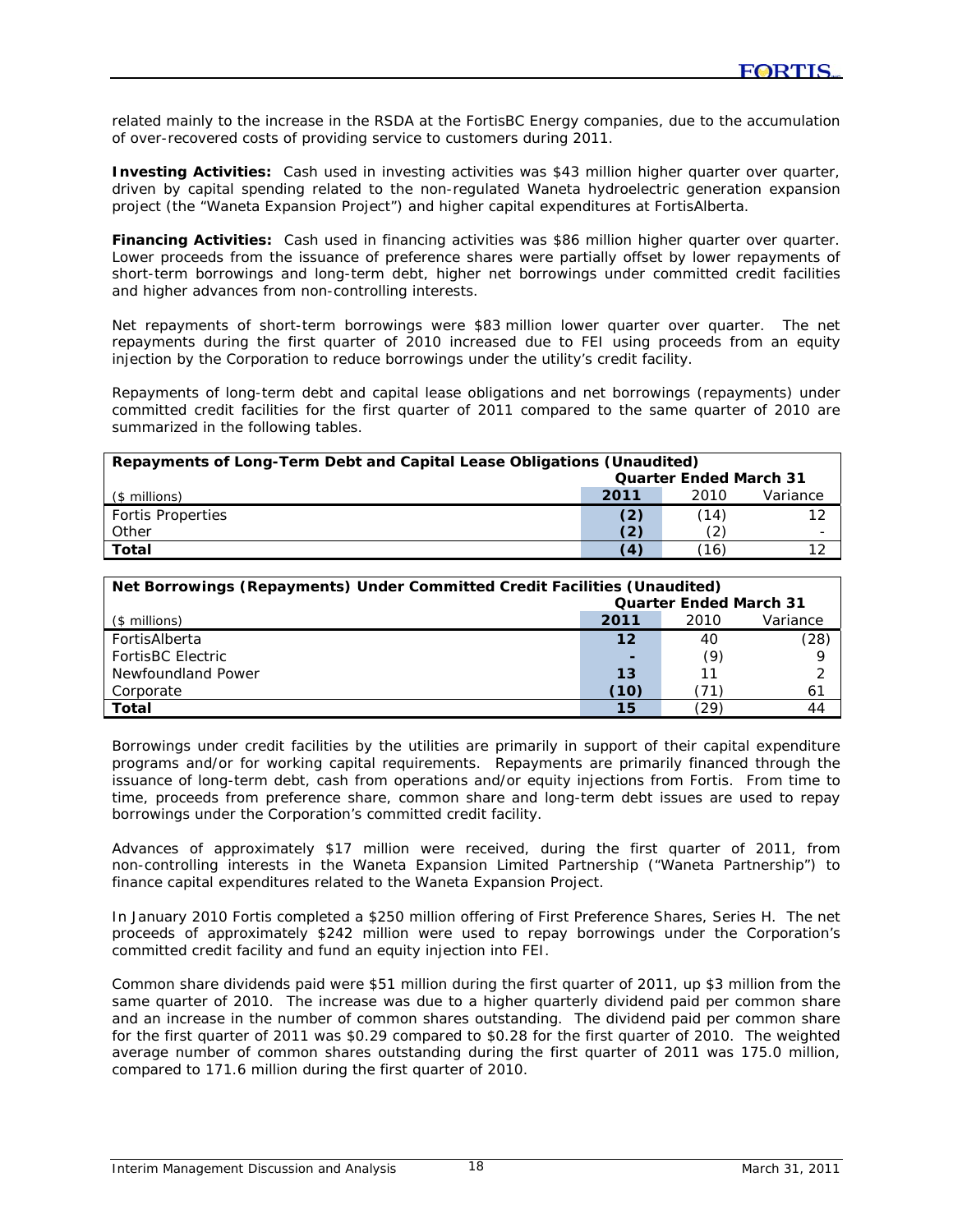#### **CONTRACTUAL OBLIGATIONS**

 $\overline{a}$ 

Consolidated contractual obligations of Fortis over the next five years and for periods thereafter, as at March 31, 2011, are outlined in the following table. A detailed description of the nature of the obligations is provided in the MD&A for the year ended December 31, 2010 and below, where applicable.

| <b>Contractual Obligations (Unaudited)</b>        |        | Due    | Due in  | Due in  | Due     |
|---------------------------------------------------|--------|--------|---------|---------|---------|
| As at March 31, 2011                              |        | within | years   | years   | after   |
| (\$ millions)                                     | Total  | 1 year | 2 and 3 | 4 and 5 | 5 years |
| Long-term debt                                    | 5,658  | 52     | 389     | 783     | 4,434   |
| <b>Brilliant Terminal Station</b>                 | 59     | 3      | 5       | 5       | 46      |
| Gas purchase contract obligations (1)             | 469    | 218    | 193     | 58      |         |
| Power purchase obligations                        |        |        |         |         |         |
| FortisBC Electric                                 | 2,896  | 44     | 88      | 81      | 2,683   |
| FortisOntario                                     | 446    | 45     | 97      | 101     | 203     |
| Maritime Electric                                 | 231    | 55     | 83      | 78      | 15      |
| <b>Belize Electricity</b>                         | 155    | 14     | 34      | 37      | 70      |
| Capital cost <sup>(2)</sup>                       | 443    | 17     | 32      | 34      | 360     |
| Joint-use asset and share service agreements      | 65     | 4      | 8       |         | 46      |
| Office lease - FortisBC Electric                  | 18     | 2      | 3       | 3       | 10      |
| Operating lease obligations                       | 120    | 18     | 29      | 27      | 46      |
| Defined benefit pension funding contributions (3) | 69     | 27     | 38      |         |         |
| Other                                             | 18     | 3      |         |         |         |
| Total                                             | 10,647 | 502    | 1,006   | 1,222   | 7,917   |

- *(1)* Based on index prices as at March 31, 2011
- *(2)* Maritime Electric has entitlement to approximately 4.7% of the output from Point Lepreau for the life of the unit. As part of its participation agreement, the Company is obligated to pay its share of capital and operating costs of the unit, which have been included in the table above. However, as a result of the Accord, the Government of PEI is assuming responsibility for the payment of the monthly operating and maintenance costs related to Point Lepreau, effective March 1, 2011 until Point Lepreau is fully refurbished, which is expected by fall 2012.
- *(3)* Consolidated defined benefit pension funding contributions include current service, solvency and special funding amounts. The contributions are based on estimates provided under the latest completed actuarial valuations, which generally provide funding estimates for a period of three to five years from the date of the valuations. As a result, actual pension funding contributions may be higher than these estimated amounts, pending completion of the next actuarial valuations for funding purposes, which are expected to be performed as of the following dates for the larger defined benefit pension plans:

| December 31, 2010 | FortisBC Electric                                  |
|-------------------|----------------------------------------------------|
| December 31, 2011 | Newfoundland Power                                 |
| December 31, 2012 | FortisBC Energy (covering non-unionized employees) |
| December 31, 2013 | FortisBC Energy (covering unionized employees)     |

The estimate of defined benefit pension funding contributions above includes the impact of the outcome of the December 31, 2010 actuarial valuation, completed during the first quarter of 2011, associated with the defined benefit pension plan at FortisBC Energy covering unionized employees, as well as other revised actuarial estimates.

Other contractual obligations, which are not reflected in the above table, did not change from that disclosed in the MD&A for the year ended December 31, 2010.

For a discussion of the nature and amount of the Corporation's consolidated capital expenditure program, which is not included in the contractual obligations table above, refer to the "Capital Program" section of this MD&A.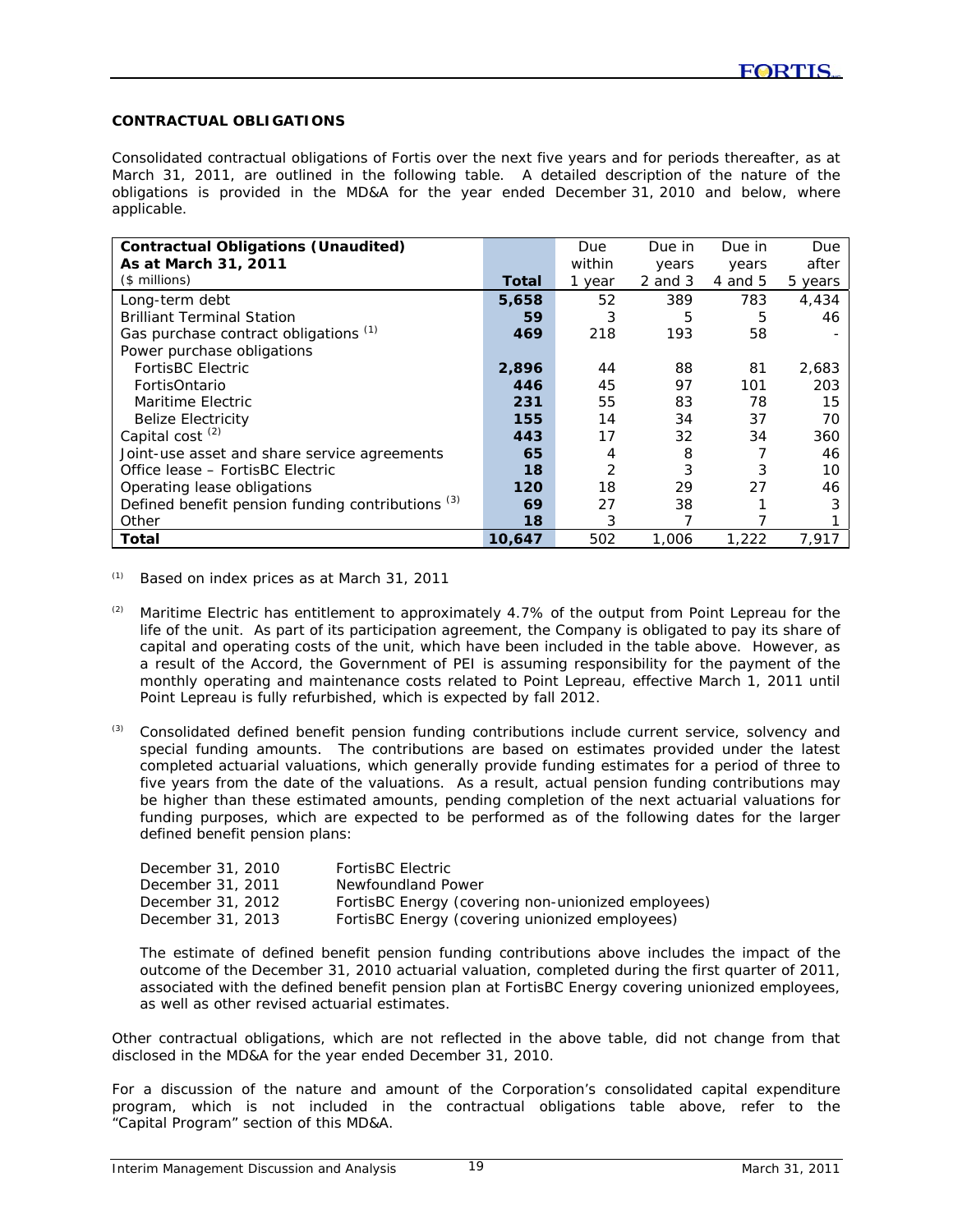### **CAPITAL STRUCTURE**

 $\overline{a}$ 

The Corporation's principal businesses of regulated gas and electricity distribution require ongoing access to capital to allow the utilities to fund maintenance and expansion of infrastructure. Fortis raises debt at the subsidiary level to ensure regulatory transparency, tax efficiency and financing flexibility. Fortis generally finances a significant portion of acquisitions at the corporate level with proceeds from common share, preference share and long-term debt issues. To help ensure access to capital, the Corporation targets a consolidated long-term capital structure containing approximately 40% equity, including preference shares, and 60% debt, as well as investment-grade credit ratings. Each of the Corporation's regulated utilities maintains its own capital structure in line with the deemed capital structure reflected in the utilities' customer rates.

The consolidated capital structure of Fortis is presented in the following table.

| <b>Capital Structure (Unaudited)</b>                                                                                    | As at          |       |                   |       |
|-------------------------------------------------------------------------------------------------------------------------|----------------|-------|-------------------|-------|
|                                                                                                                         | March 31, 2011 |       | December 31, 2010 |       |
|                                                                                                                         | $$$ millions)  | (%)   | $($$ millions)    | (%)   |
| Total debt and capital lease obligations (net of cash) (1)                                                              | 5,829          | 57.5  | 5.914             | 58.4  |
| Preference shares <sup>(2)</sup>                                                                                        | 912            | 9.0   | 912               | 9.0   |
| Common shareholders' equity                                                                                             | 3,397          | 33.5  | 3,305             | 32.6  |
| Total $(3)$                                                                                                             | 10,138         | 100.0 | 10.131            | 100.0 |
| (1)<br>Includes long term debt and capital lease obligations, including current pertien, and short term berrowings, not |                |       |                   |       |

*(1)* Includes long-term debt and capital lease obligations, including current portion, and short-term borrowings, net of cash

*(2)* Includes preference shares classified as both long-term liabilities and equity

*(3)* Excludes amounts related to non-controlling interests

The change in the capital structure was driven by net earnings applicable to common shares, net of common share dividends, and lower short-term borrowings, combined with increased common shares outstanding mainly reflecting the impact of the Corporation's dividend reinvestment and stock option plans.

#### **CREDIT RATINGS**

The Corporation's credit ratings are as follows:

| Standard & Poor's | A- (long-term corporate and unsecured debt credit rating) |
|-------------------|-----------------------------------------------------------|
| <b>DBRS</b>       | A(low) (unsecured debt credit rating)                     |

The credit ratings reflect the Corporation's low business-risk profile and diversity of its operations, the stand-alone nature and financial separation of each of the regulated subsidiaries of Fortis, management's commitment to maintaining low levels of debt at the holding company level and the significant reduction in external debt at FortisBC Holdings Inc., the Corporation's reasonable credit metrics and its demonstrated ability and continued focus on acquiring and integrating stable regulated utility businesses financed on a conservative basis.

#### **CAPITAL PROGRAM**

Capital investment in infrastructure is required to ensure continued and enhanced performance, reliability and safety of the gas and electricity systems and to meet customer growth. All costs considered to be maintenance and repairs are expensed as incurred. Costs related to replacements, upgrades and betterments of capital assets are capitalized as incurred.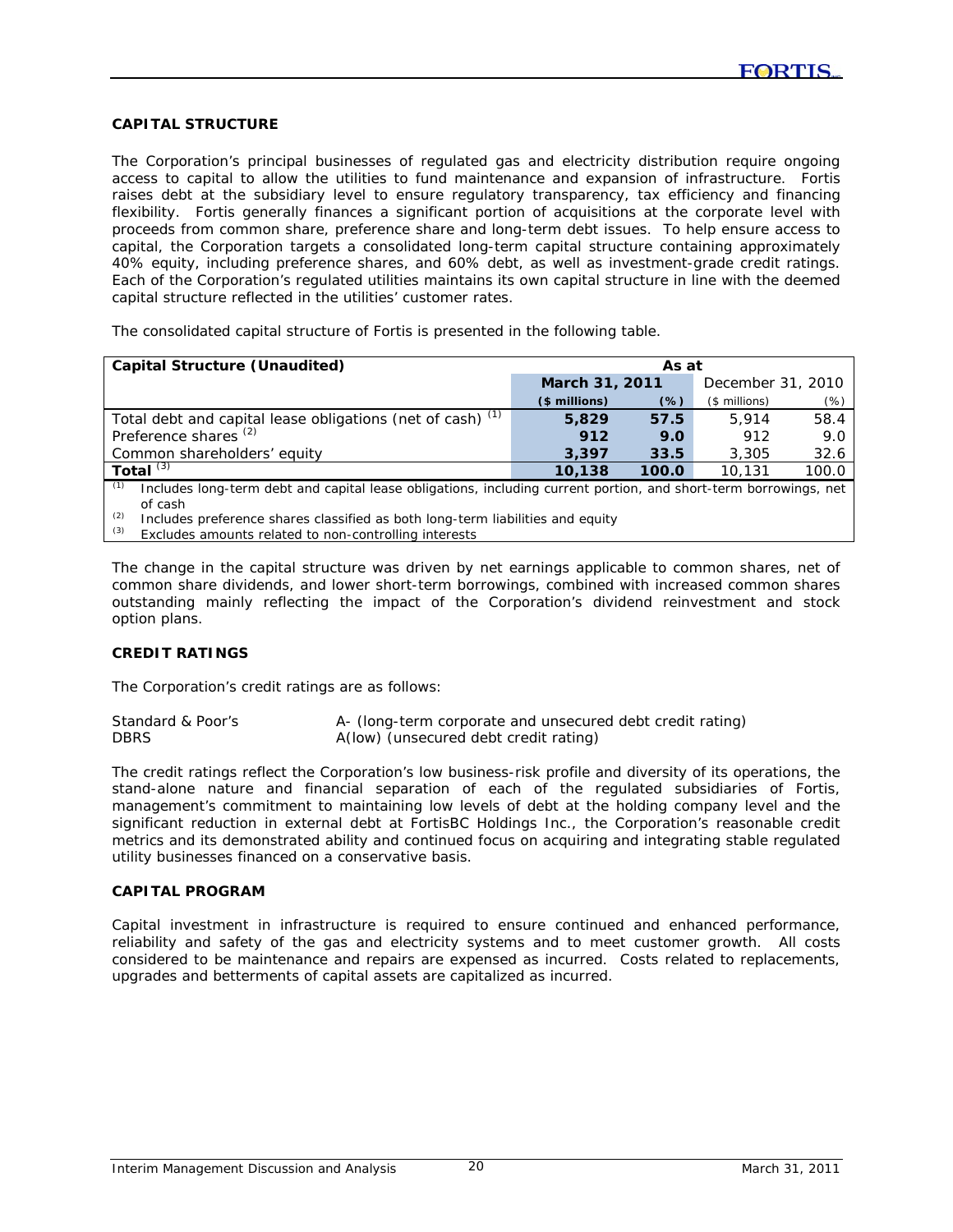A breakdown of the \$233 million in gross capital expenditures by segment for the first quarter of 2011 is provided in the following table.

| $($$ millions)                                                                                                                                                                                                                                                                                                                                                                                                                                                                                                                                                                                                                                                                                                                                            | Quarter Ended March 31, 2011 |                      | Gross Consolidated Capital Expenditures (Unaudited) (1) |                                                             |                                               |                                                          |                                      |                                    |       |
|-----------------------------------------------------------------------------------------------------------------------------------------------------------------------------------------------------------------------------------------------------------------------------------------------------------------------------------------------------------------------------------------------------------------------------------------------------------------------------------------------------------------------------------------------------------------------------------------------------------------------------------------------------------------------------------------------------------------------------------------------------------|------------------------------|----------------------|---------------------------------------------------------|-------------------------------------------------------------|-----------------------------------------------|----------------------------------------------------------|--------------------------------------|------------------------------------|-------|
| FortisBC<br>Energy<br>Companies                                                                                                                                                                                                                                                                                                                                                                                                                                                                                                                                                                                                                                                                                                                           | Fortis<br>Alberta $(2)$      | FortisBC<br>Electric | Newfoundland<br>Power                                   | Other<br>Regulated<br>Electric<br>Utilities $-$<br>Canadian | Total<br>Regulated<br>Utilities -<br>Canadian | Regulated<br><b>Electric</b><br>Utilities -<br>Caribbean | Non-<br>Regulated -<br>Utility $(3)$ | <b>Fortis</b><br><b>Properties</b> | Total |
| 49                                                                                                                                                                                                                                                                                                                                                                                                                                                                                                                                                                                                                                                                                                                                                        | 85                           | 30                   | 14                                                      | 8                                                           | 186                                           | 21                                                       | 23                                   | 3                                  | 233   |
| Relates to cash payments to acquire or construct utility capital assets, income producing properties and intangible assets, as<br>reflected in the consolidated statement of cash flows. Includes asset removal and site restoration expenditures, net of<br>salvage proceeds, for those utilities where such expenditures are permissible in rate base in 2011. Excludes capitalized<br>amortization and non-cash equity component of the allowance for funds used during construction.<br>(2)<br>Includes payments made to the Alberta Electric System Operator for investment in transmission-related capital projects<br>(3)<br>Includes non-regulated generation, mainly related to the Waneta Expansion Project, and corporate capital expenditures |                              |                      |                                                         |                                                             |                                               |                                                          |                                      |                                    |       |

There has been no material change in forecast gross consolidated capital expenditures for 2011 from the approximate \$1.2 billion forecast as was disclosed in the MD&A for the year ended December 31, 2010. Planned capital expenditures are based on detailed forecasts of energy demand, weather, cost of labour and materials, as well as other factors, including economic conditions, which could change and cause actual expenditures to differ from forecasts.

There are no material changes in the overall expected level, nature and timing of the Corporation's significant capital projects from those disclosed in the MD&A for the year ended December 31, 2010, except as described below.

In March 2011 Fortis Properties filed a development application to construct a 12-storey office building in St. John's, Newfoundland, subject to municipal government approval. The \$50 million project will feature 145,000 square feet of Class A office space and include 183 parking spaces and is expected to be completed in 2013.

Over the five-year period 2011 through 2015, consolidated gross capital expenditures are expected to be approximately \$5.5 billion. Approximately 63% of the capital spending is expected to be incurred at the regulated electric utilities, driven by FortisAlberta and FortisBC Electric. Approximately 20% and 17% of the capital spending is expected to be incurred at the regulated gas utilities and at the non-regulated operations, respectively. Capital expenditures at the regulated utilities are subject to regulatory approval.

#### **CASH FLOW REQUIREMENTS**

 $\overline{a}$ 

At the subsidiary level, it is expected that operating expenses and interest costs will generally be paid out of operating cash flows, with varying levels of residual cash flow available for subsidiary capital expenditures and/or dividend payments to Fortis. Borrowings under credit facilities may be required from time to time to support seasonal working capital requirements. Cash required to complete subsidiary capital expenditure programs is also expected to be financed from a combination of borrowings under credit facilities, equity injections from Fortis and long-term debt issues.

The Corporation's ability to service its debt obligations and pay dividends on its common and preference shares is dependent on the financial results of the operating subsidiaries and the related cash payments from these subsidiaries. Certain regulated subsidiaries may be subject to restrictions which may limit their ability to distribute cash to Fortis. Cash required of Fortis to support subsidiary capital expenditure programs and finance acquisitions is expected to be derived from a combination of borrowings under the Corporation's committed credit facility and proceeds from the issuance of common shares, preference shares and long-term debt. Depending on the timing of cash payments from the subsidiaries, borrowings under the Corporation's committed credit facility may be required from time to time to support the servicing of debt and payment of dividends.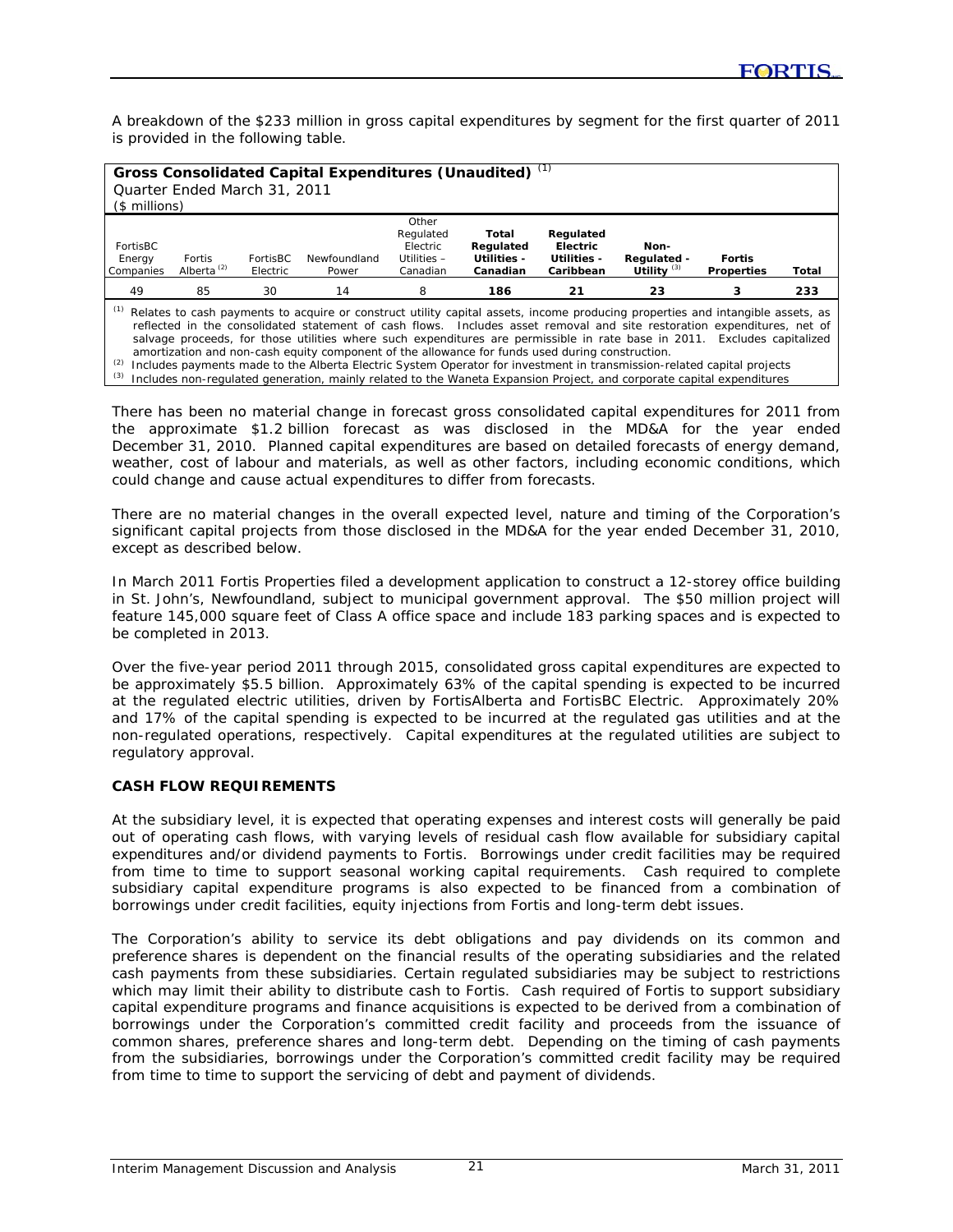As at March 31, 2011, management expects consolidated long-term debt maturities and repayments to average approximately \$250 million annually over the next five years. The combination of available credit facilities and relatively low annual debt maturities and repayments provide the Corporation and its subsidiaries with flexibility in the timing of access to capital markets.

As a result of the regulator's Final Decision on Belize Electricity's 2008/2009 Rate Application in June 2008, Belize Electricity continues to not meet certain debt covenant financial ratios related to loans with the International Bank for Reconstruction and Development and the Caribbean Development Bank totalling \$4 million (BZ\$8 million) as at March 31, 2011.

As the hydroelectric assets and water rights of the Exploits River Hydro Partnership ("Exploits Partnership") had been provided as security for the Exploits Partnership term loan, the expropriation of such assets and rights by the Government of Newfoundland and Labrador constituted an event of default under the loan. The term loan is without recourse to Fortis and was approximately \$57 million as at March 31, 2011 (December 31, 2010 - \$58 million). The lenders of the term loan have not demanded accelerated repayment. The scheduled repayments under the term loan are being made by Nalcor, a Crown corporation, acting as an agent for the Government of Newfoundland and Labrador with respect to the expropriation matters. For further information refer to Note 30 to the Corporation's 2010 annual audited consolidated financial statements.

Except for the debt at Belize Electricity and the Exploits Partnership, as discussed above, Fortis and its subsidiaries were in compliance with debt covenants as at March 31, 2011 and are expected to remain compliant throughout 2011.

### **CREDIT FACILITIES**

 $\overline{a}$ 

As at March 31, 2011, the Corporation and its subsidiaries had consolidated credit facilities of approximately \$2.1 billion, of which \$1.5 billion was unused, including \$445 million unused under the Corporation's \$600 million committed revolving credit facility. The credit facilities are syndicated almost entirely with the seven largest Canadian banks, with no one bank holding more than 25% of these facilities. Approximately \$2.0 billion of the total credit facilities are committed facilities, the majority of which currently have maturities in 2012, 2013 and 2014.

The following table outlines the credit facilities of the Corporation and its subsidiaries.

| <b>Credit Facilities (Unaudited)</b> |           | As at            |                              |           |              |
|--------------------------------------|-----------|------------------|------------------------------|-----------|--------------|
|                                      | Corporate | Regulated        | Fortis                       | March 31, | December 31, |
| $($$ millions)                       | and Other | <b>Utilities</b> | Properties                   | 2011      | 2010         |
| Total credit facilities              | 645       | 1,440            | 13                           | 2,098     | 2.109        |
| Credit facilities utilized:          |           |                  |                              |           |              |
| Short-term borrowings                |           | (255)            | (4)                          | (259)     | (358)        |
| Long-term debt (including            |           |                  |                              |           |              |
| current portion)                     | (155)     | (79)             | $\qquad \qquad \blacksquare$ | (234)     | (218)        |
| Letters of credit outstanding        |           | (122)            | $\overline{\phantom{a}}$     | (123)     | (124)        |
| <b>Credit facilities unused</b>      | 489       | 984              | Q                            | 1,482     | 1,409        |

As at March 31, 2011 and December 31, 2010, certain borrowings under the Corporation's and subsidiaries' credit facilities were classified as long-term debt. These borrowings are under long-term committed credit facilities and management's intention is to refinance these borrowings with long-term permanent financing during future periods.

In February 2011 Maritime Electric renewed its unsecured committed revolving credit facility, which matures annually in March. The unsecured committed revolving credit facility was reduced from \$60 million to \$50 million.

In April 2011 FortisBC Electric negotiated and finalized an amended credit facility agreement resulting in an extension to the maturity of the Company's \$150 million unsecured committed revolving credit facility with \$100 million now maturing in May 2014 and \$50 million now maturing in May 2012.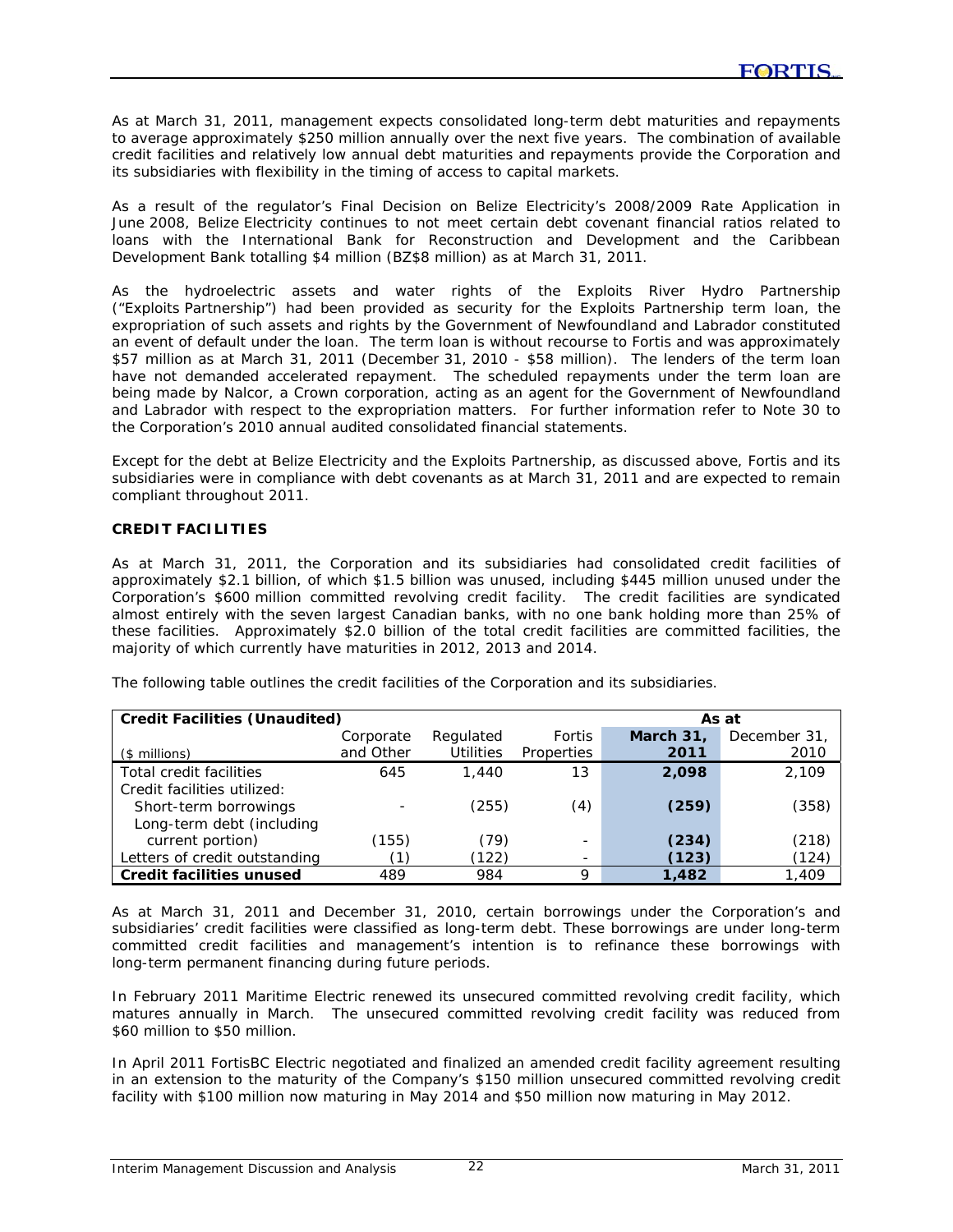### **FINANCIAL INSTRUMENTS**

 $\overline{a}$ 

The carrying values of the Corporation's consolidated financial instruments approximate their fair values, reflecting the short-term maturity, normal trade credit terms and/or nature of these instruments, except as follows:

| <b>Financial Instruments (Unaudited)</b>                                                                                                                                                                                                                                                                                                                                                                                                                                                                                              | As at    |                   |          |                   |  |
|---------------------------------------------------------------------------------------------------------------------------------------------------------------------------------------------------------------------------------------------------------------------------------------------------------------------------------------------------------------------------------------------------------------------------------------------------------------------------------------------------------------------------------------|----------|-------------------|----------|-------------------|--|
|                                                                                                                                                                                                                                                                                                                                                                                                                                                                                                                                       |          | March 31, 2011    |          | December 31, 2010 |  |
|                                                                                                                                                                                                                                                                                                                                                                                                                                                                                                                                       | Carrying | <b>Estimated</b>  | Carrying | Estimated         |  |
| $($$ millions)                                                                                                                                                                                                                                                                                                                                                                                                                                                                                                                        | Value    | <b>Fair Value</b> | Value    | <b>Fair Value</b> |  |
| Waneta Partnership promissory note                                                                                                                                                                                                                                                                                                                                                                                                                                                                                                    | 43       | 41                | 42       | 40                |  |
| Long-term debt, including current portion $(1)$                                                                                                                                                                                                                                                                                                                                                                                                                                                                                       | 5,658    | 6,278             | 5,669    | 6,431             |  |
| Preference shares, classified as debt (2)                                                                                                                                                                                                                                                                                                                                                                                                                                                                                             | 320      | 343               | 320      | 344               |  |
| (1)<br>Carrying value as at March 31, 2011 excludes unamortized deferred financing costs of \$41 million (December 31, 2010 -<br>\$42 million) and capital lease obligations of \$39 million (December 31, 2010 - \$38 million).<br>(2)<br>Preference shares classified as equity do not meet the definition of a financial instrument; however, the estimated fair value<br>of the Corporation's \$592 million preference shares classified as equity was \$612 million as at March 31, 2011<br>(December 31, 2010 - \$615 million). |          |                   |          |                   |  |

The fair value of long-term debt is calculated using quoted market prices when available. When quoted market prices are not available, as is the case with the Waneta Partnership promissory note, the fair value is determined by discounting the future cash flows of the specific debt instrument at an estimated yield to maturity equivalent to benchmark government bonds or treasury bills, with similar terms to maturity, plus a market credit risk premium equal to that of issuers of similar credit quality. Since the Corporation does not intend to settle the long-term debt or promissory note prior to maturity, the fair value estimate does not represent an actual liability and, therefore, does not include exchange or settlement costs. The fair value of the Corporation's preference shares is determined using quoted market prices.

**Risk Management:** The Corporation's earnings from, and net investment in, self-sustaining foreign subsidiaries are exposed to fluctuations in the US dollar-to-Canadian dollar exchange rate. The Corporation has effectively decreased the above exposure through the use of US dollar borrowings at the corporate level. The foreign exchange gain or loss on the translation of US dollar-denominated interest expense partially offsets the foreign exchange loss or gain on the translation of the Corporation's foreign subsidiaries' earnings, which are denominated in US dollars or a currency pegged to the US dollar. Belize Electricity's reporting currency is the Belizean dollar, while the reporting currency of Caribbean Utilities, FortisUS Energy Corporation, Belize Electric Company Limited, and Fortis Turks and Caicos is the US dollar. The Belizean dollar is pegged to the US dollar at BZ\$2.00=US\$1.00.

As at March 31, 2011, all of the Corporation's US\$590 million (December 31, 2010 – US\$590 million) corporately held long-term debt had been designated as a hedge of a significant portion of the Corporation's foreign net investments. Foreign currency exchange rate fluctuations associated with the translation of the Corporation's corporately held US dollar borrowings designated as hedges are recognized in other comprehensive income and help offset unrealized foreign currency gains and losses on the foreign net investments, which are also recognized in other comprehensive income. As at March 31, 2011, 98% of the Corporation's foreign net investments were hedged (December 31, 2010 – 99%).

From time to time, the Corporation and its subsidiaries hedge exposures to fluctuations in interest rates, foreign exchange rates and natural gas prices through the use of derivative financial instruments. The Corporation and its subsidiaries do not hold or issue derivative financial instruments for trading purposes.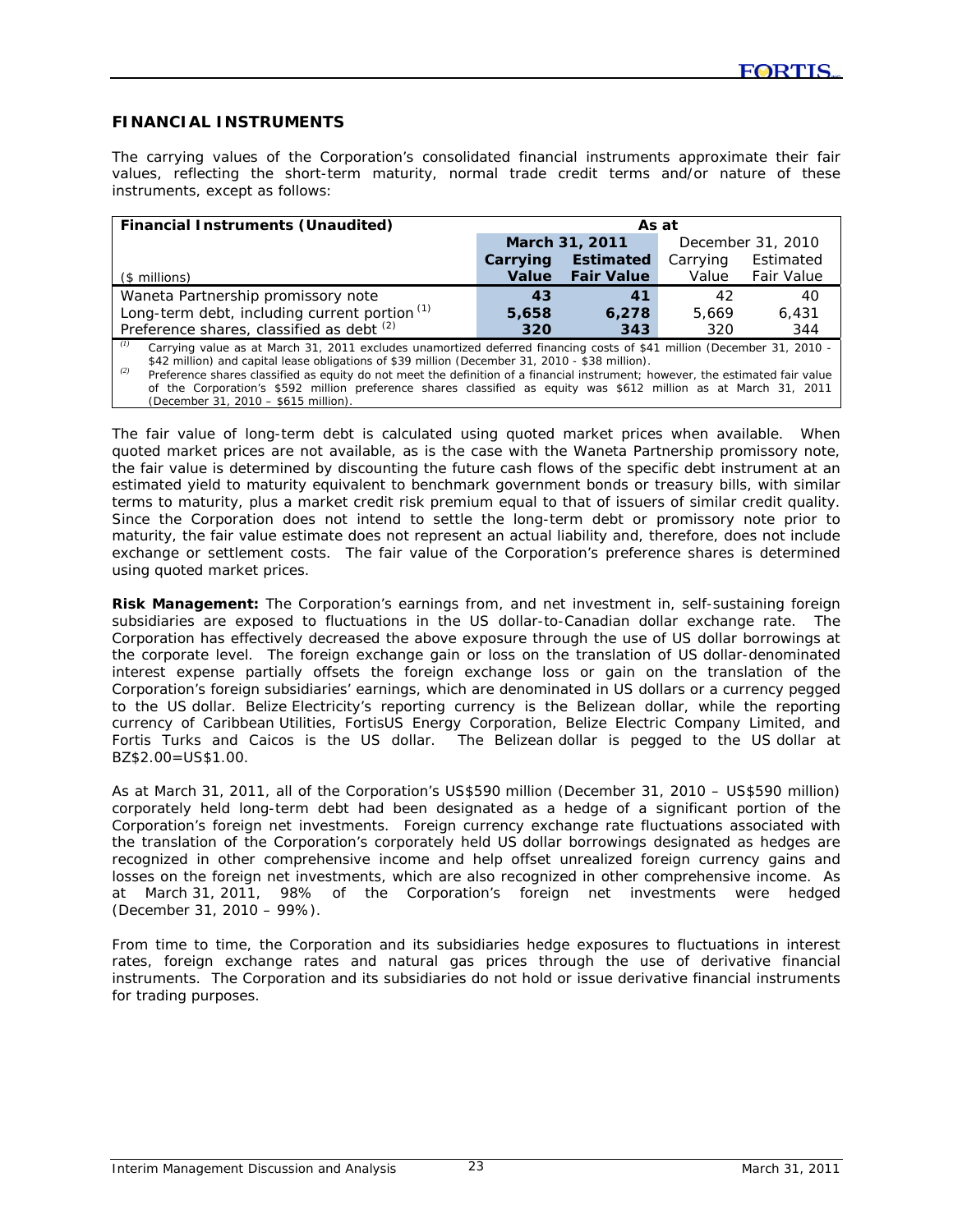| Derivative Financial Instruments (Unaudited) |                 |           |                | As at             |                   |                   |
|----------------------------------------------|-----------------|-----------|----------------|-------------------|-------------------|-------------------|
|                                              |                 |           | March 31, 2011 |                   | December 31, 2010 |                   |
|                                              | Term to         |           | Carrying       | <b>Estimated</b>  | Carrying          | Estimated         |
|                                              | <b>Maturity</b> | Number of | Value          | <b>Fair Value</b> | Value             | <b>Fair Value</b> |
| Liability                                    | (years)         | Contracts | $$$ millions)  | $$$ millions)     | $($$ millions)    | $($$ millions)    |
| Foreign exchange forward                     |                 |           |                |                   |                   |                   |
| contracts                                    | < 1.5           |           |                | ٠                 |                   |                   |
| Natural gas derivatives:                     |                 |           |                |                   |                   |                   |
| Swaps and options                            | Up to $4$       | 123       | (121)          | (121)             | (162)             | (162)             |
| Gas purchase contract                        |                 |           |                |                   |                   |                   |
| premiums                                     | Up to $3$       | 30        | (2)            | (2)               | (5)               | (5)               |

The following table summarizes the valuation of the Corporation's derivative financial instruments.

The foreign exchange forward contracts are held by the FortisBC Energy companies. During 2010 FEI entered into a foreign exchange forward contract to hedge the cash flow risk related to approximately US\$7 million remaining to be paid under a contract for the implementation of a customer information system. FEVI also hedges the cash flow risk related to approximately US\$1 million remaining to be paid under a contract for the construction of an LNG storage facility.

The natural gas derivatives are held by the FortisBC Energy companies and are used to fix the effective purchase price of natural gas, as the majority of the natural gas supply contracts have floating, rather than fixed, prices. The price risk-management strategy of the FortisBC Energy companies aims to improve the likelihood that natural gas prices remain competitive with electricity rates, temper gas price volatility on customer rates and reduce the risk of regional price discrepancies.

The changes in the fair values of the foreign exchange forward contracts and natural gas derivatives are deferred as a regulatory asset or liability, subject to regulatory approval, for recovery from, or refund to, customers in future rates. The fair values of the foreign exchange forward contracts and the natural gas derivatives were recorded in accounts payable as at March 31, 2011 and as at December 31, 2010.

The foreign exchange forward contracts are valued using the present value of cash flows based on a market foreign exchange rate and the foreign exchange forward rate curve. The natural gas derivatives are valued using the present value of cash flows based on market prices and forward curves for the commodity cost of natural gas. The fair values of the foreign exchange forward contracts and natural gas derivatives are estimates of the amounts the FortisBC Energy companies would have to receive or pay to terminate the outstanding contracts as at the balance sheet dates.

The fair values of the Corporation's financial instruments, including derivatives, reflect point-in-time estimates based on current and relevant market information about the instruments as at the balance sheet dates. The estimates cannot be determined with precision as they involve uncertainties and matters of judgment and, therefore, may not be relevant in predicting the Corporation's future consolidated earnings or cash flows.

## **OFF-BALANCE SHEET ARRANGEMENTS**

 $\overline{a}$ 

With the exception of letters of credit outstanding of \$123 million, as at March 31, 2011, the Corporation had no off-balance sheet arrangements, such as transactions, agreements or contractual arrangements with unconsolidated entities, structured finance entities, special purpose entities or variable interest entities, that are reasonably likely to materially affect liquidity or the availability of, or requirements for, capital resources.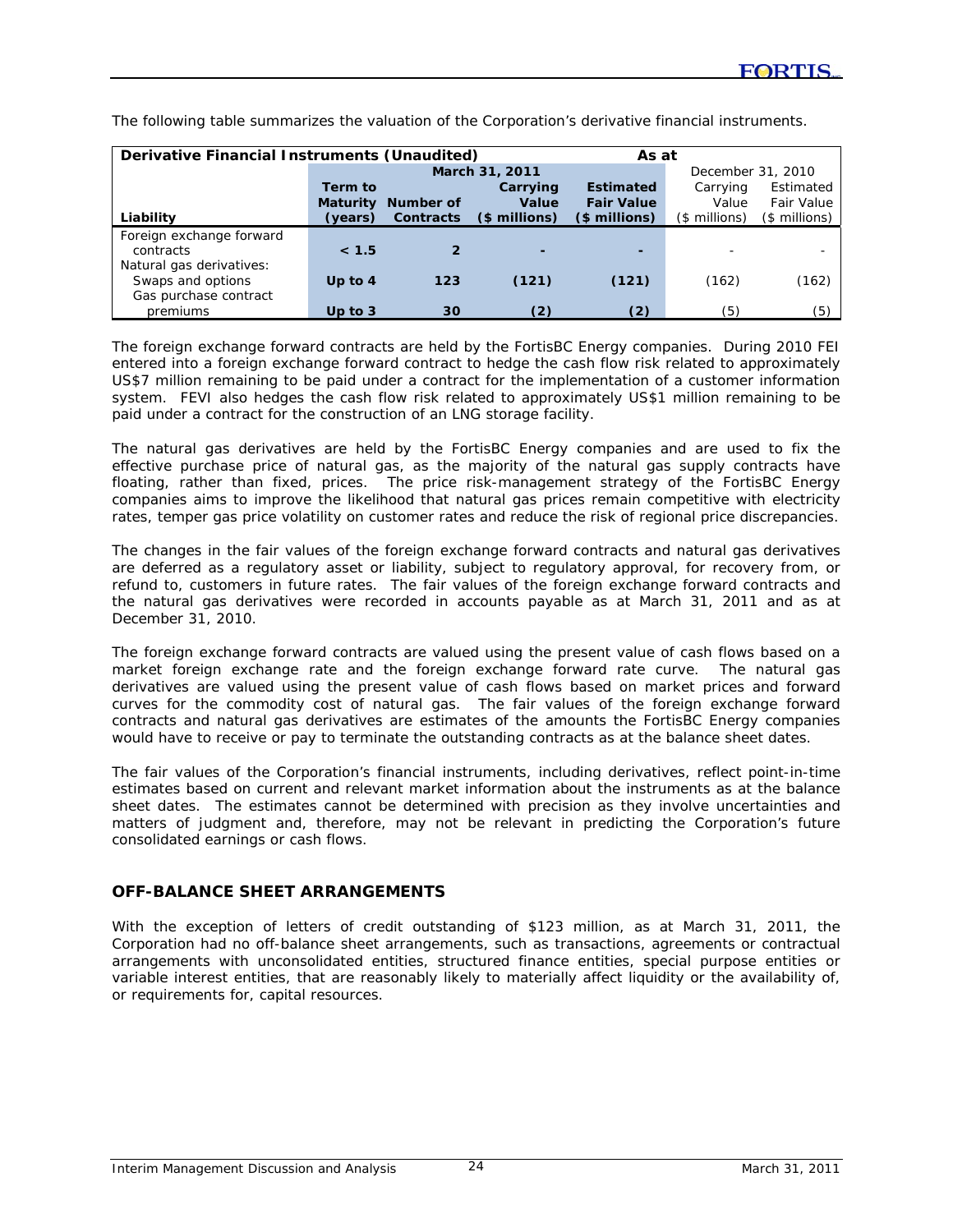### **BUSINESS RISK MANAGEMENT**

 $\overline{a}$ 

There were no changes in the Corporation's significant business risks during the first quarter of 2011 from those disclosed in the MD&A for the year ended December 31, 2010, except for those described below.

**Capital Resources and Liquidity Risk - Credit Ratings:** Fortis and its regulated utilities do not anticipate any material adverse rating actions by the credit rating agencies in the near term. During the first quarter of 2011, DBRS confirmed its existing credit rating for Newfoundland Power.

**Defined Benefit Pension Plan Performance:**As at March 31, 2011, the fair value of the Corporation's consolidated defined benefit pension plan assets was \$746 million, up \$19 million, or 2.6%, from \$727 million as at December 31, 2010.

**Labour Relations:** The collective agreement between FortisBC Electric and Local 378 of the Canadian Office and Professional Employees Union ("COPE") expired January 31, 2011. The Company and COPE were exploring the amalgamation of FortisBC Electric and FEI's collective agreements with COPE. The parties have agreed to terminate discussions and proceed with negotiations to renew the COPE collective agreement for FortisBC Electric. In the interim, the current collective agreement remains in full effect until such time as the parties negotiate and ratify a new agreement.

### **CHANGE IN ACCOUNTING TREATMENT**

Effective January 1, 2011, as approved by the regulator, the cost of OPEB plans at Newfoundland Power is being expensed and recovered in customer rates based on the accrual method of accounting for OPEBs. The Company's transitional regulatory OPEB asset of \$53 million as at December 31, 2010 is being amortized on a straight-line basis over 15 years. During the three months ended March 31, 2011, operating expenses increased by approximately \$2 million as a result of this change in accounting treatment. Prior to January 1, 2011, the cost of OPEB plans at Newfoundland Power was being expensed and recovered in customer rates based on the cash payments made.

## **FUTURE ACCOUNTING CHANGES**

**Adoption of New Accounting Standards:** Due to the continued uncertainty around the timing and adoption of a rate-regulated accounting standard by the International Accounting Standards Board, Fortis has evaluated the option of adopting United States generally accepted accounting principles ("US GAAP"), as opposed to International Financial Reporting Standards ("IFRS"), effective January 1, 2012. Canadian rules allow a reporting issuer to prepare and file its financial statements in accordance with US GAAP by qualifying as a U.S. Securities and Exchange Commission ("SEC") Issuer. An SEC Issuer is defined under the Canadian rules as an issuer that: (i) has a class of securities registered with the SEC under Section 12 of the *U.S. Securities Exchange Act of 1934*, as amended (the "Exchange Act"); or (ii) is required to file reports under Section 15(d) of the Exchange Act. The Corporation has developed and initiated a plan to become an SEC Issuer by December 31, 2011. As an SEC Issuer, Fortis will then be permitted to prepare and file its consolidated financial statements in accordance with US GAAP. Barring a change that will provide certainty as to the Corporation's ability to recognize regulatory assets and liabilities under IFRS, Fortis expects to prepare its consolidated financial statements in accordance with US GAAP for all interim and annual periods beginning on or after January 1, 2012. Several other Canadian investor-owned rate-regulated utilities are also expected to take a similar approach to possible adoption of US GAAP in 2012.

The adoption of US GAAP in 2012 is expected to result in fewer significant changes to the Corporation's accounting policies as compared to accounting policy changes that may have resulted from the adoption of IFRS. The Corporation's application of Canadian GAAP currently relies on US GAAP for guidance on accounting for rate-regulated activities, which allows the economic impact of rate-regulated activities to be recognized in the consolidated financial statements in a manner consistent with the timing by which amounts are reflected in customer rates. Fortis believes that the continued application of rate-regulated accounting, and the associated recognition of regulatory assets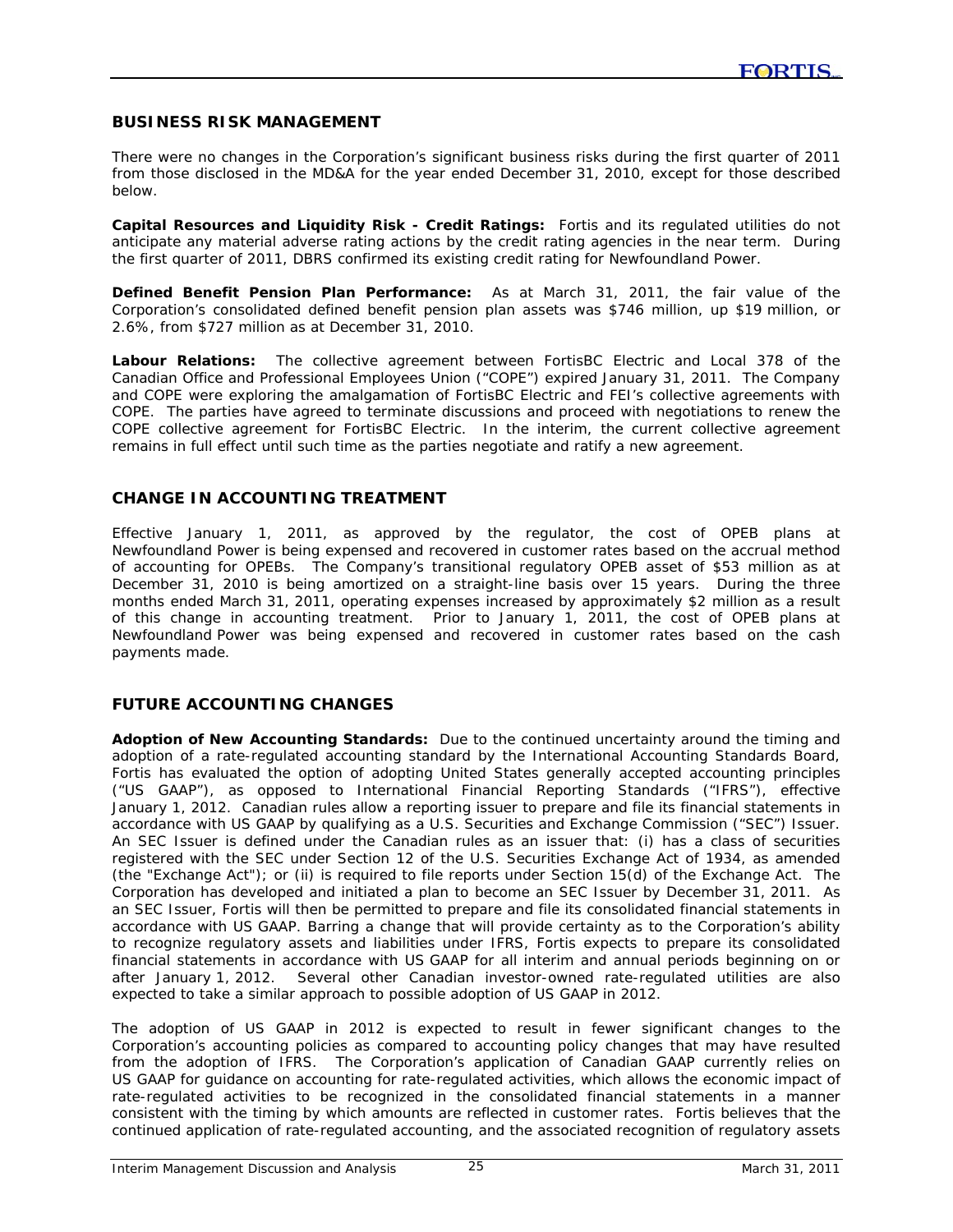and liabilities under US GAAP, more accurately reflects the impact that rate regulation has on the Corporation's consolidated financial position and results of operations. Should the Corporation not be successful in becoming an SEC Issuer by December 31, 2011, Fortis will be required to adopt IFRS effective January 1, 2012.

The Corporation has developed a three-phase plan to adopt US GAAP effective January 1, 2012. The following is an overview of the activities under each phase and their current status.

*Phase I - Scoping and Diagnostics:* This phase consists of project initiation and awareness; project planning and resourcing; identification of high-level differences between US GAAP and Canadian GAAP to highlight areas where detailed analysis is needed to determine and conclude as to the nature and extent of impacts; and identification of SEC registration procedures and subsequent reporting requirements. External accounting and legal advisors were engaged during this phase to assist the Corporation's internal US GAAP conversion team and to provide technical input and expertise as required. Phase I commenced in the fourth quarter of 2010 and is now substantially complete. All remaining Phase I activities are scheduled for completion by mid-2011.

*Phase II - Analysis and Development:* This phase consists of detailed diagnostics and evaluation of the financial impacts of adopting US GAAP based on the high-level assessment conducted under Phase I; the registration of securities as required to achieve SEC Issuer status; identification and design of any new operational or financial business processes; and development of required solutions to address identified issues. Phase II also includes an assessment of ongoing requirements of the US Sarbanes-Oxley Act ("SOX"), including auditor attestation of internal controls over financial reporting, and a comparison of the requirements under SOX to those required in Canada under National Instrument 52-109 *Certification of Disclosure in Issuers' Annual and Interim Filings*.

Phase II of the plan commenced in January 2011. Based on the research and analysis completed to date, and the Corporation's continued ability to apply rate-regulated accounting policies under US GAAP, the differences between US GAAP and Canadian GAAP are not expected to have a material impact on consolidated earnings and are expected to be mostly limited to changes in balance sheet classifications and additional disclosure requirements. The impact on information systems is also expected to be minimal.

Phase II, including the quantification of differences between US GAAP and Canadian GAAP and reconciliation of the Corporation's financial statements from Canadian GAAP to US GAAP for 2009 and 2010, is scheduled for completion by September 30, 2011.

*Phase III - Implementation and Review:* This phase involves implementation of the changes required by the Corporation to prepare and file its consolidated financial statements based on US GAAP beginning in 2012 and communication of the associated impacts. Phase III will commence in the second quarter of 2011. Beginning with the first quarter of 2012, the Corporation's unaudited interim consolidated financial statements are expected to be prepared in accordance with US GAAP. Phase III will essentially conclude when the Corporation issues its first annual audited US GAAP consolidated financial statements for the year ending December 31, 2012.

## **CRITICAL ACCOUNTING ESTIMATES**

 $\overline{a}$ 

The preparation of the Corporation's interim unaudited consolidated financial statements in accordance with Canadian GAAP requires management to make estimates and judgments that affect the reported amounts of assets and liabilities and the disclosure of contingent assets and liabilities at the date of the consolidated financial statements and the reported amounts of revenue and expenses during the reporting periods. Estimates and judgments are based on historical experience, current conditions and various other assumptions believed to be reasonable under the circumstances. Additionally, certain estimates and judgments are necessary since the regulatory environments in which the Corporation's utilities operate often require amounts to be recorded at estimated values until these amounts are finalized pursuant to regulatory decisions or other regulatory proceedings. Due to changes in facts and circumstances and the inherent uncertainty involved in making estimates, actual results may differ significantly from current estimates. Estimates and judgments are reviewed periodically and, as adjustments become necessary, are reported in earnings in the period they become known.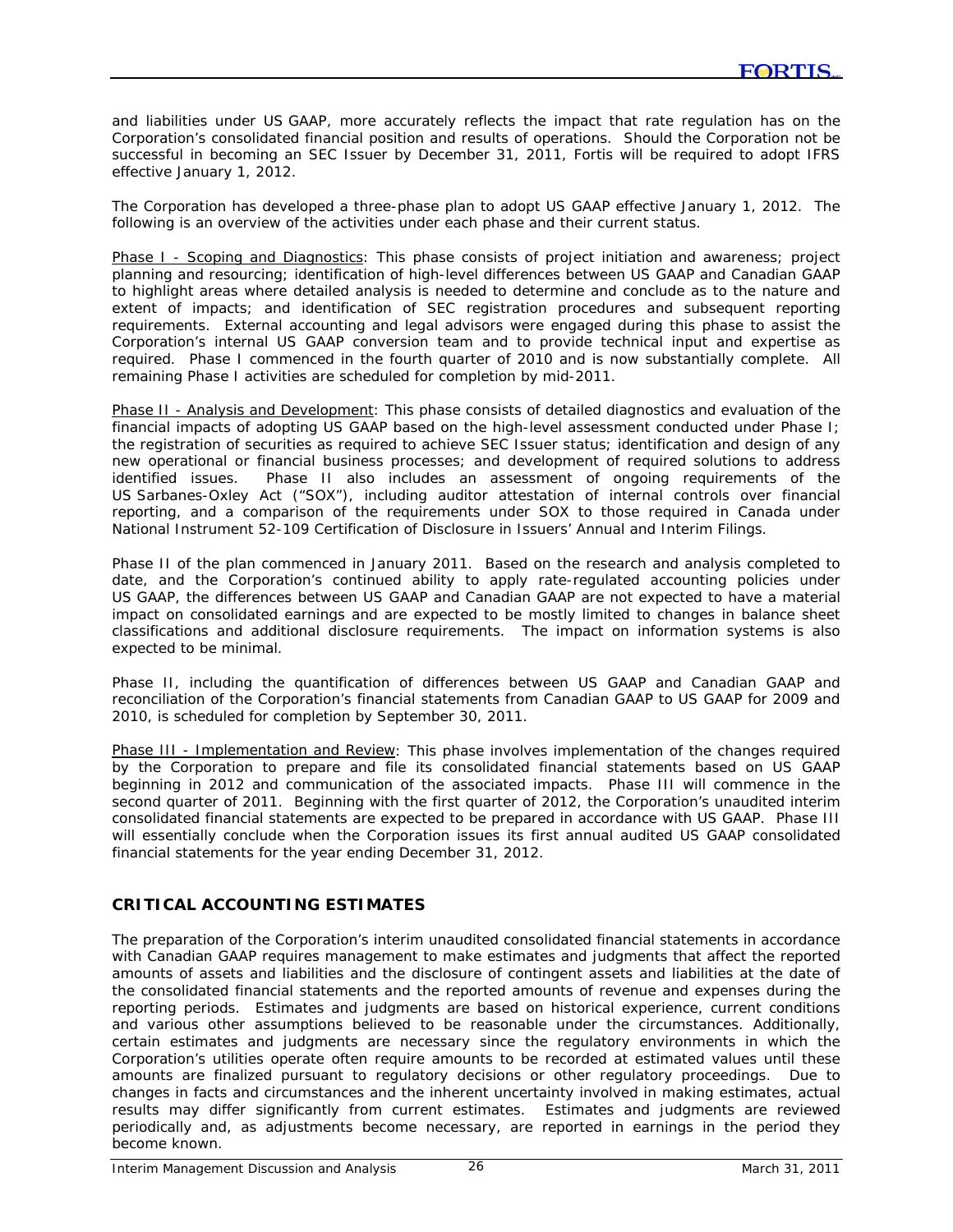Interim financial statements may also employ a greater use of estimates than the annual financial statements. There were no material changes in the nature of the Corporation's critical accounting estimates during the first quarter of 2011 from those disclosed in the MD&A for the year ended December 31, 2010.

**Contingencies:** The Corporation and its subsidiaries are subject to various legal proceedings and claims associated with ordinary course business operations. Management believes that the amount of liability, if any, from these actions would not have a material effect on the Corporation's consolidated financial position or results of operations. There were no material changes in the Corporation's contingent liabilities from those disclosed in the MD&A for the year ended December 31, 2010.

## **SUMMARY OF QUARTERLY RESULTS**

 $\overline{a}$ 

The following table sets forth unaudited quarterly information for each of the eight quarters ended June 30, 2009 through March 31, 2011. The quarterly information has been obtained from the Corporation's interim unaudited consolidated financial statements which, in the opinion of management, have been prepared in accordance with Canadian GAAP and as required by utility regulators. The timing of the recognition of certain assets, liabilities, revenue and expenses, as a result of regulation, may differ from that otherwise expected using Canadian GAAP for non-regulated entities. The differences and nature of regulation are disclosed in Notes 2, 3 and 5 to the Corporation's 2010 annual audited consolidated financial statements. The quarterly financial results are not necessarily indicative of results for any future period and should not be relied upon to predict future performance.

| <b>Summary of Quarterly Results</b><br>(Unaudited) | Revenue        | <b>Net Earnings</b><br>Attributable to<br><b>Common Equity</b><br><b>Shareholders</b> |                         | <b>Earnings per Common Share</b> |
|----------------------------------------------------|----------------|---------------------------------------------------------------------------------------|-------------------------|----------------------------------|
| <b>Quarter Ended</b>                               | $($$ millions) | $($$ millions)                                                                        | <b>Basic</b> $($ \$ $)$ | Diluted $(s)$                    |
| March 31, 2011                                     | 1,164          | 117                                                                                   | 0.67                    | 0.65                             |
| December 31, 2010                                  | 1,036          | 85                                                                                    | 0.49                    | 0.47                             |
| September 30, 2010                                 | 720            | 45                                                                                    | 0.26                    | 0.26                             |
| June 30, 2010                                      | 835            | 55                                                                                    | 0.32                    | 0.32                             |
| March 31, 2010                                     | 1.073          | 100                                                                                   | 0.58                    | 0.56                             |
| December 31, 2009                                  | 1,020          | 81                                                                                    | 0.48                    | 0.46                             |
| September 30, 2009                                 | 665            | 36                                                                                    | 0.21                    | 0.21                             |
| June 30, 2009                                      | 756            | 53                                                                                    | 0.31                    | 0.31                             |

A summary of the past eight quarters reflects the Corporation's continued organic growth and growth from acquisitions, as well as the seasonality associated with its businesses. Interim results will fluctuate due to the seasonal nature of gas and electricity demand and water flows, as well as the timing and recognition of regulatory decisions. Revenue is also affected by the cost of fuel and purchased power and the commodity cost of natural gas, which are flowed through to customers without markup. Given the diversified nature of the Fortis subsidiaries, seasonality may vary. Most of the annual earnings of the FortisBC Energy companies are realized in the first and fourth quarters. Financial results for the fourth quarter ended December 31, 2009 reflected the favourable cumulative retroactive impact, from January 1, 2009, associated with an increase in the allowed ROE and equity component for FortisAlberta. The commissioning of the Vaca hydroelectric generating facility in March 2010 has favourably impacted financial results since that date. Financial results for the third quarter ended September 30, 2010 reflected the favourable cumulative retroactive impact associated with a 2010-2011 regulatory rate decision for FortisAlberta. To a lesser degree, financial results from October 2009 have been favourably impacted by the acquisition of Algoma Power.

**March 2011/March 2010:** Net earnings attributable to common equity shareholders were \$117 million, or \$0.67 per common share, for the first quarter of 2011 compared to earnings of \$100 million, or \$0.58 per common share, for the first quarter of 2010. A discussion of the variances between the financial results for the first quarter of 2011 and the first quarter of 2010 is provided in the "Financial Highlights" section of this MD&A.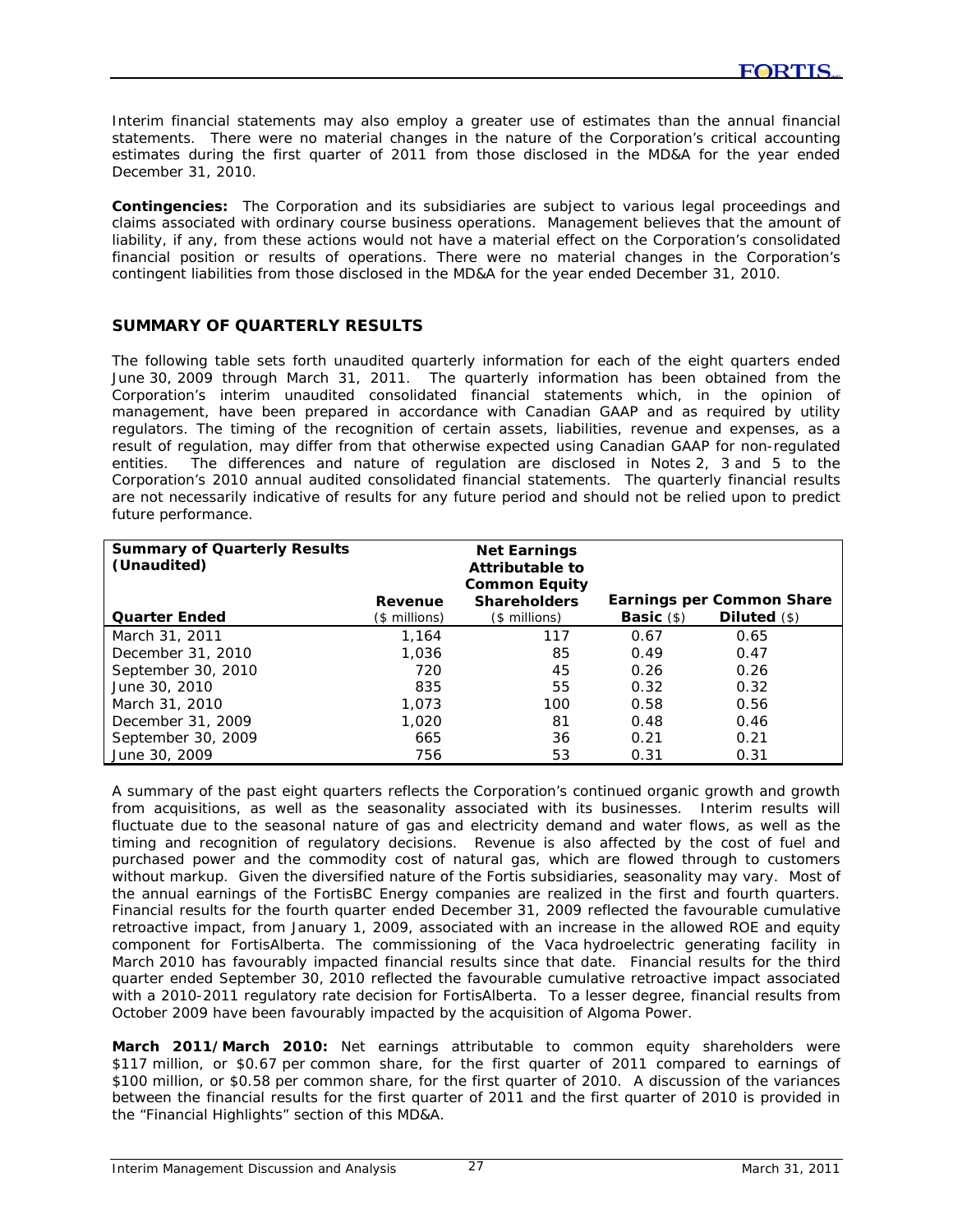**December 2010/December 2009:** Net earnings attributable to common equity shareholders were \$85 million, or \$0.49 per common share, for the fourth quarter of 2010 compared to earnings of \$81 million, or \$0.48 per common share, for the fourth quarter of 2009. The increase was mainly due to improved performance at Canadian Regulated Electric Utilities, non-regulated hydroelectric generation operations in Belize and lower effective corporate income taxes at Fortis Properties, partially offset by lower earnings from the FortisBC Energy companies and Caribbean Regulated Electric Utilities. Improved performance at Canadian Regulated Electric Utilities was driven by overall growth in electrical infrastructure investment, combined with customer growth at FortisAlberta and the higher allowed ROE at FortisBC Electric. Earnings were lower quarter over quarter at the FortisBC Energy companies, as a result of higher regulator-approved operating expenses and the timing of the recognition of these increased expenses, and at Caribbean Regulated Electric Utilities, mainly due to lower electricity sales associated with cooler-than-normal temperatures experienced in the region and the inability of Belize Electricity to earn a fair and reasonable return due to regulatory challenges. Earnings for the fourth quarter of 2009 were reduced by \$5 million related to the expensing of the project cost overrun associated with the conversion Whistler customer appliances from propane to natural gas, but were favourably impacted by a one-time \$3 million tax adjustment at FortisOntario.

**September 2010/September 2009:** Net earnings attributable to common equity shareholders were \$45 million, or \$0.26 per common share, for the third quarter of 2010 compared to earnings of \$36 million, or \$0.21 per common share, for the third quarter of 2009. The increase in earnings was mainly due to improved performance at the regulated electric utilities in western Canada and non-regulated hydroelectric generation operations, partially offset by a higher loss incurred at the FortisBC Energy companies and higher corporate expenses. Improved performance at the regulated electric utilities in western Canada was due to higher allowed ROEs and/or equity component of capital structure, growth in electrical infrastructure investment combined with an increase in the number of customers at FortisAlberta, partially offset by a weather-related decrease in electricity sales at FortisBC Electric and lower net transmission revenue at FortisAlberta. The increase in earnings' contribution from non-regulated hydroelectric generation operations was the result of increased production in Belize, driven by higher rainfall and the commissioning of the Vaca hydroelectric generating facility in March 2010, and lower finance charges. The higher loss at the FortisBC Energy companies quarter over quarter largely related to increased operating and maintenance expenses at FEI that were approved by the BCUC as part of the recent NSA. The loss in the third quarter of 2010, however, was reduced by \$4 million (after tax) related to the BCUC-approved reversal of most of the project cost overrun previously expensed in the fourth quarter of 2009 associated with the conversion of Whistler customer appliances from propane to natural gas. The increase in corporate expenses was associated with higher preference share dividends, partially offset by lower finance charges.

**June 2010/June 2009:** Net earnings attributable to common equity shareholders were \$55 million, or \$0.32 per common share, for the second quarter of 2010 compared to earnings of \$53 million, or \$0.31 per common share, for the second quarter of 2009. The increase in earnings was driven by the FortisBC Energy companies and FortisBC Electric, partially offset by higher corporate expenses. The increase in earnings at the FortisBC Energy companies related to higher allowed ROEs and equity component of capital structure. The improvement in earnings at FortisBC Electric was the result of a higher allowed ROE and growth in electrical infrastructure investment, partially offset by lower electricity sales due to cooler weather experienced in June 2010. The increase in corporate expenses was mainly due to business development costs incurred in 2010 and preference share dividends, partially offset by higher interest income related to increased inter-company lending. Earnings at FortisAlberta were comparable quarter over quarter. The impact of a higher allowed ROE and equity component of capital structure, compared to those reflected in FortisAlberta's earnings for the second quarter of 2009, combined with growth in electrical infrastructure investment and an increase in customers, was mainly offset by lower corporate income tax recoveries and lower net transmission revenue.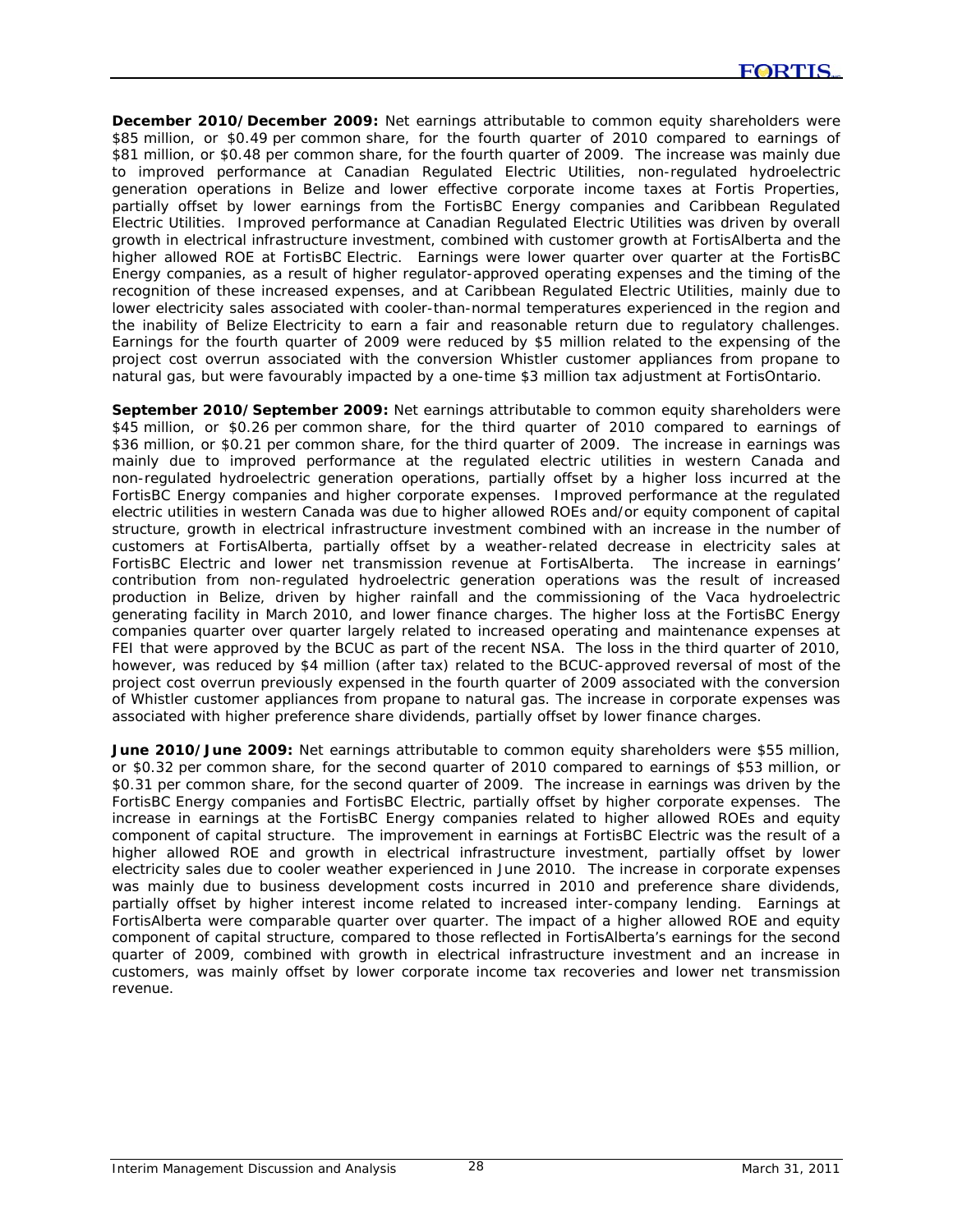### **OUTLOOK**

 $\overline{a}$ 

The Corporation's significant capital program, which is expected to be \$5.5 billion over the next five years, should drive growth in earnings and dividends.

The Corporation continues to pursue acquisitions for profitable growth, focusing on regulated electric and natural gas utilities in the United States and Canada. Fortis will also pursue growth in its non-regulated businesses in support of its regulated utility growth strategy.

### **OUTSTANDING SHARE DATA**

As at May 3, 2011, the Corporation had issued and outstanding 175.5 million common shares; 5.0 million First Preference Shares, Series C; 8.0 million First Preference Shares, Series E; 5.0 million First Preference Shares, Series F; 9.2 million First Preference Shares, Series G; and 10.0 million First Preference Shares, Series H. Only the common shares of the Corporation have voting rights.

The number of common shares of Fortis that would be issued if all outstanding stock options, convertible debt and First Preference Shares, Series C and E were converted as at May 3, 2011 is as follows:

| <b>Conversion of Securities into Common Shares (Unaudited)</b> |                      |
|----------------------------------------------------------------|----------------------|
| As at May 3, 2011                                              |                      |
|                                                                | Number of            |
|                                                                | <b>Common Shares</b> |
| Security                                                       | (millions)           |
| <b>Stock Options</b>                                           | 5.0                  |
| Convertible Debt                                               | 1.4                  |
| First Preference Shares, Series C                              | 4.1                  |
| First Preference Shares, Series E                              | 6.5                  |
| Total                                                          |                      |

Additional information, including the Fortis 2010 Annual Information Form, Management Information Circular and Annual Report, is available on SEDAR at www.sedar.com and on the Corporation's website at www.fortisinc.com.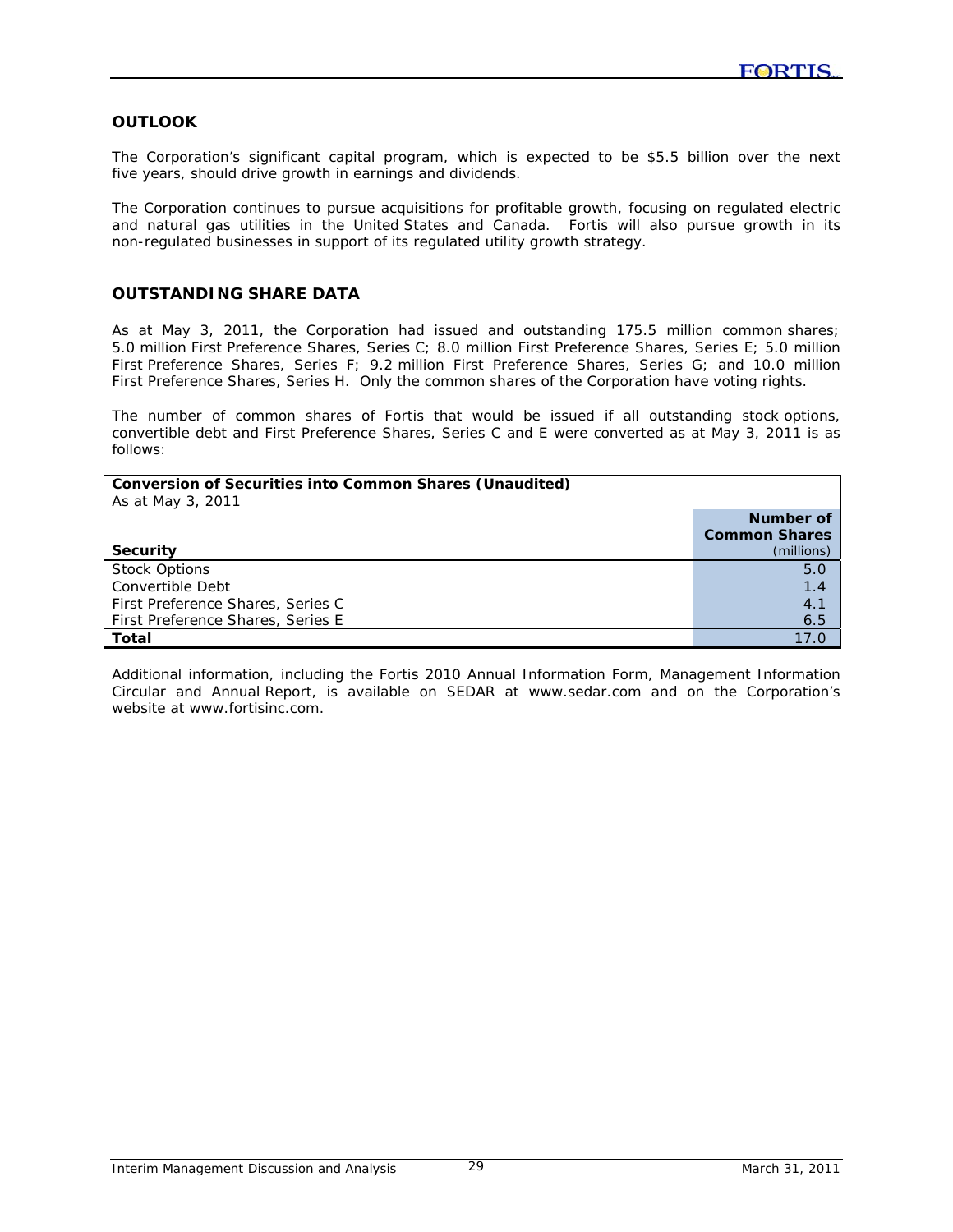# **FORTIS INC.**

Interim Consolidated Financial Statements For the three months ended March 31, 2011 and 2010 (Unaudited)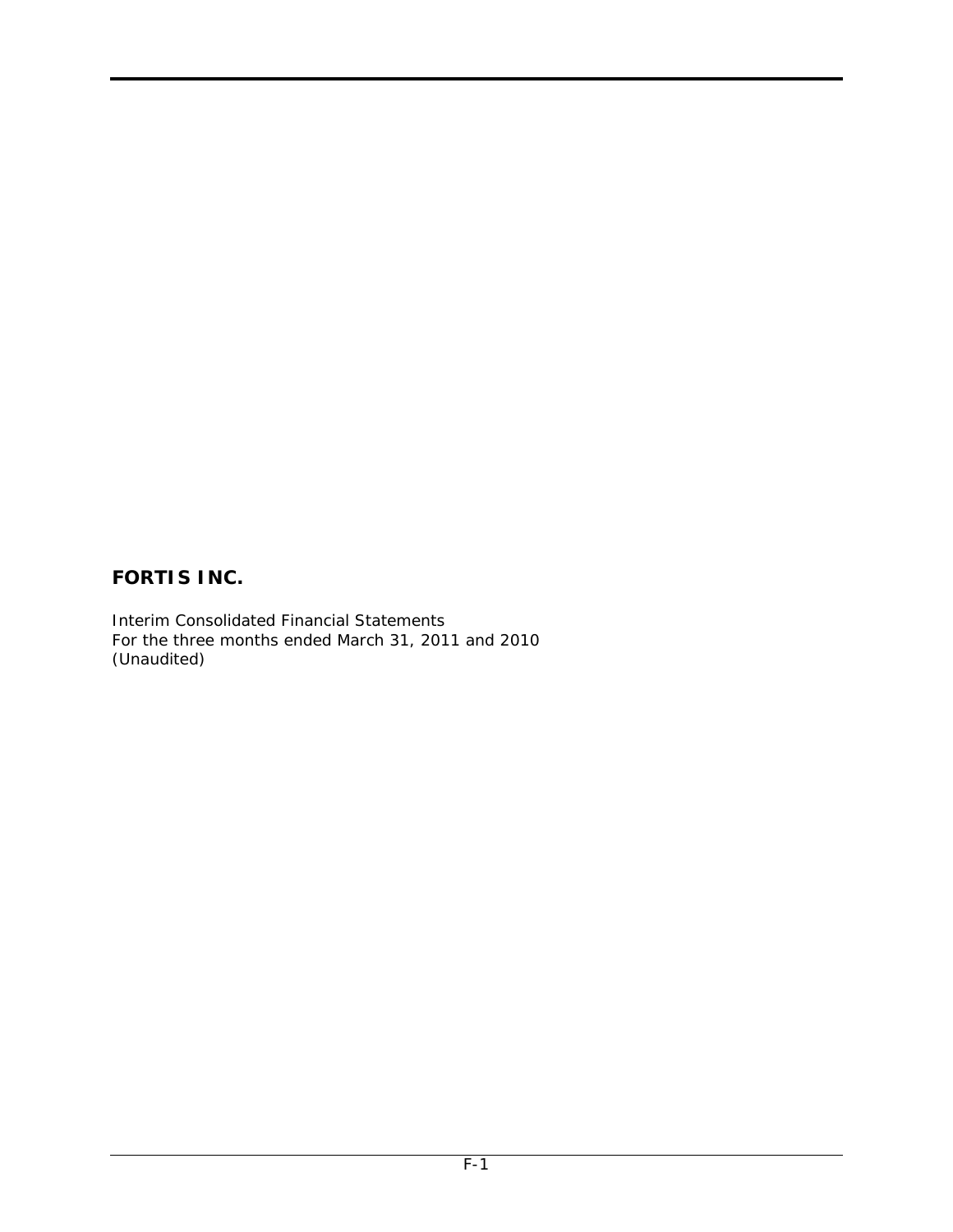### **Fortis Inc. Consolidated Balance Sheets (Unaudited) As at**

(in millions of Canadian dollars)

|                                                                                     | March 31,<br>2011 | December 31,<br>2010 |
|-------------------------------------------------------------------------------------|-------------------|----------------------|
| <b>ASSETS</b>                                                                       |                   |                      |
| <b>Current assets</b>                                                               |                   |                      |
| Cash and cash equivalents                                                           | \$<br>86          | \$<br>109            |
| Accounts receivable (Note 18)                                                       | 700               | 655                  |
| Prepaid expenses                                                                    | 18                | 17                   |
| Regulatory assets (Note 5)                                                          | 201               | 241                  |
| Inventories (Note 6)                                                                | 88                | 168                  |
| Future income taxes                                                                 | 16                | 14                   |
|                                                                                     | 1,109             | 1,204                |
| Assets held for sale                                                                | 45                | 45                   |
| Other assets                                                                        | 166               | 168                  |
| <b>Regulatory assets (Note 5)</b>                                                   | 866               | 831                  |
| <b>Future income taxes</b>                                                          | 10 <sup>1</sup>   | 16                   |
| <b>Utility capital assets</b>                                                       | 8,351             | 8,202                |
| Income producing properties                                                         | 556               | 560                  |
| Intangible assets                                                                   | 325               | 324                  |
| Goodwill                                                                            | 1,549             | 1,553                |
|                                                                                     | \$<br>12,977      | \$<br>12,903         |
| LIABILITIES AND SHAREHOLDERS' EQUITY                                                |                   |                      |
| <b>Current liabilities</b>                                                          |                   |                      |
| Short-term borrowings (Note 18)                                                     | \$<br>259         | \$<br>358            |
| Accounts payable and accrued charges                                                | 942               | 953                  |
| Dividends payable                                                                   | 55                | 54                   |
| Income taxes payable                                                                | 42                | 30                   |
| Regulatory liabilities (Note 5)                                                     | 89                | 60                   |
| Current installments of long-term debt and capital lease obligations (Note 7)       | 55                | 56                   |
| Future income taxes                                                                 | 3<br>1,445        | 6<br>1,517           |
|                                                                                     |                   |                      |
| <b>Other liabilities</b>                                                            | 309               | 308                  |
| Regulatory liabilities (Note 5)                                                     | 509               | 467                  |
| <b>Future income taxes</b><br>Long-term debt and capital lease obligations (Note 7) | 629<br>5,601      | 623<br>5,609         |
| <b>Preference shares</b>                                                            | 320               | 320                  |
|                                                                                     | 8,813             | 8,844                |
|                                                                                     |                   |                      |
| Shareholders' equity                                                                |                   |                      |
| Common shares (Note 8)                                                              | 2,607             | 2,578                |
| Preference shares                                                                   | 592               | 592                  |
| Contributed surplus                                                                 | 12                | 12                   |
| Equity portion of convertible debentures                                            | 5                 | 5                    |
| Accumulated other comprehensive loss (Note 10)<br>Retained earnings                 | (97)<br>870       | (94)<br>804          |
|                                                                                     | 3,989             | 3,897                |
| Non-controlling interests                                                           | 175               | 162                  |
|                                                                                     | 4,164             | 4,059                |
|                                                                                     |                   |                      |
|                                                                                     | \$<br>12,977      | \$<br>12,903         |

Contingent liabilities and commitments (Note 19)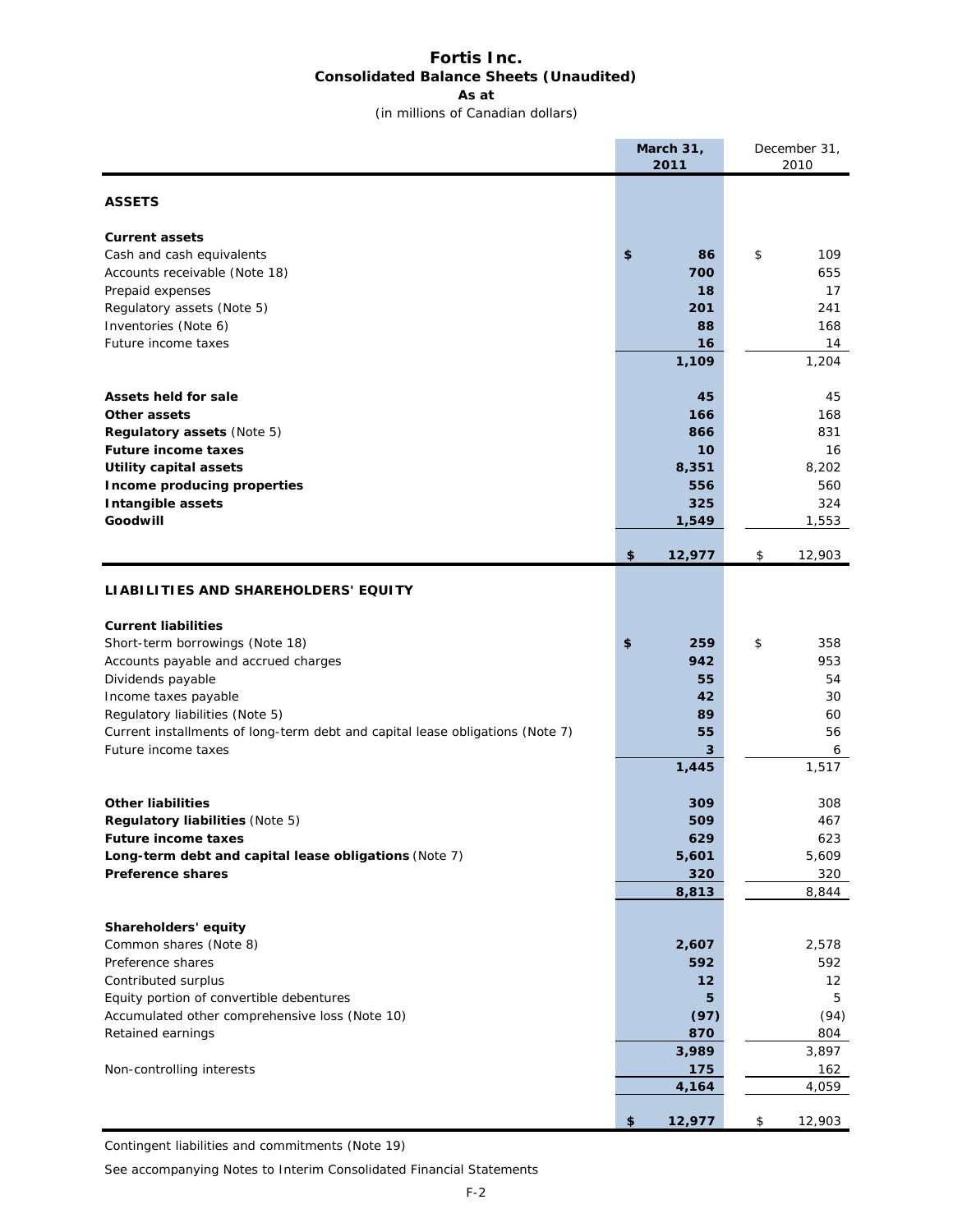### **Fortis Inc. Consolidated Statements of Earnings (Unaudited) For the three months ended March 31**

(in millions of Canadian dollars, except per share amounts)

|                                    |                           | <b>Quarter Ended</b> |            |       |  |
|------------------------------------|---------------------------|----------------------|------------|-------|--|
|                                    | 2011                      |                      |            | 2010  |  |
|                                    |                           |                      |            |       |  |
| Revenue                            | \$                        | 1,164                | $\sqrt{5}$ | 1,073 |  |
| <b>Expenses</b>                    |                           |                      |            |       |  |
| Energy supply costs                |                           | 603                  |            | 552   |  |
| Operating                          |                           | 213                  |            | 202   |  |
| Amortization                       |                           | 103                  |            | 94    |  |
|                                    |                           | 919                  |            | 848   |  |
| <b>Operating income</b>            |                           | 245                  |            | 225   |  |
| Finance charges (Note 12)          |                           | 90                   |            | 90    |  |
| Earnings before corporate taxes    |                           | 155                  |            | 135   |  |
| Corporate taxes (Note 13)          |                           | 30                   |            | 28    |  |
| Net earnings                       | $\boldsymbol{\mathsf{s}}$ | 125                  | \$         | 107   |  |
| Net earnings attributable to:      |                           |                      |            |       |  |
| Non-controlling interests          | \$                        | $\mathbf{1}$         | \$         | 1     |  |
| Preference equity shareholders     |                           | $\overline{7}$       |            | 6     |  |
| Common equity shareholders         |                           | 117                  |            | 100   |  |
|                                    | \$                        | 125                  | $\,$       | 107   |  |
| Earnings per common share (Note 8) |                           |                      |            |       |  |
| Basic                              | \$                        | 0.67                 | \$         | 0.58  |  |
| <b>Diluted</b>                     | \$                        | 0.65                 | \$         | 0.56  |  |

See accompanying Notes to Interim Consolidated Financial Statements

## **Fortis Inc. Consolidated Statements of Retained Earnings (Unaudited) For the three months ended March 31**

(in millions of Canadian dollars)

|                                                                                             | <b>Quarter Ended</b> |      |    |      |
|---------------------------------------------------------------------------------------------|----------------------|------|----|------|
|                                                                                             |                      | 2011 |    | 2010 |
|                                                                                             |                      |      |    |      |
| Balance at beginning of period<br>Net earnings attributable to common and preference equity | \$                   | 804  | \$ | 763  |
| shareholders                                                                                |                      | 124  |    | 106  |
|                                                                                             |                      | 928  |    | 869  |
| Dividends on common shares                                                                  |                      | (51) |    | (96) |
| Dividends on preference shares classified as equity                                         |                      | (7)  |    | (6)  |
| Balance at end of period                                                                    | \$                   | 870  | \$ | 767  |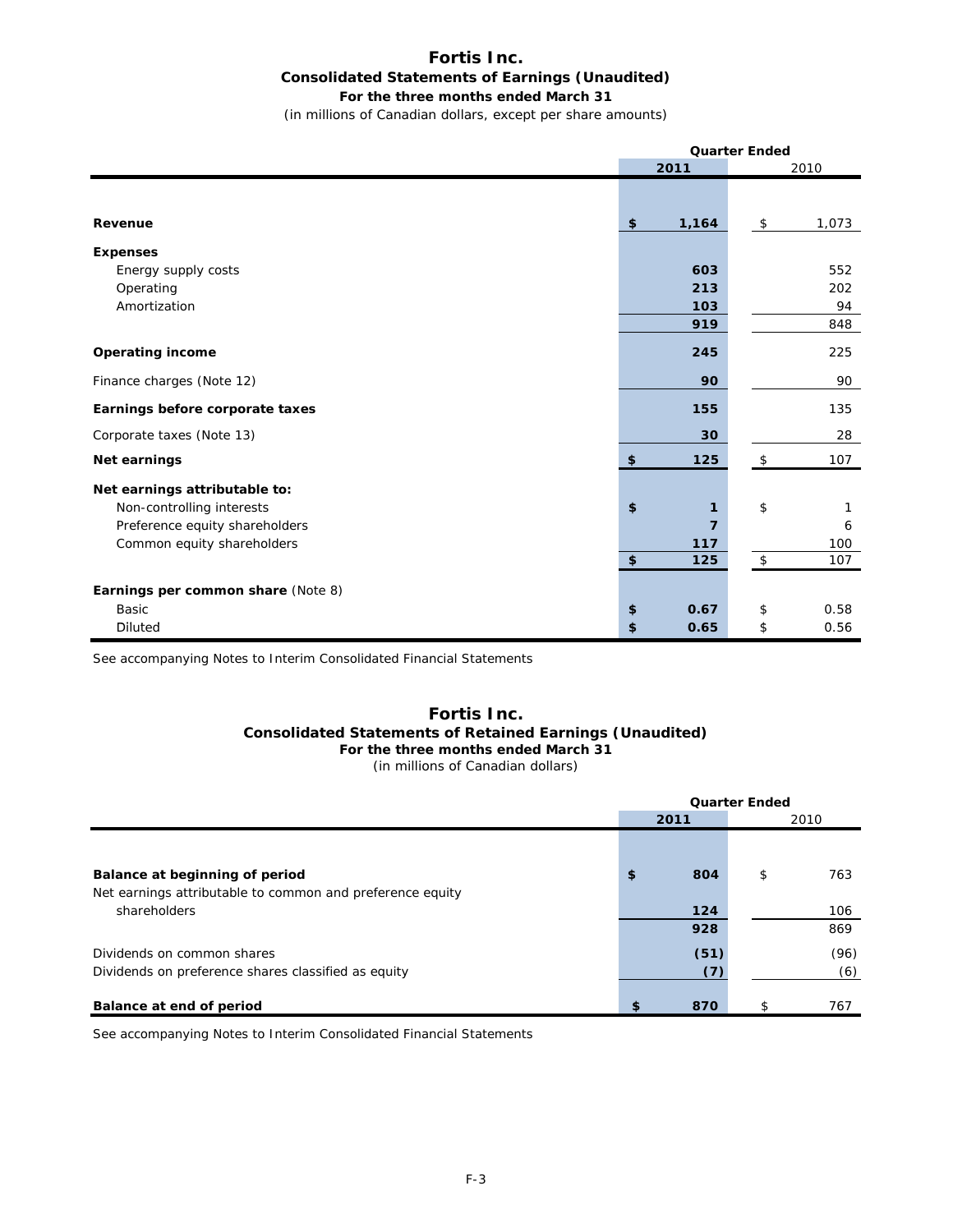### **Fortis Inc. Consolidated Statements of Comprehensive Income (Unaudited) For the three months ended March 31**

(in millions of Canadian dollars)

|                                                       | <b>Quarter Ended</b> |    |      |  |
|-------------------------------------------------------|----------------------|----|------|--|
|                                                       | 2011                 |    | 2010 |  |
|                                                       |                      |    |      |  |
| Net earnings                                          | \$<br>125            | \$ | 107  |  |
| Other comprehensive (loss) income                     |                      |    |      |  |
| Unrealized foreign currency translation losses on net |                      |    |      |  |
| investments in self-sustaining foreign operations     | (15)                 |    | (20) |  |
| Gains on hedges of net investments in self-sustaining |                      |    |      |  |
| foreign operations                                    | 14                   |    | 14   |  |
| Corporate tax expense                                 | (2)                  |    | (2)  |  |
| Unrealized foreign currency translation losses,       |                      |    |      |  |
| net of hedging activities and tax (Note 10)           | (3)                  |    | (8)  |  |
| Comprehensive income                                  | \$<br>122            | \$ | 99   |  |
| Comprehensive income attributable to:                 |                      |    |      |  |
| Non-controlling interests                             | \$<br>1              | \$ |      |  |
| Preference equity shareholders                        | 7                    |    | 6    |  |
| Common equity shareholders                            | 114                  |    | 92   |  |
|                                                       | \$<br>122            | \$ | 99   |  |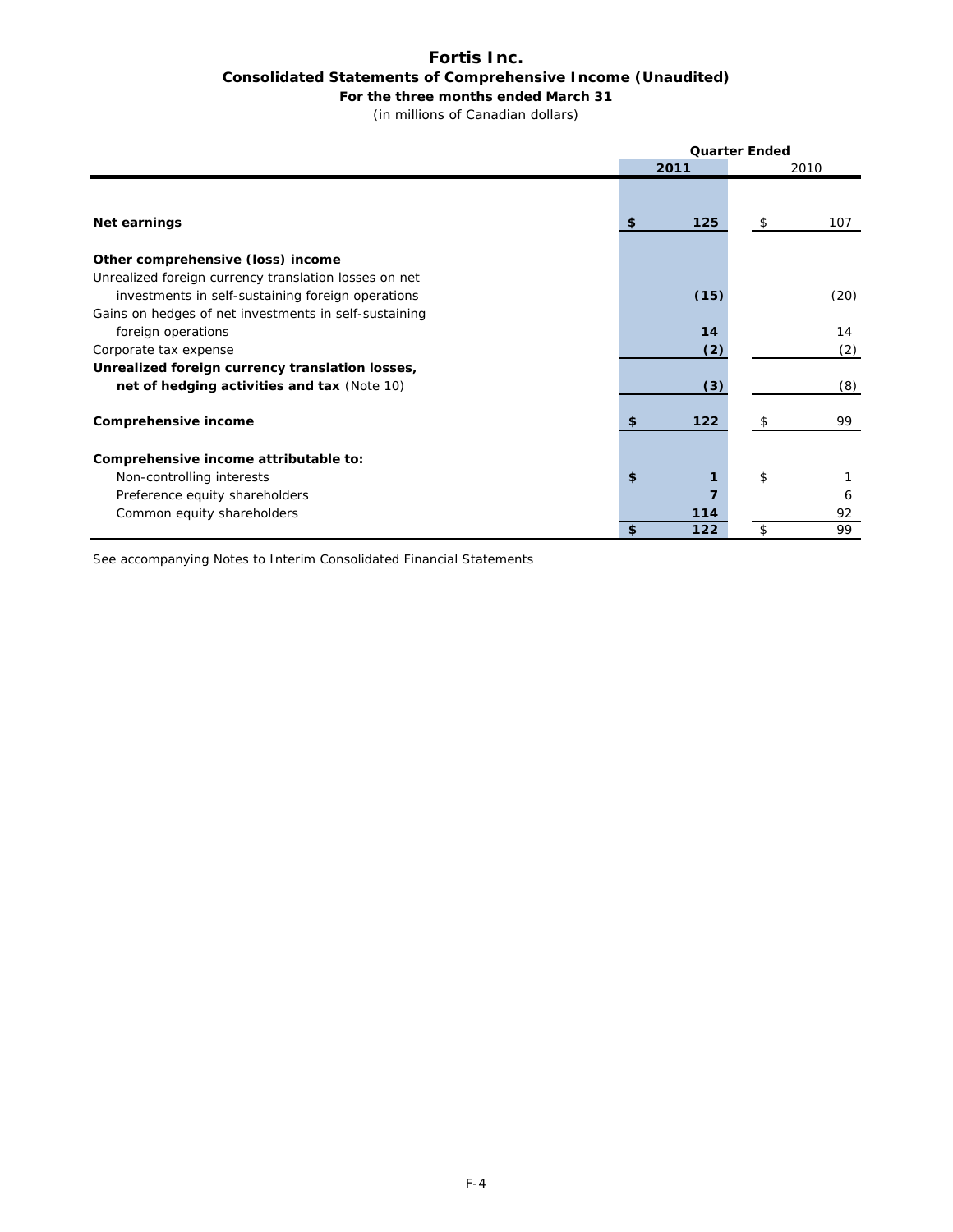### **Fortis Inc. Consolidated Statements of Cash Flows (Unaudited) For the three months ended March 31**

(in millions of Canadian dollars)

|                                                                             | <b>Quarter Ended</b> |       |      |           |
|-----------------------------------------------------------------------------|----------------------|-------|------|-----------|
|                                                                             |                      | 2011  | 2010 |           |
|                                                                             |                      |       |      | (Note 20) |
| <b>Operating activities</b>                                                 |                      |       |      |           |
| Net earnings                                                                | \$                   | 125   | \$   | 107       |
| Items not affecting cash:                                                   |                      |       |      |           |
| Amortization - utility capital assets and income producing properties       |                      | 94    |      | 83        |
| Amortization - intangible assets                                            |                      | 10    |      | 11        |
| Amortization - other                                                        |                      | (1)   |      |           |
| Future income taxes                                                         |                      | (2)   |      | (3)       |
| Other                                                                       |                      | (2)   |      | 2         |
| Change in long-term regulatory assets and liabilities                       |                      | 18    |      | 4         |
|                                                                             |                      | 242   |      | 204       |
| Change in non-cash operating working capital                                |                      | 57    |      | (3)       |
|                                                                             |                      | 299   |      | 201       |
|                                                                             |                      |       |      |           |
| <b>Investing activities</b><br>Change in other assets and other liabilities |                      | (3)   |      | 2         |
| Capital expenditures - utility capital assets                               |                      | (219) |      | (179)     |
| Capital expenditures - income producing properties                          |                      | (3)   |      | (6)       |
| Capital expenditures - intangible assets                                    |                      | (11)  |      | (3)       |
| Contributions in aid of construction                                        |                      | 12    |      | 10        |
| Proceeds on sale of utility capital assets and income producing properties  |                      | 5     |      |           |
|                                                                             |                      | (219) |      | (176)     |
|                                                                             |                      |       |      |           |
| <b>Financing activities</b>                                                 |                      |       |      |           |
| Change in short-term borrowings                                             |                      | (98)  |      | (181)     |
| Repayments of long-term debt and capital lease obligations                  |                      | (4)   |      | (16)      |
| Net borrowings (repayments) under committed credit facilities               |                      | 15    |      | (29)      |
| Advances from non-controlling interests                                     |                      | 17    |      |           |
| Issue of common shares, net of costs                                        |                      | 27    |      | 23        |
| Issue of preference shares, net of costs                                    |                      |       |      | 242       |
| Dividends                                                                   |                      |       |      |           |
| Common shares                                                               |                      | (51)  |      | (48)      |
| Preference shares                                                           |                      | (7)   |      | (6)       |
| Subsidiary dividends paid to non-controlling interests                      |                      | (2)   |      | (2)       |
|                                                                             |                      | (103) |      | (17)      |
| Effect of exchange rate changes on cash and cash equivalents                |                      |       |      | (1)       |
| Change in cash and cash equivalents                                         |                      | (23)  |      | 7         |
| Cash and cash equivalents, beginning of period                              |                      | 109   |      | 85        |
| Cash and cash equivalents, end of period                                    | \$                   | 86    | \$   | 92        |
|                                                                             |                      |       |      |           |

Supplementary Information to Consolidated Statements of Cash Flows (Note 15)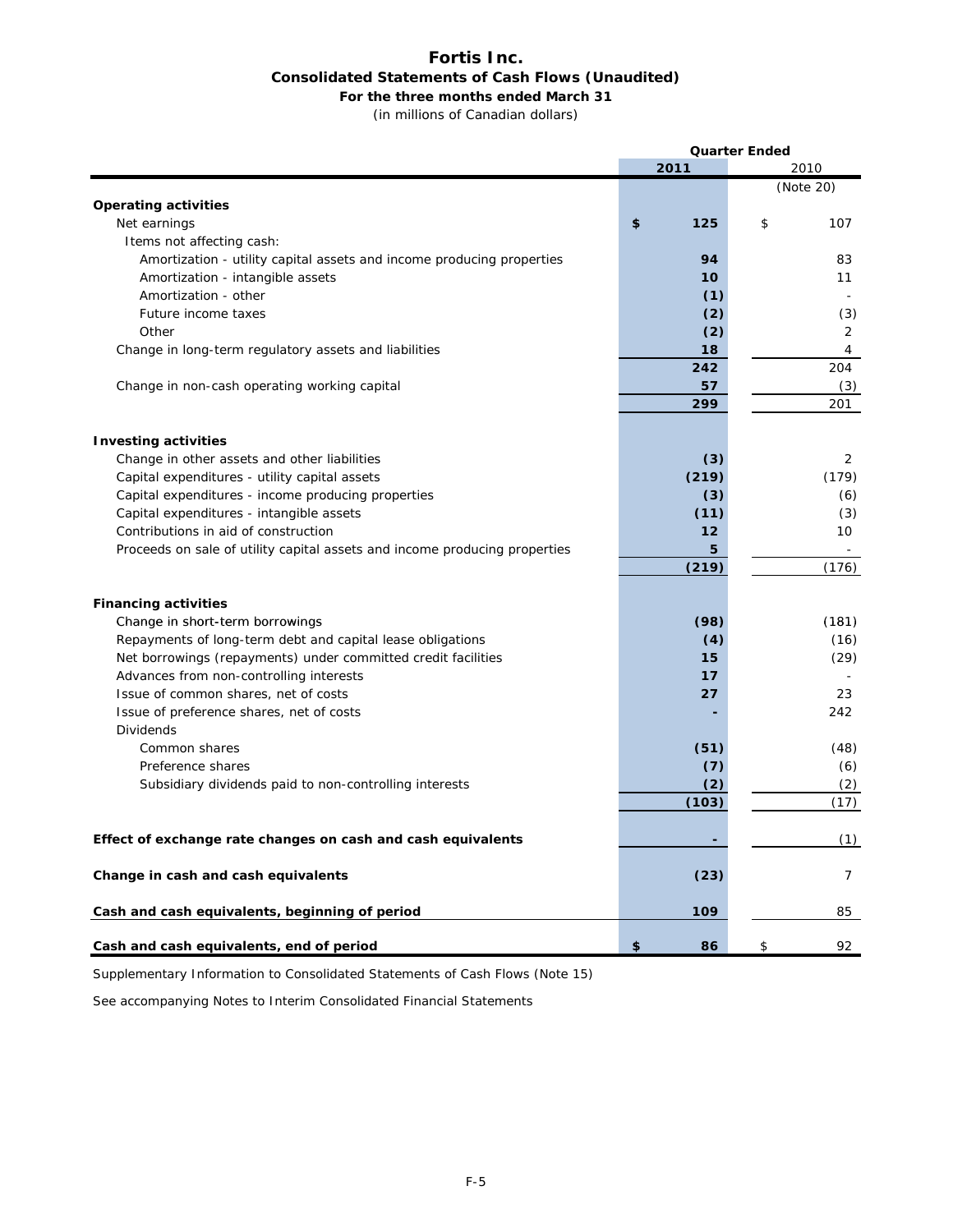For the three months ended March 31, 2011 and 2010 (unless otherwise stated)

(Unaudited)

### **1. DESCRIPTION OF THE BUSINESS**

#### **Nature of Operations**

Fortis Inc. ("Fortis" or the "Corporation") is principally an international distribution utility holding company. Fortis segments its utility operations by franchise area and, depending on regulatory requirements, by the nature of the assets. Fortis also holds investments in non-regulated generation assets, and commercial office and retail space and hotels, which are treated as two separate segments. The Corporation's reporting segments allow senior management to evaluate the operational performance and assess the overall contribution of each segment to the long-term objectives of Fortis. Each reporting segment operates as an autonomous unit, assumes profit and loss responsibility and is accountable for its own resource allocation.

The following outlines each of the Corporation's reportable segments and is consistent with the basis of segmentation as disclosed in the Corporation's 2010 annual audited consolidated financial statements.

## **REGULATED UTILITIES**

The Corporation's interests in regulated gas and electric utilities in Canada and the Caribbean by utility are as follows:

- a. *Regulated Gas Utilities Canadian:* Includes the FortisBC Energy companies, which is comprised of FortisBC Energy Inc. ("FEI") (formerly Terasen Gas Inc.), FortisBC Energy (Vancouver Island) Inc. ("FEVI") (formerly Terasen Gas (Vancouver Island) Inc.) and FortisBC Energy (Whistler) Inc. (formerly Terasen Gas (Whistler) Inc.).
- b. *Regulated Electric Utilities Canadian:* Includes FortisAlberta; FortisBC Electric (formerly referred to as FortisBC); Newfoundland Power; and Other Canadian Electric Utilities, which includes Maritime Electric and FortisOntario. FortisOntario mainly includes Canadian Niagara Power Inc., Cornwall Street Railway, Light and Power Company, Limited and Algoma Power Inc.
- c. *Regulated Electric Utilities Caribbean:* Includes Belize Electricity, in which Fortis holds an approximate 70% controlling ownership interest; Caribbean Utilities, in which Fortis holds an approximate 59% controlling ownership interest; and wholly owned Fortis Turks and Caicos, which includes P.P.C. Limited and Atlantic Equipment & Power (Turks and Caicos) Ltd.

#### **NON-REGULATED - FORTIS GENERATION**

Fortis Generation includes the financial results of non-regulated assets in Belize, Ontario, central Newfoundland, British Columbia and Upper New York State.

#### **NON-REGULATED - FORTIS PROPERTIES**

Fortis Properties owns and operates 21 hotels, comprised of more than 4,100 rooms, in eight Canadian provinces and approximately 2.7 million square feet of commercial office and retail space primarily in Atlantic Canada.

#### **CORPORATE AND OTHER**

The Corporate and Other segment includes Fortis net corporate expenses, net expenses of non-regulated FortisBC Holdings Inc. ("FHI") (formerly Terasen Inc.) corporate-related activities, and the financial results of FHI's 30% ownership interest in CustomerWorks Limited Partnership and of FHI's non-regulated wholly owned subsidiary FortisBC Alternative Energy Services Inc. (formerly Terasen Energy Services Inc.).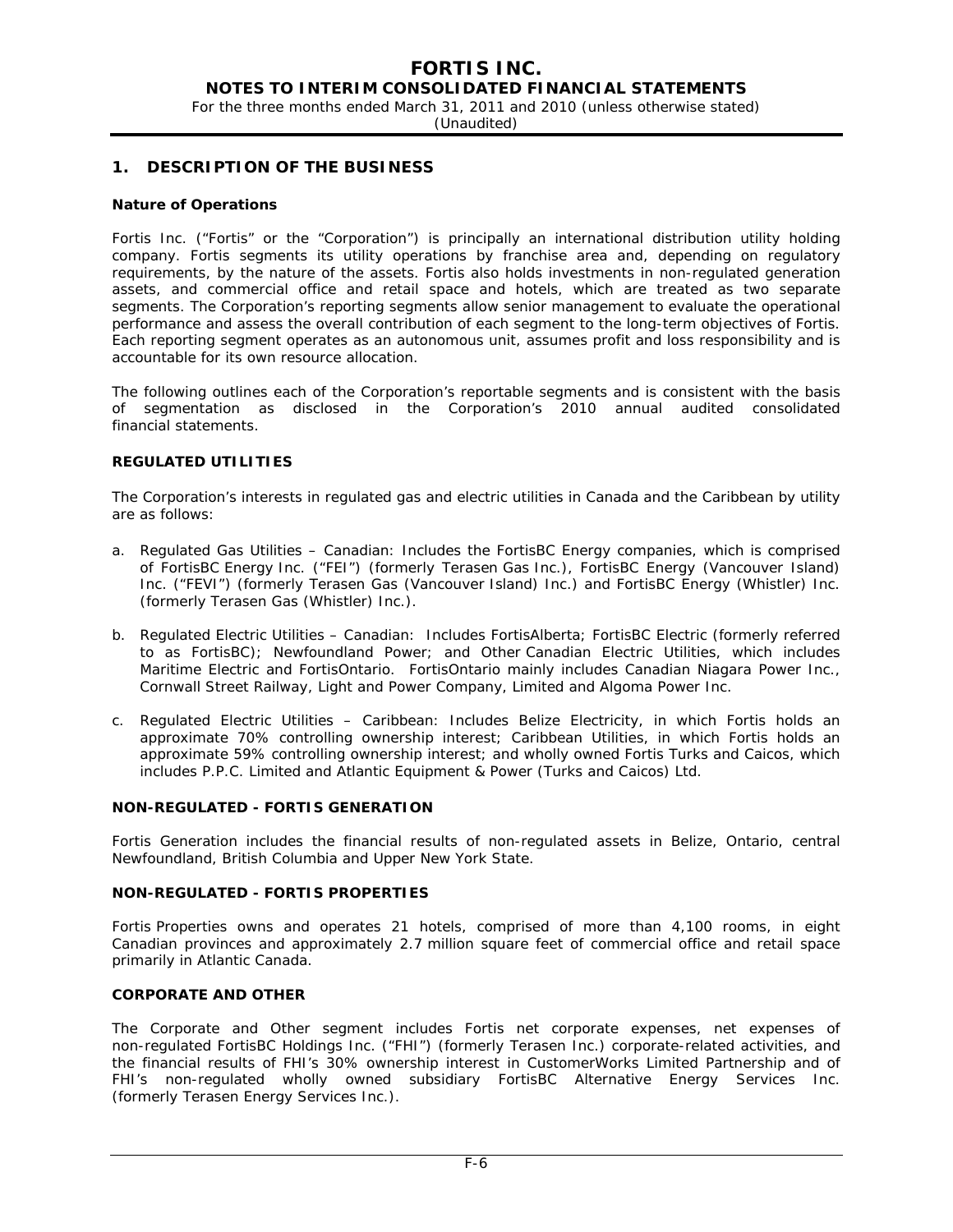For the three months ended March 31, 2011 and 2010 (unless otherwise stated)

(Unaudited)

### **2. SUMMARY OF SIGNIFICANT ACCOUNTING POLICIES**

These interim consolidated financial statements do not include all of the information and disclosures required in the annual consolidated financial statements and should be read in conjunction with the Corporation's 2010 annual audited consolidated financial statements. Interim results will fluctuate due to the seasonal nature of gas and electricity demand and water flows, as well as the timing and recognition of regulatory decisions. Because of natural gas consumption patterns, most of the earnings of the FortisBC Energy companies are realized in the first and fourth quarters. Given the diversified group of companies, seasonality may vary.

All amounts are presented in Canadian dollars unless otherwise stated.

These interim consolidated financial statements have been prepared in accordance with Canadian generally accepted accounting principles ("Canadian GAAP") for interim financial statements, following the same accounting policies and methods as those used in preparing the Corporation's 2010 annual audited consolidated financial statements, except as described below.

Effective January 1, 2011, as approved by the regulator, the cost of other post-employment benefit ("OPEB") plans at Newfoundland Power is being expensed and recovered in customer rates based on the accrual method of accounting for OPEBs. The Company's transitional regulatory OPEB asset of \$53 million as at December 31, 2010 is being amortized on a straight-line basis over 15 years. During the three months ended March 31, 2011, operating expenses increased by approximately \$2 million as a result of this change in accounting treatment. Prior to January 1, 2011, the cost of OPEB plans at Newfoundland Power was being expensed and recovered in customer rates based on the cash payments made.

## **3. FUTURE ACCOUNTING CHANGES**

Effective January 1, 2012, the Corporation will be required to adopt a new set of accounting standards. Publicly accountable enterprises in Canada were required to adopt International Financial Reporting Standards ("IFRS") effective January 1, 2011; however, qualifying entities with rate-regulated activities were granted an optional one-year deferral for the adoption of IFRS, due to the continued uncertainty around the timing and adoption of a rate-regulated accounting standard by the International Accounting Standards Board ("IASB"). As a qualifying entity with rate-regulated activities, Fortis has elected to opt for the one-year deferral and, therefore, will continue to prepare its consolidated financial statements in accordance with Part V of the Canadian Institute of Chartered Accountants Handbook for all interim and annual periods ending on or before December 31, 2011.

Due to the continued uncertainty around the timing and adoption of a rate-regulated accounting standard by the IASB, Fortis has evaluated the option of adopting United States generally accepted accounting principles ("US GAAP"), as opposed to IFRS, effective January 1, 2012. Canadian rules allow a reporting issuer to prepare and file its financial statements in accordance with US GAAP by qualifying as a U.S. Securities and Exchange Commission ("SEC") Issuer. An SEC Issuer is defined under the Canadian rules as an issuer that: (i) has a class of securities registered with the SEC under Section 12 of the *U.S*. *Securities Exchange Act of 1934*, as amended (the "Exchange Act"); or (ii) is required to file reports under Section 15(d) of the Exchange Act. The Corporation has developed and initiated a plan to become an SEC Issuer by December 31, 2011. As an SEC Issuer, Fortis will then be permitted to prepare and file its consolidated financial statements in accordance with US GAAP. Barring a change that will provide certainty as to the Corporation's ability to recognize regulatory assets and liabilities under IFRS, Fortis expects to prepare its consolidated financial statements in accordance with US GAAP for all interim and annual periods beginning on or after January 1, 2012.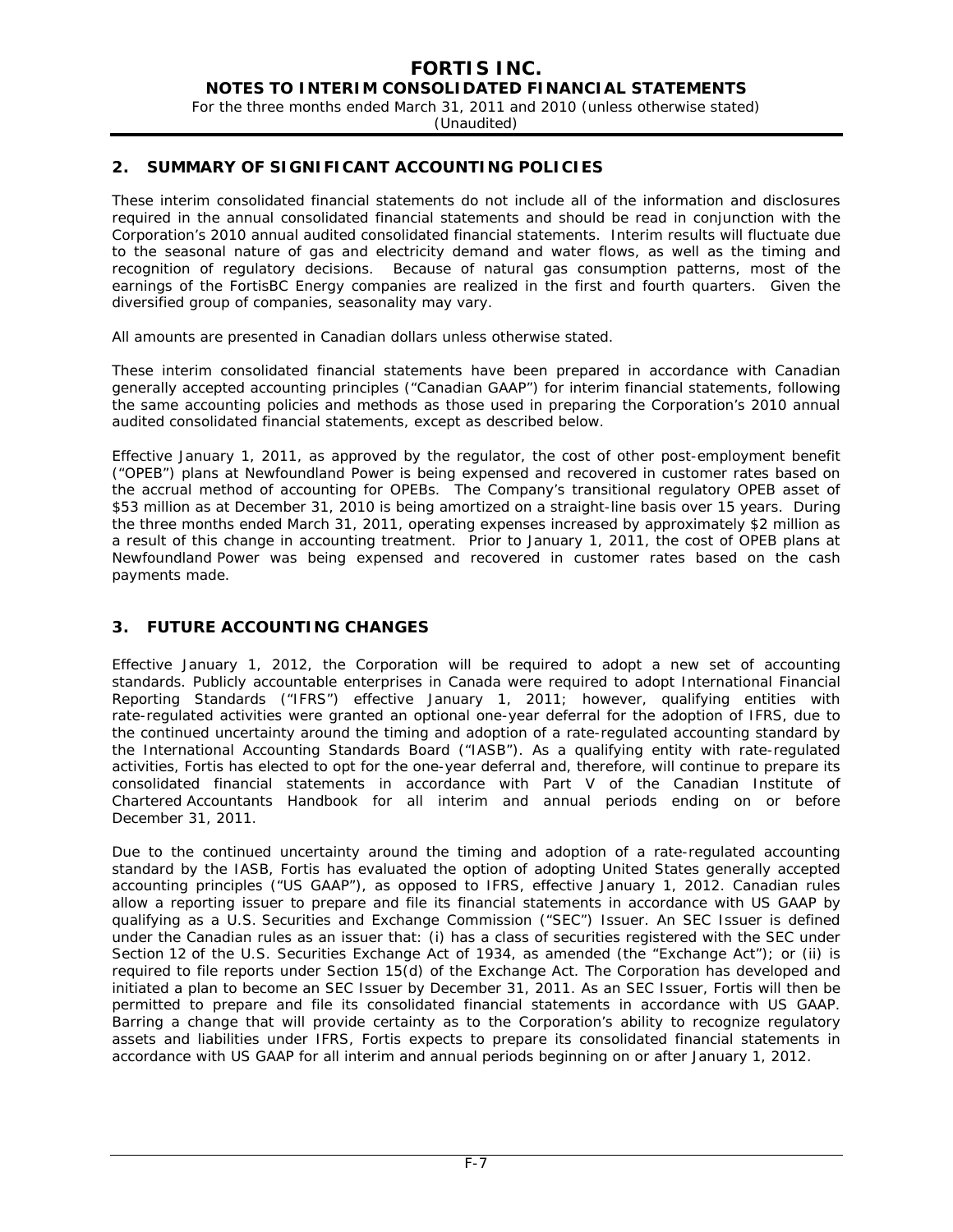For the three months ended March 31, 2011 and 2010 (unless otherwise stated)

(Unaudited)

## **3. FUTURE ACCOUNTING CHANGES (cont'd)**

The adoption of US GAAP in 2012 is expected to result in fewer significant changes to the Corporation's accounting policies as compared to accounting policy changes that may have resulted from the adoption of IFRS. The Corporation's application of Canadian GAAP currently relies on US GAAP for guidance on accounting for rate-regulated activities, which allows the economic impact of rate-regulated activities to be recognized in the consolidated financial statements in a manner consistent with the timing by which amounts are reflected in customer rates. Fortis believes that the continued application of rate-regulated accounting, and the associated recognition of regulatory assets and liabilities under US GAAP, more accurately reflects the impact that rate regulation has on the Corporation's consolidated financial position and results of operations. Should the Corporation not be successful in becoming an SEC Issuer by December 31, 2011, Fortis will be required to adopt IFRS effective January 1, 2012.

## **4. USE OF ESTIMATES**

The preparation of financial statements in accordance with Canadian GAAP requires management to make estimates and judgments that affect the reported amounts of assets and liabilities and the disclosure of contingent assets and liabilities at the date of the financial statements and the reported amounts of revenue and expenses during the reporting periods. Estimates and judgments are based on historical experience, current conditions and various other assumptions believed to be reasonable under the circumstances. Additionally, certain estimates and judgments are necessary since the regulatory environments in which the Corporation's utilities operate often require amounts to be recorded at estimated values until these amounts are finalized pursuant to regulatory decisions or other regulatory proceedings. Due to changes in facts and circumstances and the inherent uncertainty involved in making estimates, actual results may differ significantly from current estimates. Estimates and judgments are reviewed periodically and, as adjustments become necessary, are reported in earnings in the period in which they become known.

Interim financial statements may also employ a greater use of estimates than the annual financial statements. There were no material changes in the nature of the Corporation's critical accounting estimates during the three months ended March 31, 2011.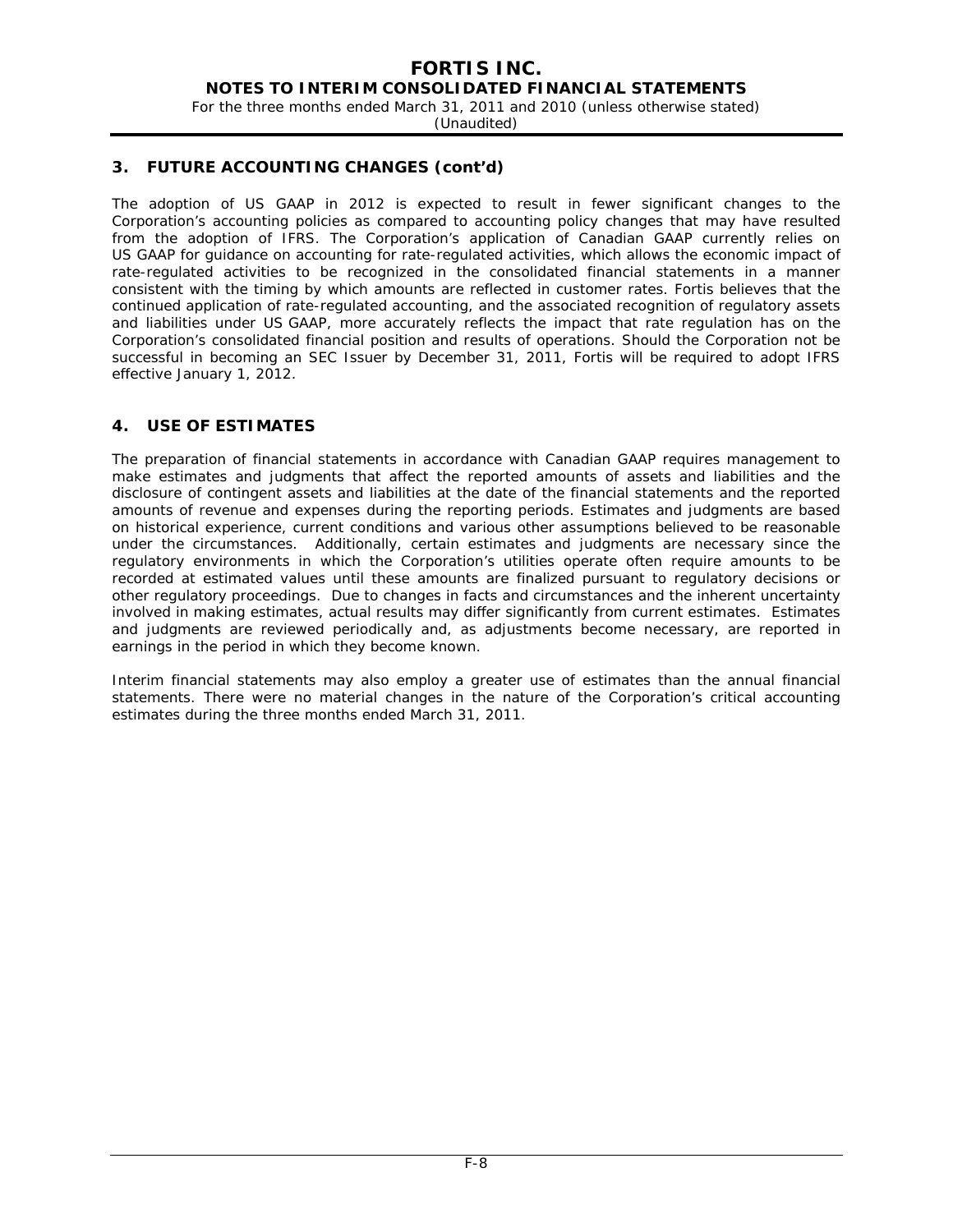For the three months ended March 31, 2011 and 2010 (unless otherwise stated)

(Unaudited)

## **5. REGULATORY ASSETS AND LIABILITIES**

A summary of the Corporation's regulatory assets and liabilities is provided below. A detailed description of the nature of the Corporation's regulatory assets and liabilities is provided in Note 5 to the Corporation's 2010 annual audited consolidated financial statements.

|                                                            | As at     |              |  |
|------------------------------------------------------------|-----------|--------------|--|
|                                                            | March 31, | December 31, |  |
| $($$ millions)                                             | 2011      | 2010         |  |
| <b>Regulatory assets</b>                                   |           |              |  |
| Future income taxes                                        | 583       | 568          |  |
| Rate stabilization accounts - FortisBC Energy companies    | 112       | 146          |  |
| Rate stabilization accounts - electric utilities           | 49        | 44           |  |
| Regulatory OPEB plan assets                                | 66        | 66           |  |
| Point Lepreau (1) replacement energy deferral              | 47        | 44           |  |
| 2010 accrued distribution revenue adjustment rider         | 27        | 36           |  |
| Deferred energy management costs                           | 24        | 23           |  |
| Deferred losses on disposal of utility capital assets      | 19        | 16           |  |
| Income taxes recoverable on OPEB plans                     | 18        | 18           |  |
| Alberta Electric System Operator ("AESO") charges deferral | 17        | 19           |  |
| Deferred operating costs                                   | 14        | 11           |  |
| Deferred development costs for capital                     | 11        | 11           |  |
| Deferred costs - smart meters                              | 8         | 8            |  |
| Deferred lease costs                                       | 6         | 6            |  |
| Deferred pension costs                                     | 5         | 5            |  |
| Other regulatory assets                                    | 61        | 51           |  |
| <b>Total regulatory assets</b>                             | 1,067     | 1,072        |  |
| Less: current portion                                      | (201)     | (241)        |  |
| Long-term regulatory assets                                | 866       | 831          |  |

*(1)* New Brunswick Power Point Lepreau Nuclear Generating Station

|                                                              | As at     |              |  |
|--------------------------------------------------------------|-----------|--------------|--|
|                                                              | March 31, | December 31. |  |
| $($$ millions)                                               | 2011      | 2010         |  |
| <b>Regulatory liabilities</b>                                |           |              |  |
| Asset removal and site restoration provision                 | 343       | 339          |  |
| Rate stabilization accounts - FortisBC Energy companies      | 119       | 60           |  |
| Rate stabilization accounts - electric utilities             | 50        | 45           |  |
| AESO charges deferral                                        | 12        | 9            |  |
| Deferred interest                                            | 8         |              |  |
| Performance-based rate-setting incentive liabilities         | 7         | 8            |  |
| Southern Crossing Pipeline deferral                          | 7         | 5            |  |
| Unrecognized net gains on disposal of utility capital assets | 6         | 8            |  |
| Unbilled revenue liability                                   | 6         | 5            |  |
| 2010 FEI revenue surplus                                     | 5         |              |  |
| Other regulatory liabilities                                 | 35        | 34           |  |
| <b>Total regulatory liabilities</b>                          | 598       | 527          |  |
| Less: current portion                                        | (89)      | (60)         |  |
| Long-term regulatory liabilities                             | 509       | 467          |  |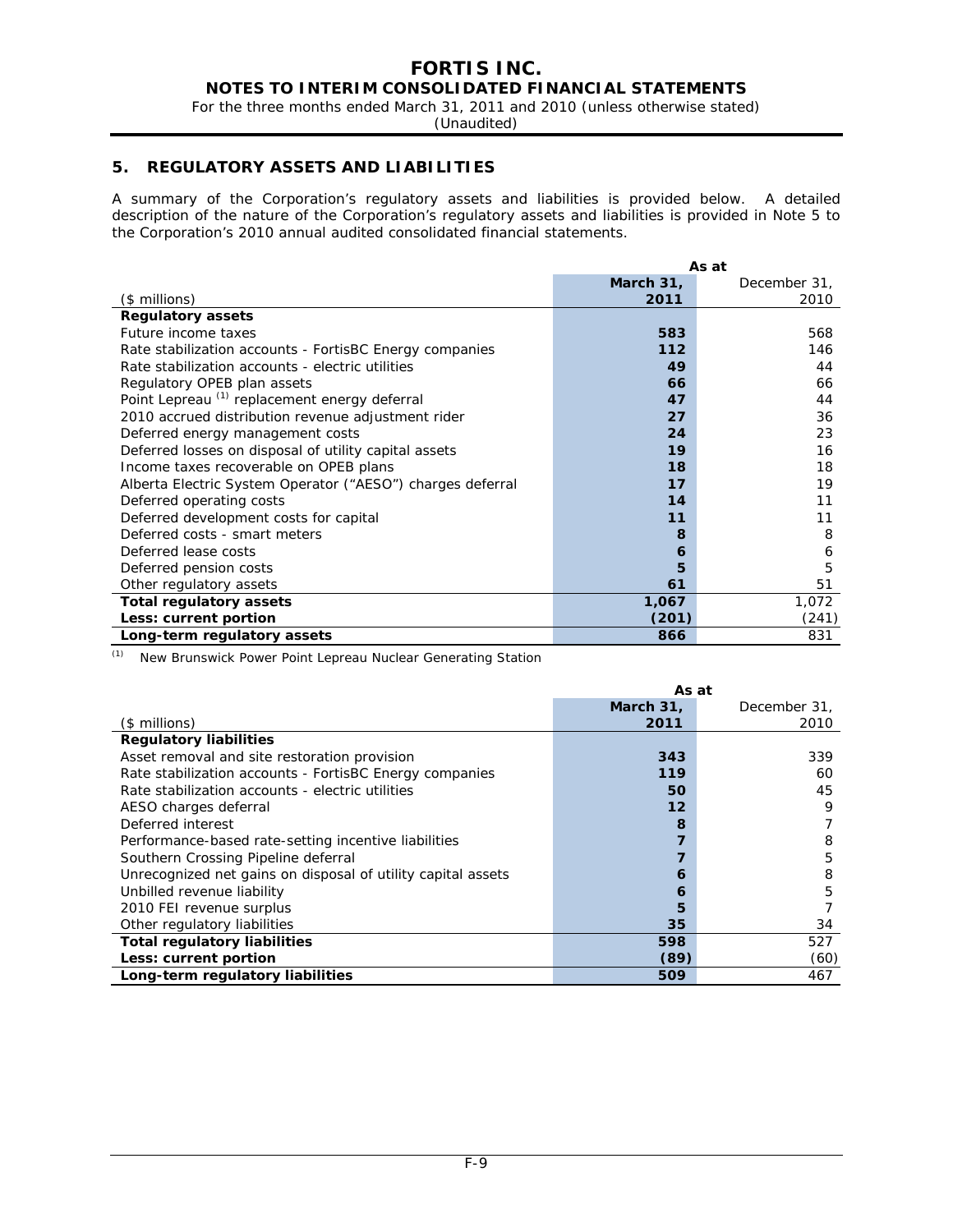For the three months ended March 31, 2011 and 2010 (unless otherwise stated)

(Unaudited)

### **6. INVENTORIES**

|                        | As at                     |      |  |
|------------------------|---------------------------|------|--|
|                        | March 31,<br>December 31, |      |  |
| $($$ millions)         | 2011                      | 2010 |  |
| Gas in storage         | 65                        | 148  |  |
| Materials and supplies | 23                        | 20   |  |
|                        | 88                        | 168  |  |

During the three months ended March 31, 2011, inventories of \$344 million were expensed and reported in energy supply costs on the interim consolidated statement of earnings (\$305 million for the three months ended March 31, 2010). Inventories expensed to operating expenses were \$3 million for the three months ended March 31, 2011 (\$3 million for the three months ended March 31, 2010), which included \$2 million for food and beverage costs at Fortis Properties (\$2 million for the three months ended March 31, 2010).

## **7. LONG-TERM DEBT AND CAPITAL LEASE OBLIGATIONS**

|                                                                   | As at     |              |  |
|-------------------------------------------------------------------|-----------|--------------|--|
|                                                                   | March 31, | December 31, |  |
| $($$ millions)                                                    | 2011      | 2010         |  |
| Long-term debt and capital lease obligations                      | 5,463     | 5,489        |  |
| Long-term classification of committed credit facilities (Note 18) | 234       | 218          |  |
| Deferred debt financing costs                                     | (41)      | (42)         |  |
| Total long-term debt and capital lease obligations                | 5,656     | 5,665        |  |
| Less: Current installments of long-term debt and capital          |           |              |  |
| lease obligations                                                 | (55)      | (56)         |  |
|                                                                   | 5,601     | 5,609        |  |

### **8. COMMON SHARES**

Authorized: an unlimited number of common shares without nominal or par value.

|                               | As at                               |                |                |               |  |
|-------------------------------|-------------------------------------|----------------|----------------|---------------|--|
| <b>Issued and Outstanding</b> | March 31, 2011<br>December 31, 2010 |                |                |               |  |
|                               | Number of                           |                | Number of      |               |  |
|                               | <b>Shares</b>                       | Amount         | <b>Shares</b>  | Amount        |  |
|                               | (in thousands)                      | $($$ millions) | (in thousands) | (\$ millions) |  |
| Common shares                 | 175,422                             | 2.607          | 174,393        | 2.578         |  |

Common shares issued during the period were as follows:

|                              | <b>Quarter Ended</b>    |                |  |
|------------------------------|-------------------------|----------------|--|
|                              | March 31, 2011          |                |  |
|                              | Number of               |                |  |
|                              | <b>Shares</b><br>Amount |                |  |
|                              | (in thousands)          | $($$ millions) |  |
| Balance, beginning of period | 174,393                 | 2,578          |  |
| Dividend Reinvestment Plan   | 515                     | 17             |  |
| Consumer Share Purchase Plan | 13                      |                |  |
| <b>Stock Option Plans</b>    | 501                     | 11             |  |
| Balance, end of period       | 175,422                 | 2.607          |  |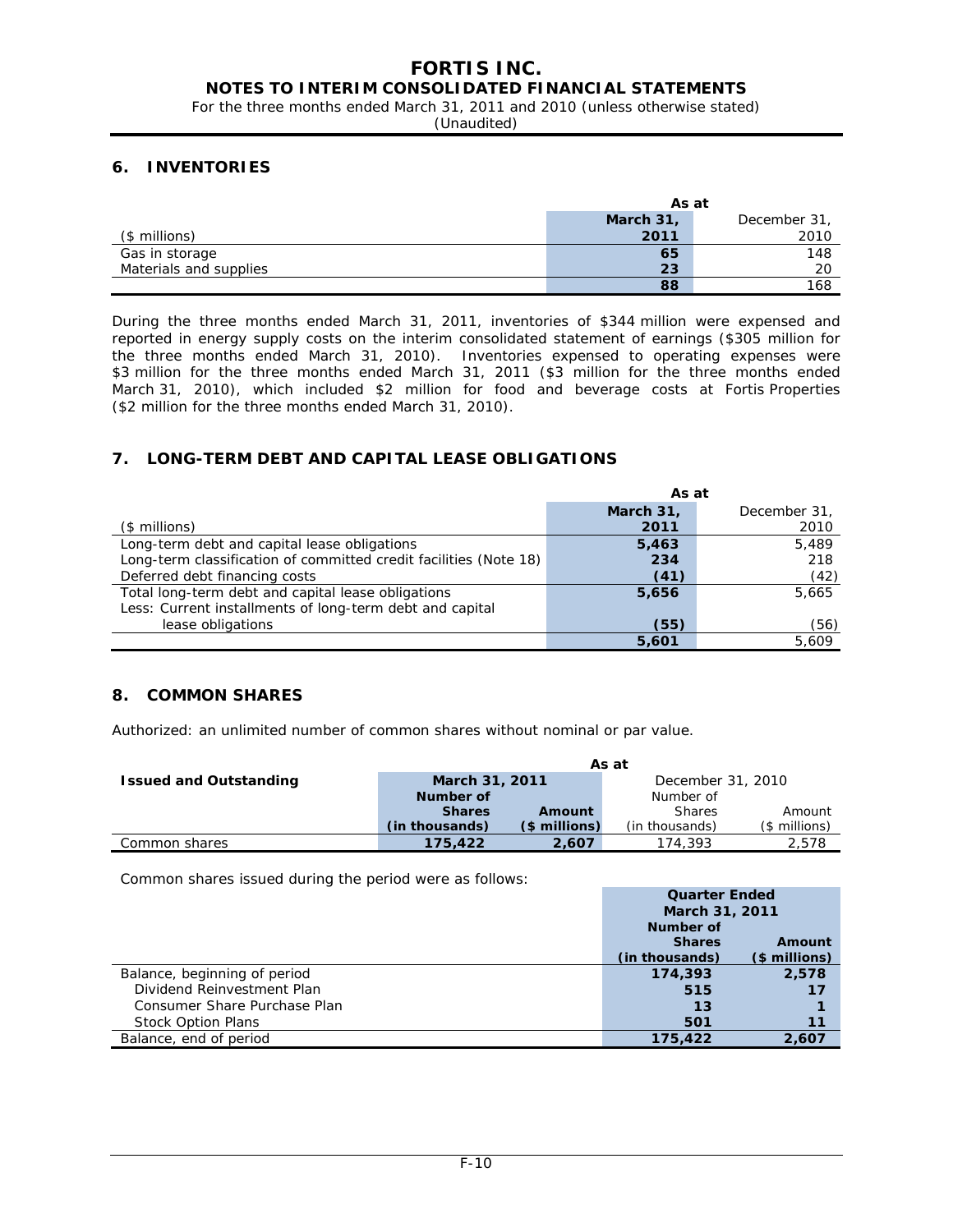For the three months ended March 31, 2011 and 2010 (unless otherwise stated)

(Unaudited)

### **8. COMMON SHARES (cont'd)**

#### **Earnings per Common Share**

The Corporation calculates earnings per common share ("EPS") on the weighted average number of common shares outstanding.

Diluted EPS was calculated using the treasury stock method for options and the "if-converted" method for convertible securities.

EPS were as follows:

|                              |                             |               |            | <b>Quarter Ended March 31</b> |               |            |
|------------------------------|-----------------------------|---------------|------------|-------------------------------|---------------|------------|
|                              |                             | 2011          |            |                               | 2010          |            |
|                              |                             | Weighted      |            |                               | Weighted      |            |
|                              |                             | Average       |            |                               | Average       |            |
|                              | Earnings                    | <b>Shares</b> |            | Earnings                      | <b>Shares</b> |            |
|                              | (\$ millions) (in millions) |               | <b>EPS</b> | (\$ millions)                 | (in millions) | <b>EPS</b> |
| <b>Basic EPS</b>             | 117                         | 175.0         | \$0.67     | 100                           | 171.6         | \$0.58     |
| Effect of potential dilutive |                             |               |            |                               |               |            |
| securities:                  |                             |               |            |                               |               |            |
| <b>Stock Options</b>         |                             | 1.2           |            |                               | 1.0           |            |
| Preference Shares (Note 12)  | 4                           | 10.1          |            | 4                             | 11.9          |            |
| Convertible Debentures       |                             | 1.4           |            |                               | 1.4           |            |
| <b>Diluted EPS</b>           | 122                         | 187.7         | \$0.65     | 105                           | 185.9         | \$0.56     |

### **9. STOCK-BASED COMPENSATION PLANS**

In January 2011 27,070 Deferred Share Units were granted to the Corporation's Board of Directors, representing the equity component of the Directors' annual compensation and, where opted, their annual retainers in lieu of cash. Each Deferred Share Unit ("DSU") represents a unit with an underlying value equivalent to the value of one common share of the Corporation. In March 2011 31,821 DSUs were paid out as a result of the death of one of the members of the Board of Directors of Fortis at \$33.06 per DSU, for a total of approximately \$1.1 million.

In March 2011 45,000 Performance Share Units were granted to the President and Chief Executive Officer ("CEO") of the Corporation. Each Performance Share Unit ("PSU") represents a unit with an underlying value equivalent to the value of one common share of the Corporation. The maturation period of the March 2011 PSU grant is three years, at which time a cash payment may be made to the President and CEO after evaluation by the Human Resources Committee of the Board of Directors of the achievement of payment requirements. In March 2011 37,079 PSUs were paid out to the President and CEO of the Corporation at \$33.11 per PSU, for a total of approximately \$1.2 million. The payout was made upon the three-year maturation period in respect of the PSU grant made in February 2008 and the President and CEO satisfying the payment requirements, as determined by the Human Resources Committee of the Board of Directors.

In March 2011 the Corporation granted 828,512 options to purchase common shares under its 2006 Stock Option Plan at the five-day volume weighted average trading price of \$32.95 immediately preceding the date of grant. The options vest evenly over a four-year period on each anniversary of the date of grant. The options expire seven years after the date of grant. The fair value of each option granted was \$4.57 per option.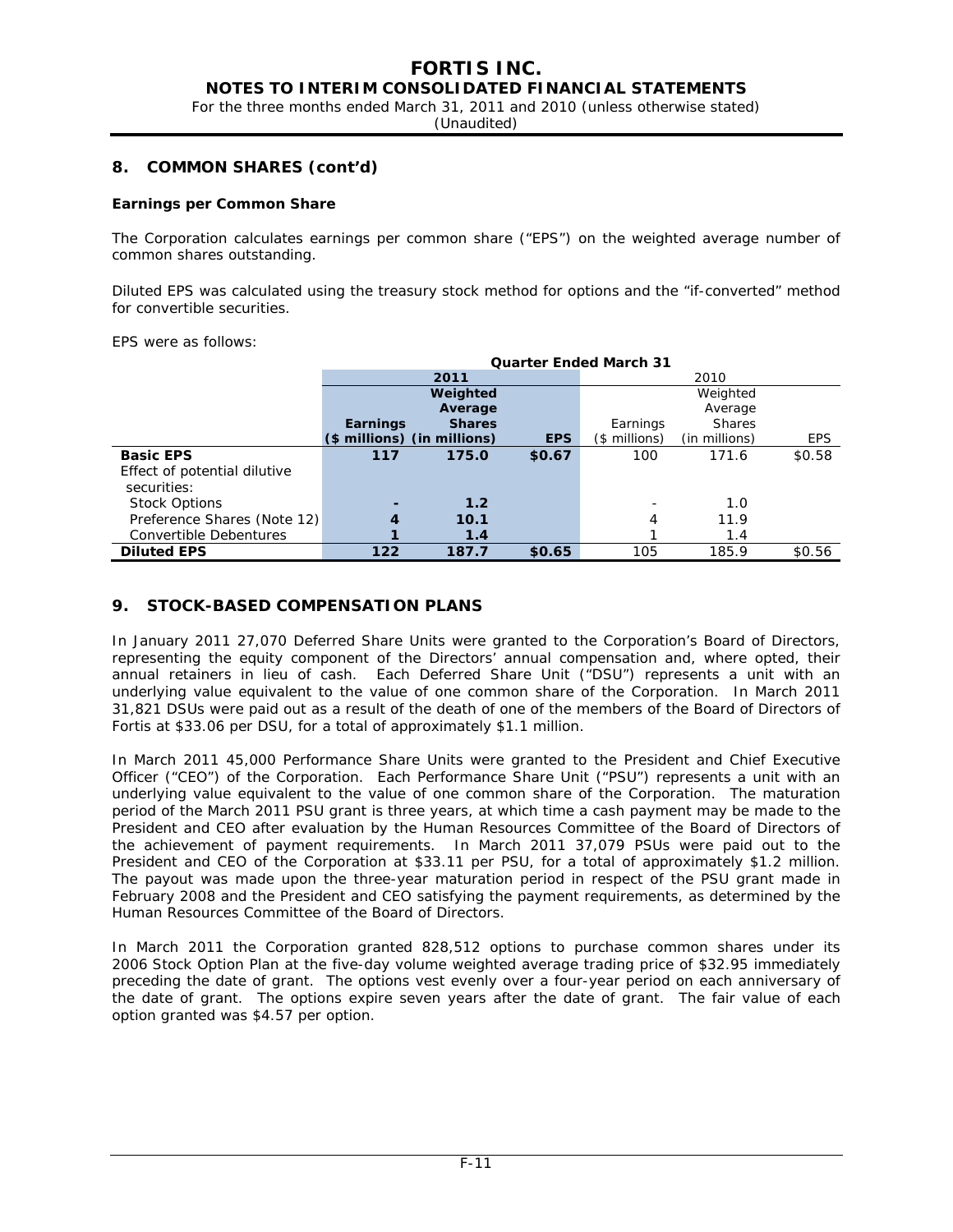For the three months ended March 31, 2011 and 2010 (unless otherwise stated)

(Unaudited)

### **9. STOCK-BASED COMPENSATION PLANS (cont'd)**

The fair value was estimated at the date of grant using the Black-Scholes fair value option-pricing model and the following assumptions:

| Dividend yield (%)                     | 3.68 |
|----------------------------------------|------|
| Expected volatility (%)                | 23.1 |
| Risk-free interest rate (%)            | 2.00 |
| Weighted average expected life (years) | 4.5  |

As at March 31, 2011, 5.0 million stock options were outstanding and 2.7 million stock options were vested.

## **10. ACCUMULATED OTHER COMPREHENSIVE LOSS**

Accumulated other comprehensive loss includes unrealized foreign currency translation gains and losses, net of hedging activities, and gains and losses on discontinued cash flow hedging activities as described in Note 3 to the Corporation's 2010 annual audited consolidated financial statements.

|                             | <b>Quarter Ended March 31</b> |            |               |           |        |          |  |  |
|-----------------------------|-------------------------------|------------|---------------|-----------|--------|----------|--|--|
|                             |                               | 2011       |               |           | 2010   |          |  |  |
|                             | Opening                       |            | <b>Ending</b> | Opening   |        | Ending   |  |  |
|                             | balance                       | <b>Net</b> | balance       | balance   | Net    | balance  |  |  |
| $($$ millions)              | January 1                     | change     | March 31      | January 1 | change | March 31 |  |  |
| Unrealized foreign currency |                               |            |               |           |        |          |  |  |
| translation losses, net of  |                               |            |               |           |        |          |  |  |
| hedging activities and tax  | (90)                          | (3)        | (93)          | (78)      | (8)    | (86)     |  |  |
| Net losses on derivative    |                               |            |               |           |        |          |  |  |
| instruments previously      |                               |            |               |           |        |          |  |  |
| discontinued as cash flow   |                               |            |               |           |        |          |  |  |
| hedges, net of tax          | (4)                           |            | (4)           | (5)       |        | (5)      |  |  |
| <b>Accumulated other</b>    |                               |            |               |           |        |          |  |  |
| comprehensive loss          | (94)                          | (3)        | (97)          | (83)      | (8)    | (91)     |  |  |

### **11. EMPLOYEE FUTURE BENEFITS**

The Corporation and its subsidiaries each maintain one or a combination of defined benefit pension plans, OPEB plans, defined contribution pension plans and group registered retirement savings plans ("RRSPs") for its employees. The cost of providing the defined benefit arrangements was \$15 million for the three months ended March 31, 2011 (\$9 million for the three months ended March 31, 2010). The cost of providing the defined contribution arrangements and group RRSPs for the three months ended March 31, 2011 was \$4 million (\$4 million for the three months ended March 31, 2010).

## **12. FINANCE CHARGES**

|                                                            | <b>Quarter Ended</b><br>March 31 |      |
|------------------------------------------------------------|----------------------------------|------|
| $($$ millions $)$                                          | 2011                             | 2010 |
| Interest - Long-term debt and capital lease obligations    | 90                               | 88   |
| - Short-term borrowings and other                          | 4                                |      |
| Interest charged during construction                       | (8)                              | (4)  |
| Dividends on preference shares classified as debt (Note 8) |                                  |      |
|                                                            | 90                               | 90   |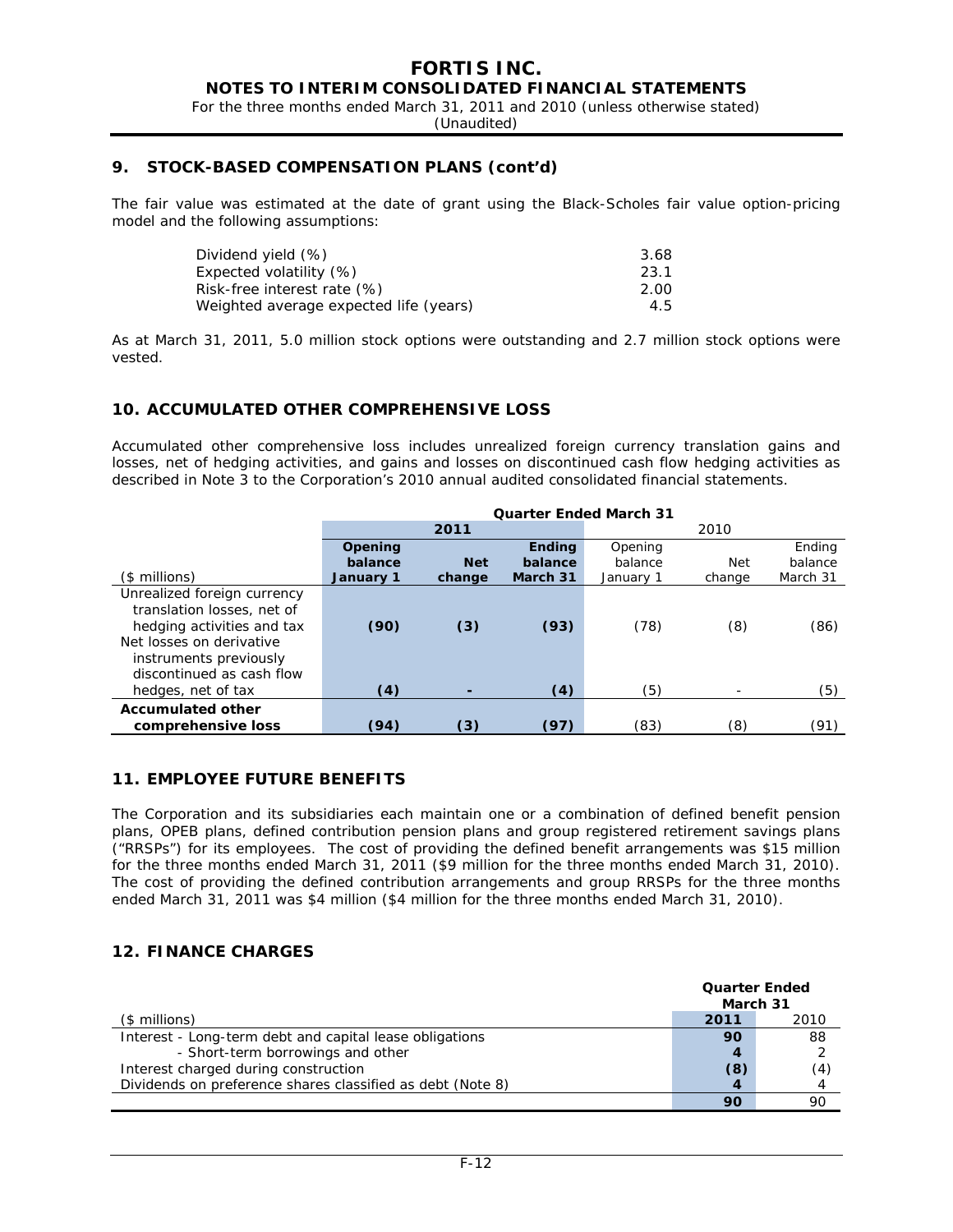# **FORTIS INC.**

**NOTES TO INTERIM CONSOLIDATED FINANCIAL STATEMENTS** 

For the three months ended March 31, 2011 and 2010 (unless otherwise stated)

(Unaudited)

## **13. CORPORATE TAXES**

Corporate taxes differ from the amount that would be expected to be generated by applying the enacted combined Canadian federal and provincial statutory tax rate to earnings before corporate taxes. The following is a reconciliation of consolidated statutory taxes to consolidated effective taxes.

|                                                                      | <b>Quarter Ended</b><br>March 31 |       |
|----------------------------------------------------------------------|----------------------------------|-------|
| (\$ millions, except as noted)                                       | 2011                             | 2010  |
| Combined Canadian federal and provincial statutory income tax rate   | 30.5%                            | 32.0% |
| Statutory income tax rate applied to earnings before corporate taxes | 47                               | 43    |
| Preference share dividends                                           |                                  |       |
| Difference between Canadian statutory rate and rates applicable to   |                                  |       |
| foreign subsidiaries                                                 | (2)                              | (2)   |
| Difference in Canadian provincial statutory rates applicable to      |                                  |       |
| subsidiaries in different Canadian jurisdictions                     | (6)                              | (4)   |
| Items capitalized for accounting purposes but expensed for income    |                                  |       |
| tax purposes                                                         | (16)                             | (12)  |
| Difference between capital cost allowance and amounts claimed for    |                                  |       |
| accounting purposes                                                  | 3                                |       |
| Other                                                                | 3                                | 2     |
| Corporate taxes                                                      | 30                               | 28    |
| <b>Effective tax rate</b>                                            | 19.4%                            | 20.7% |

As at March 31, 2011, the Corporation had approximately \$97 million (December 31, 2010 - \$101 million) in non-capital and capital loss carryforwards, of which \$18 million (December 31, 2010 - \$18 million) has not been recognized in the consolidated financial statements. The non-capital loss carryforwards expire between 2014 and 2031.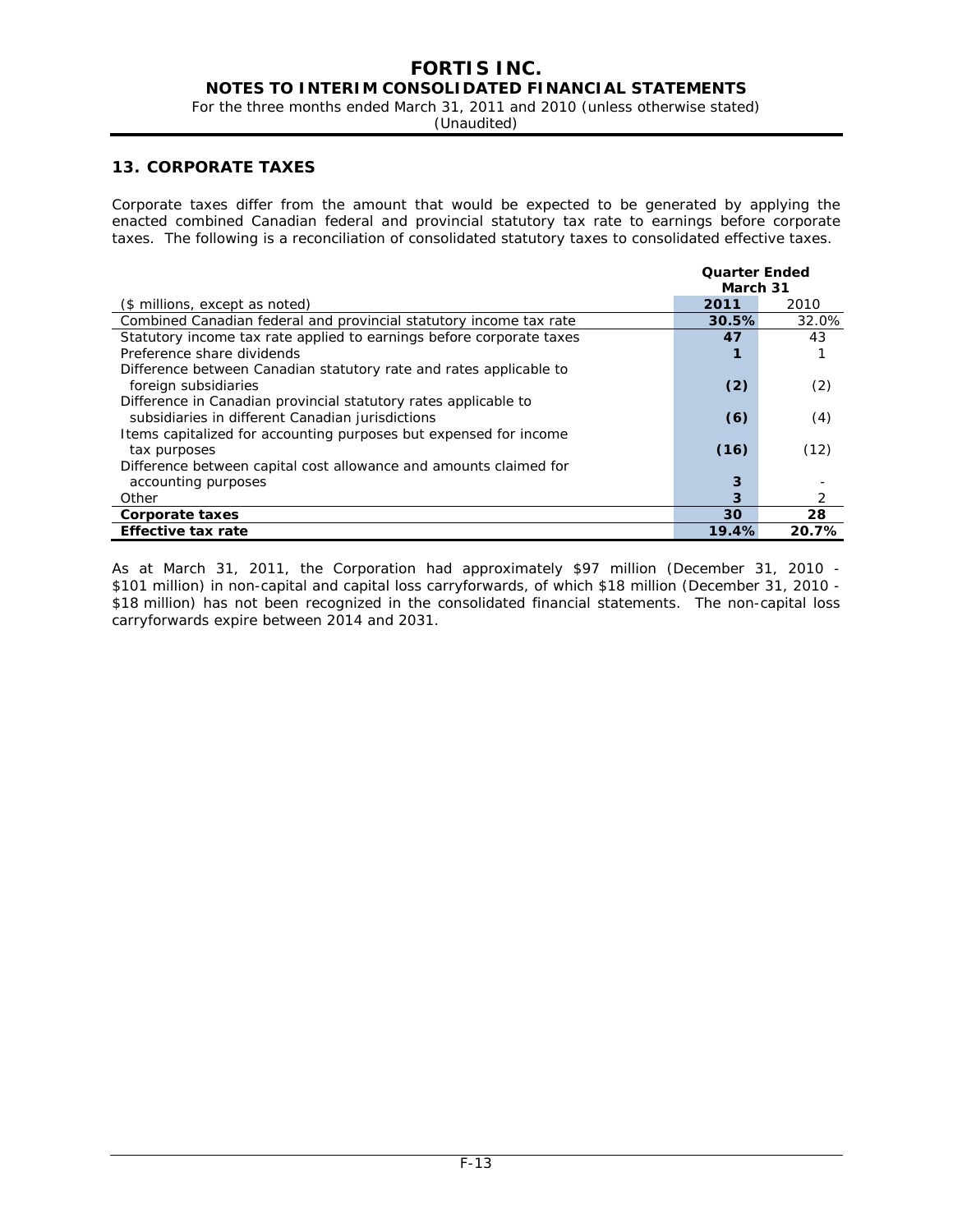For the three months ended March 31, 2011 and 2010 (unless otherwise stated)

(Unaudited)

## **14. SEGMENTED INFORMATION**

Information by reportable segment is as follows:

|                                                                   | <b>REGULATED</b>         |                 |                    |                           |                | <b>NON-REGULATED</b>     |                 |                           |                         |                          |                          |                                  |
|-------------------------------------------------------------------|--------------------------|-----------------|--------------------|---------------------------|----------------|--------------------------|-----------------|---------------------------|-------------------------|--------------------------|--------------------------|----------------------------------|
|                                                                   | <b>Gas Utilities</b>     |                 |                    | <b>Electric Utilities</b> |                |                          |                 |                           |                         |                          |                          |                                  |
| <b>Quarter Ended</b>                                              | <b>FortisBC Energy</b>   |                 |                    |                           |                | <b>Total</b>             |                 |                           |                         |                          | Inter-                   |                                  |
| March 31, 2011                                                    | Companies -              | Fortis          | FortisBC           | Newfoundland              | Other          | <b>Electric</b>          | <b>Electric</b> | <b>Fortis</b>             | <b>Fortis</b>           | Corporate                | segment                  |                                  |
| (\$ millions)                                                     | Canadian                 | Alberta         | Electric           | Power                     | Canadian       | Canadian                 | Caribbean       | Generation <sup>(1)</sup> | <b>Properties</b>       | and Other                | eliminations             | Consolidated                     |
| Revenue                                                           | 575                      | 103             | 83                 | 183                       | 91             | 460                      | 76              | $\overline{7}$            | 50                      | $\overline{7}$           | (11)                     | 1,164                            |
| Energy supply costs                                               | 344                      |                 | 23                 | 134                       | 60             | 217                      | 46              |                           |                         |                          | (4)                      | 603                              |
| Operating expenses                                                | 77                       | 35              | 18                 | 20                        | 12             | 85                       | 11              | 3                         | 37                      | $\overline{2}$           | (2)                      | 213                              |
| Amortization                                                      | 26                       | 33              | 11                 | 10                        | 6              | 60                       | 9               | $\mathbf{1}$              | 5                       | $\overline{2}$           | $\overline{\phantom{a}}$ | 103                              |
| Operating income                                                  | $\overline{128}$         | 35              | 31                 | 19                        | 13             | 98                       | 10              | $\overline{3}$            | $\overline{\mathbf{8}}$ | $\overline{\mathbf{3}}$  | (5)                      | 245                              |
| Finance charges                                                   | 29                       | 13              | 9                  | 9                         | 5              | 36                       | 5               |                           | 6                       | 19                       | (5)                      | 90                               |
| Corporate tax expense (recovery)                                  | 23<br>$\overline{76}$    | $\overline{1}$  | $\mathbf{3}$<br>19 | 3<br>$\overline{7}$       | $\overline{2}$ | 9                        |                 |                           |                         | (3)                      | н.                       | 30                               |
| Net earnings (loss)                                               |                          | 21              |                    |                           | 6              | 53                       | 5               | $\overline{3}$            | $\mathbf{1}$            | (13)                     |                          | 125                              |
| Non-controlling interests                                         |                          |                 |                    |                           |                | ٠                        | $\mathbf{1}$    |                           |                         | $\overline{7}$           |                          | $\overline{1}$<br>$\overline{7}$ |
| Preference share dividends<br>Net earnings (loss) attributable to | ٠                        |                 |                    |                           |                | $\overline{\phantom{a}}$ |                 |                           |                         |                          |                          |                                  |
| common equity shareholders                                        | 76                       | 21              | 19                 | $\overline{7}$            | 6              | 53                       | $\overline{4}$  | $\mathbf{3}$              | $\mathbf{1}$            | (20)                     |                          | 117                              |
|                                                                   |                          |                 |                    |                           |                |                          |                 |                           |                         |                          |                          |                                  |
| Goodwill                                                          | 908                      | 227             | 221                |                           | 63             | 511                      | 130             |                           |                         |                          |                          | 1,549                            |
| Identifiable assets                                               | 4.250                    | 2,181           | 1.285              | 1,223                     | 647            | 5,336                    | 774             | 402                       | 575                     | 483                      | (392)                    | 11,428                           |
| Total assets                                                      | 5,158                    | 2,408           | 1,506              | 1,223                     | 710            | 5,847                    | 904             | 402                       | 575                     | 483                      | (392)                    | 12,977                           |
| Gross capital expenditures (2)                                    | 49                       | 85              | 30                 | 14                        | 8              | 137                      | 21              | 23                        | $\overline{\mathbf{3}}$ |                          |                          | 233                              |
| <b>Quarter Ended</b>                                              |                          |                 |                    |                           |                |                          |                 |                           |                         |                          |                          |                                  |
| March 31, 2010                                                    |                          |                 |                    |                           |                |                          |                 |                           |                         |                          |                          |                                  |
| (\$ millions)                                                     |                          |                 |                    |                           |                |                          |                 |                           |                         |                          |                          |                                  |
| Revenue                                                           | 526                      | 87              | 72                 | 178                       | 82             | 419                      | 76              | 5                         | 49                      | $\overline{7}$           | $\overline{(9)}$         | 1,073                            |
| Energy supply costs                                               | 305                      | $\sim$          | 21                 | 131                       | 53             | 205                      | 45              |                           |                         |                          | (3)                      | 552                              |
| Operating expenses                                                | 70                       | 35              | 17                 | 16                        | 11             | 79                       | 12              | $\overline{\mathbf{2}}$   | 36                      | 4                        | (1)                      | 202                              |
| Amortization                                                      | 27                       | 24              | 10                 | 11                        | 5              | 50                       | 9               | $\mathbf{1}$              | 4                       | 3                        |                          | 94                               |
| Operating income                                                  | 124                      | $\overline{28}$ | 24                 | 20                        | 13             | 85                       | 10              | $\overline{2}$            | 9                       | $\blacksquare$           | $\overline{(5)}$         | 225                              |
| Finance charges                                                   | 27                       | 14              | 8                  | 9                         | 6              | 37                       | 5               |                           | 6                       | 20                       | (5)                      | 90                               |
| Corporate tax expense (recovery)                                  | 24                       | $\sim$          | $\overline{2}$     | $\overline{A}$            | $\overline{2}$ | 8                        |                 | $\overline{\phantom{a}}$  | 1                       | (5)                      | $\overline{\phantom{a}}$ | 28                               |
| Net earnings (loss)                                               | $\overline{73}$          | 14              | 14                 | $\overline{7}$            | 5              | 40                       | 5               | $\overline{2}$            | $\mathbf{2}$            | (15)                     |                          | 107                              |
| Non-controlling interests                                         | ٠                        |                 |                    |                           |                | ٠                        | 1               |                           |                         | $\overline{\phantom{a}}$ |                          | $\mathbf{1}$                     |
| Preference share dividends                                        | $\overline{\phantom{a}}$ | $\sim$          |                    |                           |                | $\overline{\phantom{a}}$ |                 | $\overline{\phantom{a}}$  |                         | 6                        |                          | 6                                |
| Net earnings (loss) attributable to                               |                          |                 |                    |                           |                |                          |                 |                           |                         |                          |                          |                                  |
| common equity shareholders                                        | 73                       | 14              | 14                 | $\overline{7}$            | 5              | 40                       | 4               | $\overline{\mathbf{2}}$   | $\mathbf{2}$            | (21)                     | $\overline{\phantom{a}}$ | 100                              |
| Goodwill                                                          | 908                      | 227             | 221                |                           | 63             | 511                      | 136             |                           |                         | $\overline{\phantom{a}}$ |                          | 1,555                            |
| Identifiable assets                                               | 4,130                    | 1,922           | 1,157              | 1,208                     | 620            | 4,907                    | 781             | 183                       | 607                     | 518                      | (421)                    | 10,705                           |
| Total assets                                                      | 5,038                    | 2,149           | 1,378              | 1,208                     | 683            | 5,418                    | 917             | 183                       | 607                     | 518                      | (421)                    | 12,260                           |
| Gross capital expenditures (2)                                    | 50                       | 64              | 26                 | 17                        | 8              | 115                      | 17              | $\mathbf{1}$              | 5                       | $\overline{\phantom{a}}$ |                          | 188                              |

*(1)* Results reflect contribution from the Vaca hydroelectric generating facility in Belize, which was commissioned in March 2010, and the Waneta Partnership, which was established in October 2010.

(2) Relates to cash payments to acquire or construct utility capital assets, including amounts for AESO transmision-related capital projects, income producing properties and intangible assets, as reflected on the consolida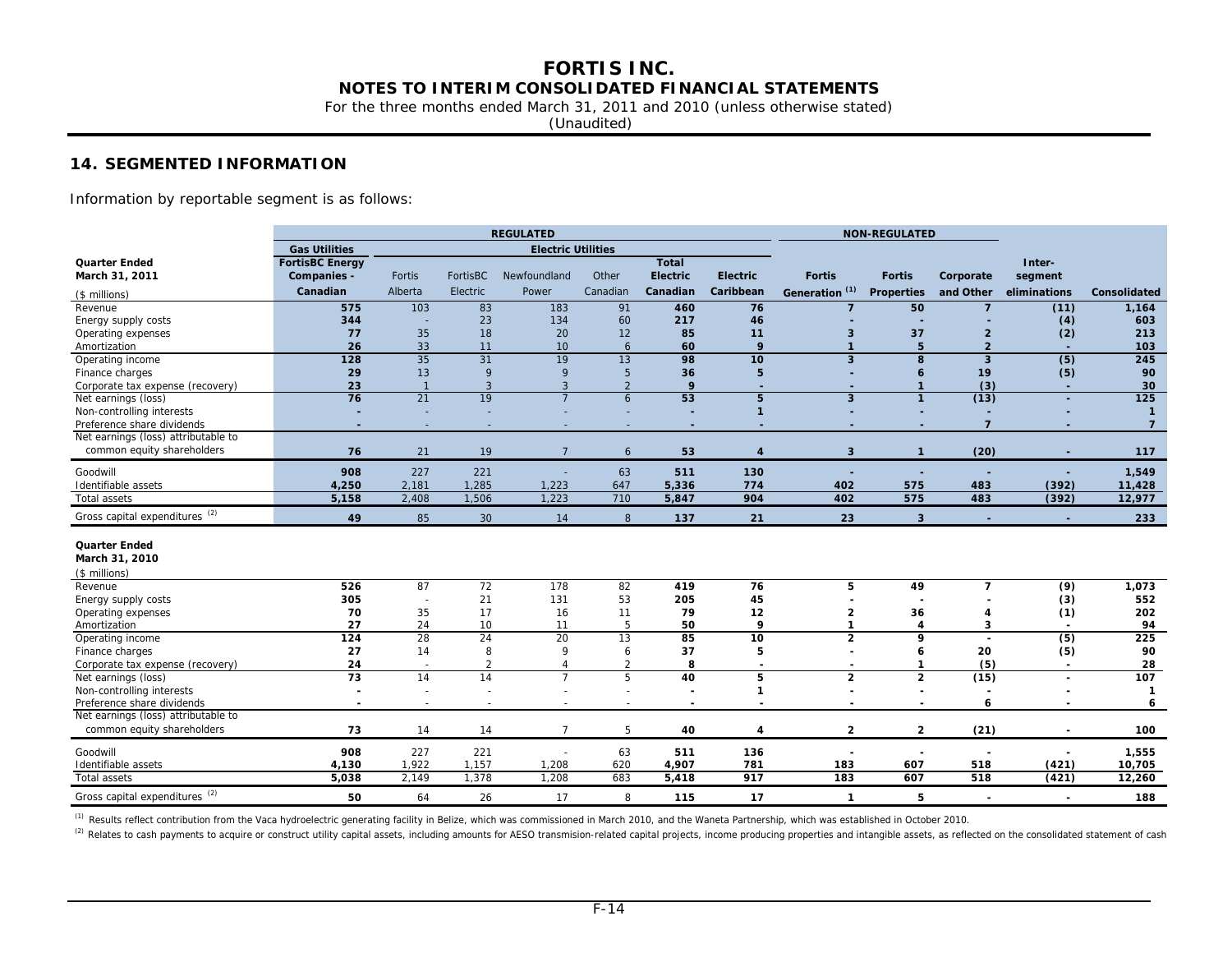For the three months ended March 31, 2011 and 2010 (unless otherwise stated)

(Unaudited)

## **14. SEGMENTED INFORMATION (cont'd)**

Inter-segment transactions are in the normal course of operations and are measured at the exchange amount, which is the amount of consideration established and agreed to by the related parties. The significant inter-segment transactions primarily related to the sale of energy from Fortis Generation to Belize Electricity, electricity sales from Newfoundland Power to Fortis Properties and finance charges on inter-segment borrowings. The significant inter-segment transactions for the three months ended March 31, 2011 and 2010 were as follows:

| <b>Significant Inter-Segment Transactions</b>                            |      | <b>Quarter Ended</b><br>March 31 |  |  |
|--------------------------------------------------------------------------|------|----------------------------------|--|--|
| $($$ millions)                                                           | 2011 | 2010                             |  |  |
| Sales from Fortis Generation to Regulated Electric Utilities - Caribbean |      |                                  |  |  |
| Sales from Newfoundland Power to Fortis Properties                       |      |                                  |  |  |
| Inter-segment finance charges on borrowings from:                        |      |                                  |  |  |
| Corporate to Regulated Electric Utilities - Caribbean                    |      |                                  |  |  |
| Corporate to Fortis Generation                                           |      |                                  |  |  |
| Corporate to Fortis Properties                                           |      |                                  |  |  |

The significant inter-segment asset balances were as follows:

|                                                       | As at March 31 |      |
|-------------------------------------------------------|----------------|------|
| $($$ millions)                                        | 2011           | 2010 |
| Inter-segment borrowings from:                        |                |      |
| Corporate to Regulated Electric Utilities - Canadian  | 50             | 75   |
| Corporate to Regulated Electric Utilities - Caribbean | 58             | 46   |
| Corporate to Fortis Generation                        | 50             | 58   |
| Corporate to Fortis Properties                        | 222            | 223  |
| Other inter-segment assets                            | 12             | 19   |
| Total inter-segment eliminations                      | 392            | 421  |

#### **15. SUPPLEMENTARY INFORMATION TO CONSOLIDATED STATEMENTS OF CASH FLOWS**

|                   | <b>Quarter Ended</b><br>March 31 |      |  |
|-------------------|----------------------------------|------|--|
| $($$ millions)    | 2011                             | 2010 |  |
| Interest paid     | 81                               | 81   |  |
| Income taxes paid | 24                               | 24   |  |

## **16. CAPITAL MANAGEMENT**

The Corporation's principal businesses of regulated gas and electricity distribution require ongoing access to capital to allow the utilities to fund the maintenance and expansion of infrastructure. Fortis raises debt at the subsidiary level to ensure regulatory transparency, tax efficiency and financing flexibility. Fortis generally finances a significant portion of acquisitions at the corporate level with proceeds from common share, preference share and long-term debt issues. To help ensure access to capital, the Corporation targets a consolidated long-term capital structure containing approximately 40% equity, including preference shares, and 60% debt, as well as investment-grade credit ratings. Each of the Corporation's regulated utilities maintains its own capital structure in line with the deemed capital structure reflected in the utilities' customer rates.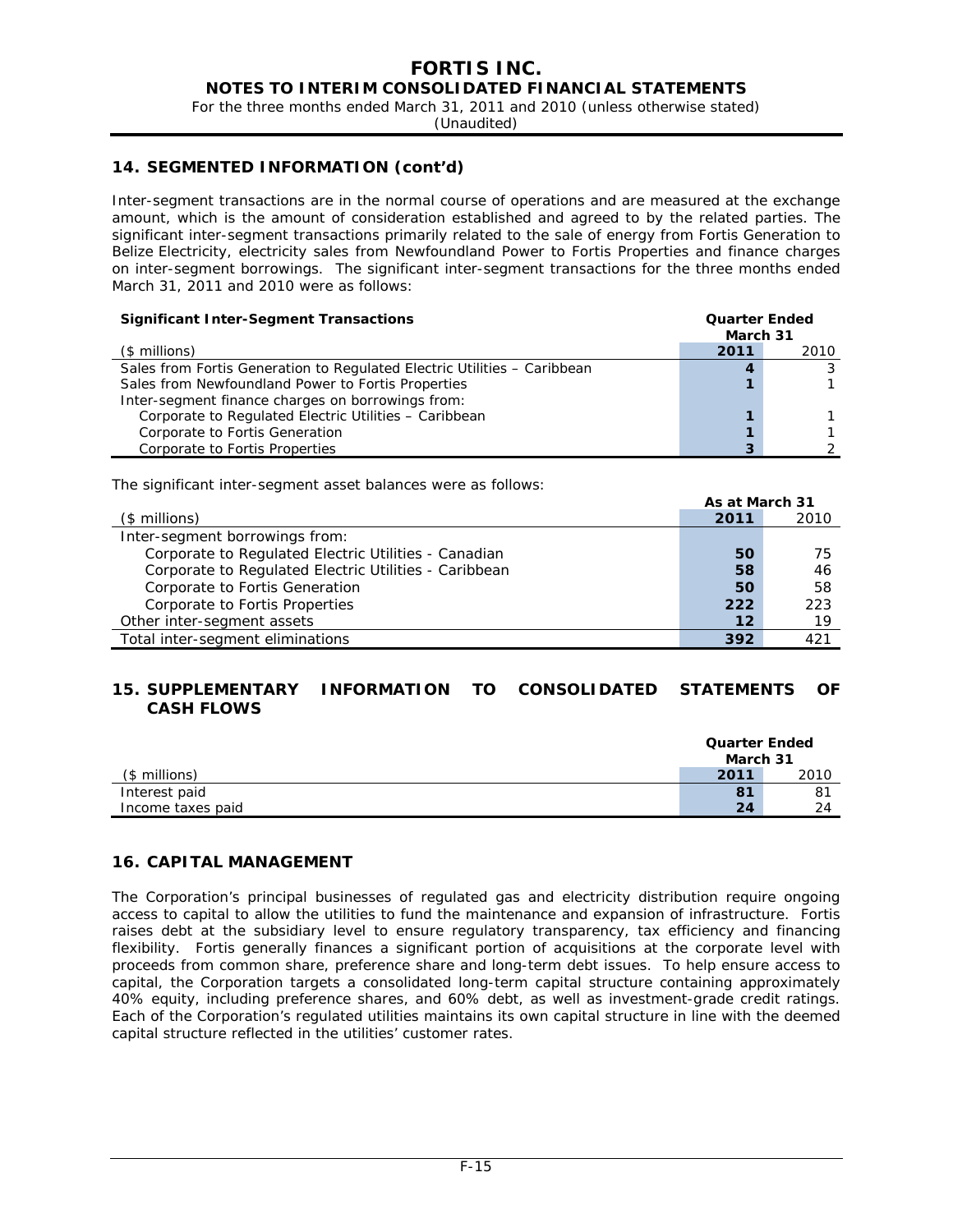For the three months ended March 31, 2011 and 2010 (unless otherwise stated)

(Unaudited)

## **16. CAPITAL MANAGEMENT (cont'd)**

The consolidated capital structure of Fortis is presented in the following table.

|                                                              | As at                               |       |                |       |  |  |
|--------------------------------------------------------------|-------------------------------------|-------|----------------|-------|--|--|
|                                                              | March 31, 2011<br>December 31, 2010 |       |                |       |  |  |
|                                                              | $$$ millions)                       | (%)   | $($$ millions) | (%)   |  |  |
| Total debt and capital lease obligations (net of cash) $(1)$ | 5,829                               | 57.5  | 5.914          | 58.4  |  |  |
| Preference shares <sup>(2)</sup>                             | 912                                 | 9.0   | 912            | 9.0   |  |  |
| Common shareholders' equity                                  | 3.397                               | 33.5  | 3,305          | 32.6  |  |  |
| Total $^{(3)}$                                               | 10,138                              | 100.0 | 10.131         | 100.0 |  |  |

Includes long-term debt and capital lease obligations, including current portion, and short-term borrowings, net of cash

*(2)* Includes preference shares classified as both long-term liabilities and equity

*(3)* Excludes amounts related to non-controlling interests

Certain of the Corporation's long-term debt obligations have covenants restricting the issuance of additional debt such that consolidated debt cannot exceed 70% of the Corporation's consolidated capital structure, as defined by the long-term debt agreements. In addition, one of the Corporation's long-term debt obligations contains a covenant which provides that Fortis shall not declare or pay any dividends, other than stock dividends or cumulative preferred dividends on preference shares not issued as stock dividends, or make any other distribution on its shares or redeem any of its shares or prepay subordinated debt if, immediately thereafter, its consolidated funded obligations would be in excess of 75% of its total consolidated capitalization.

As at March 31, 2011, the Corporation and its subsidiaries, except for certain debt at Belize Electricity and the Exploits River Hydro Partnership ("Exploits Partnership"), as described below, were in compliance with their debt covenants.

As a result of the regulator's Final Decision on Belize Electricity's 2008/2009 Rate Application in June 2008, Belize Electricity continues to not meet certain debt covenant financial ratios related to loans with the International Bank for Reconstruction and Development and the Caribbean Development Bank totalling \$4 million (BZ\$8 million) as at March 31, 2011.

As the hydroelectric assets and water rights of the Exploits Partnership had been provided as security for the Exploits Partnership term loan, the expropriation of such assets and rights by the Government of Newfoundland and Labrador constituted an event of default under the loan. The term loan is without recourse to Fortis and was approximately \$57 million as at March 31, 2011 (December 31, 2010 - \$58 million). The lenders of the term loan have not demanded accelerated repayment. The scheduled repayments under the term loan are being made by Nalcor Energy, a Crown corporation, acting as agent for the Government of Newfoundland and Labrador with respect to expropriation matters. For further information refer to Note 30 to the Corporation's 2010 annual audited consolidated financial statements.

The Corporation's credit ratings and consolidated credit facilities are discussed further under "Liquidity Risk" in Note 18.

## **17. FINANCIAL INSTRUMENTS**

#### **Fair Values**

There has been no change during the three months ended March 31, 2011 in the designation of the Corporation's financial instruments from that disclosed in the Corporation's 2010 annual audited consolidated financial statements.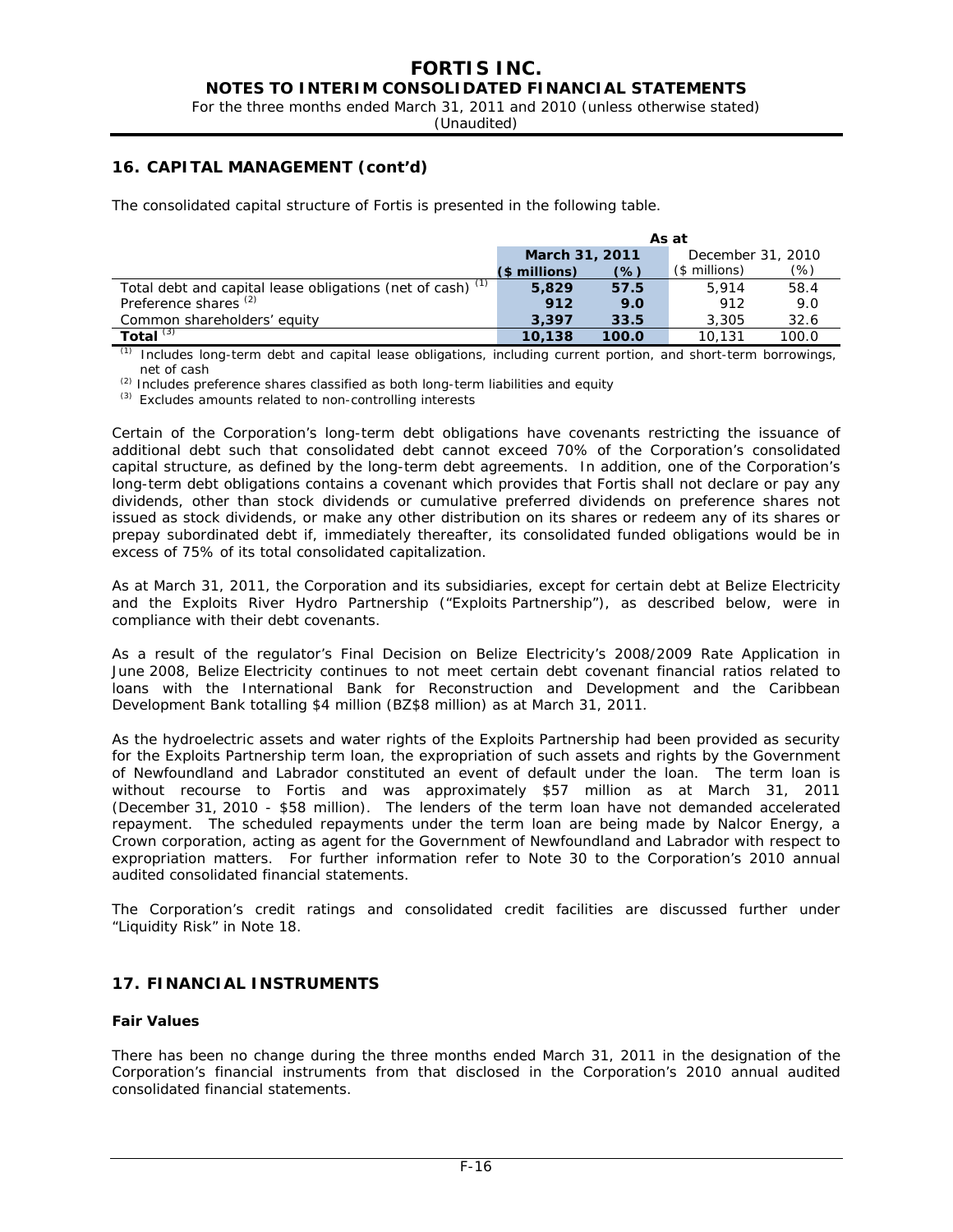For the three months ended March 31, 2011 and 2010 (unless otherwise stated)

(Unaudited)

### **17. FINANCIAL INSTRUMENTS (cont'd)**

The carrying values of the Corporation's consolidated financial instruments approximate their fair values, reflecting the short-term maturity, normal trade credit terms and/or nature of these instruments, except as follows:

|                                                         | As at    |                   |                   |            |  |  |  |
|---------------------------------------------------------|----------|-------------------|-------------------|------------|--|--|--|
|                                                         |          | March 31, 2011    | December 31, 2010 |            |  |  |  |
|                                                         | Carrying | <b>Estimated</b>  | Carrying          | Estimated  |  |  |  |
| (\$ millions)                                           | Value    | <b>Fair Value</b> | Value             | Fair Value |  |  |  |
| Waneta Partnership promissory note $\frac{(1)(2)}{(2)}$ | 43       | 41                | 42                | 40         |  |  |  |
| Long-term debt, including current portion $(3)$ $(4)$   | 5,658    | 6,278             | 5.669             | 6,431      |  |  |  |
| Preference shares, classified as debt $(3)(5)$          | 320      | 343               | 320               | 344        |  |  |  |

*(1)* Included in other liabilities on the consolidated balance sheet

*(2)* Carrying value is a discounted present value.

*(3)* Carrying value is measured at amortized cost using the effective interest rate method.

*(4)* Carrying value as at March 31, 2011 excludes unamortized deferred financing costs of \$41 million (December 31, 2010 - \$42 million) and capital lease obligations of \$39 million (December 31, 2010 - \$38 million).

*(5)* Preference shares classified as equity do not meet the definition of a financial instrument; however, the estimated fair value of the Corporation's \$592 million preference shares classified as equity was \$612 million as at March 31, 2011 (December 31, 2010 – \$615 million).

The fair value of long-term debt is calculated using quoted market prices when available. When quoted market prices are not available, as is the case with the Waneta Partnership promissory note, the fair value is determined by discounting the future cash flows of the specific debt instrument at an estimated yield to maturity equivalent to benchmark government bonds or treasury bills, with similar terms to maturity, plus a market credit risk premium equal to that of issuers of similar credit quality. Since the Corporation does not intend to settle the long-term debt or promissory note prior to maturity, the fair value estimate does not represent an actual liability and, therefore, does not include exchange or settlement costs. The fair value of the Corporation's preference shares is determined using quoted market prices.

From time to time, the Corporation and its subsidiaries hedge exposures to fluctuations in interest rates, foreign exchange rates and natural gas prices through the use of derivative financial instruments. The Corporation and its subsidiaries do not hold or issue derivative financial instruments for trading purposes. The following table summarizes the valuation of the Corporation's consolidated derivative financial instruments.

|                                                 | As at           |                   |                |                               |                    |               |  |  |
|-------------------------------------------------|-----------------|-------------------|----------------|-------------------------------|--------------------|---------------|--|--|
|                                                 |                 |                   | March 31, 2011 |                               | December, 31, 2010 |               |  |  |
|                                                 | Term to         | <b>Number</b>     | Carrying       | <b>Estimated</b>              | Carrying           | Estimated     |  |  |
|                                                 | <b>Maturity</b> | οf                | Value          | <b>Fair Value</b>             | Value              | Fair Value    |  |  |
| Liability                                       |                 | (years) Contracts | $$$ millions)  | $($$ millions) $($$ millions) |                    | (\$ millions) |  |  |
|                                                 |                 |                   |                |                               |                    |               |  |  |
| Foreign exchange forward<br>contracts $(1)$ (2) | < 1.5           |                   |                |                               |                    |               |  |  |
| Natural gas derivatives: (1) (3)                |                 |                   |                |                               |                    |               |  |  |
| Swaps and options                               | Up to $4$       | 123               | (121)          | (121)                         | (162)              | (162)         |  |  |
| Gas purchase contract                           |                 |                   |                |                               |                    |               |  |  |
| premiums                                        | Up to $3$       | 30                | (2)            | (2)                           | (5)                | (5)           |  |  |

 $\frac{1}{2}$  The fair value measurements are Level 2, based on the three levels that distinguish the level of pricing observability utilized in measuring fair value.

*(2)* The fair values of the foreign exchange forward contracts were recorded in accounts payable as at March 31, 2011 and as at December 31, 2010.

*(3)* The fair values of the natural gas derivatives were recorded in accounts payable as at March 31, 2011 and as at December 31, 2010.

The fair values of the Corporation's financial instruments, including derivatives, reflect point-in-time estimates based on current and relevant market information about the instruments as at the balance sheet dates. The estimates cannot be determined with precision as they involve uncertainties and matters of judgment and, therefore, may not be relevant in predicting the Corporation's future consolidated earnings or cash flows.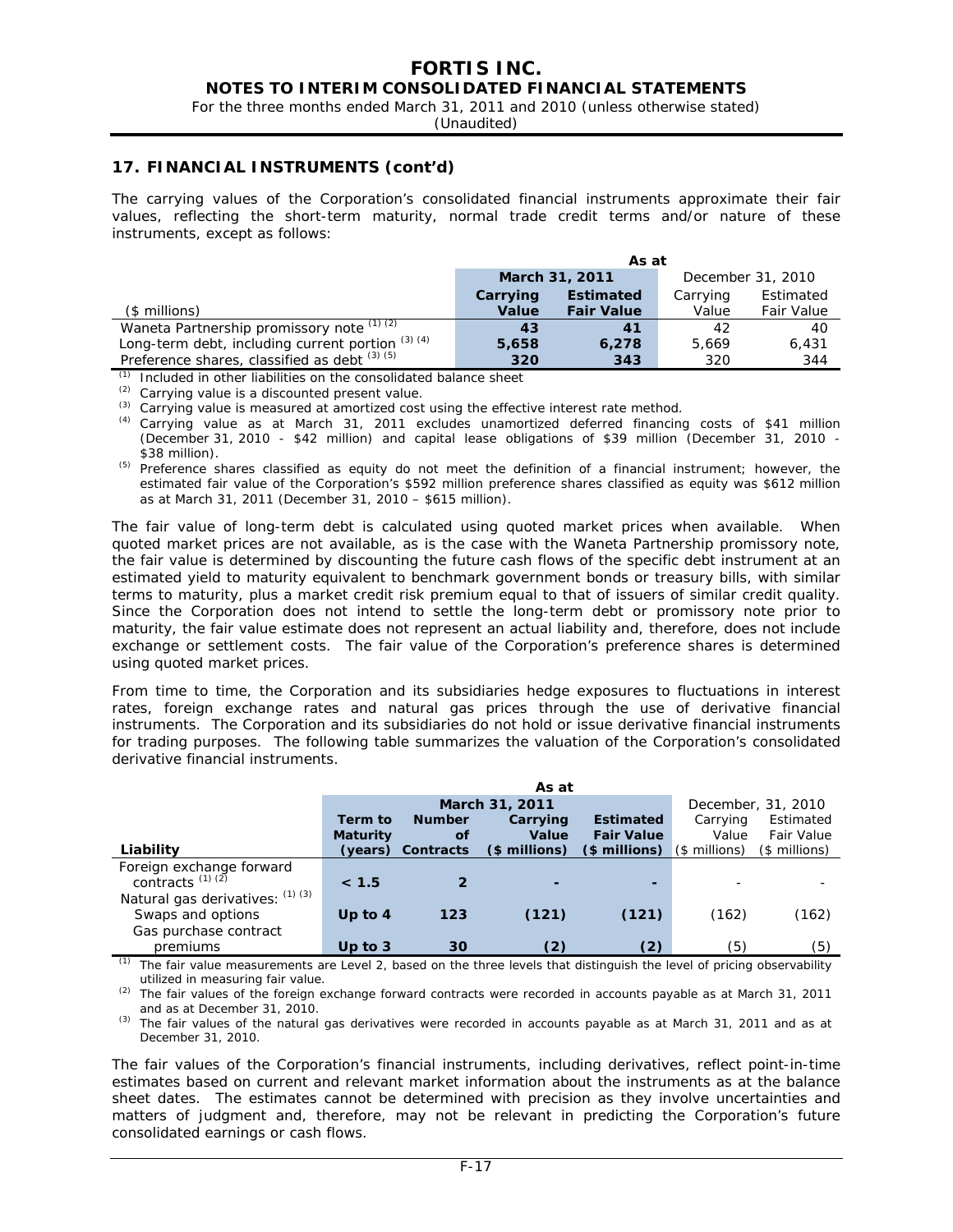For the three months ended March 31, 2011 and 2010 (unless otherwise stated)

(Unaudited)

### **18. FINANCIAL RISK MANAGEMENT**

The Corporation is primarily exposed to credit risk, liquidity risk and market risk as a result of holding financial instruments in the normal course of business.

- **Credit risk** Risk that a third party to a financial instrument might fail to meet its obligations under the terms of the financial instrument.
- **Liquidity risk** Risk that an entity will encounter difficulty in raising funds to meet commitments associated with financial instruments.
- **Market risk** Risk that the fair value or future cash flows of a financial instrument will fluctuate due to changes in market prices. The Corporation is exposed to foreign exchange risk, interest rate risk and commodity price risk.

#### **Credit Risk**

For cash and cash equivalents, trade and other accounts receivable, and other long-term receivables, the Corporation's credit risk is limited to the carrying value on the consolidated balance sheet. The Corporation generally has a large and diversified customer base, which minimizes the concentration of credit risk. The Corporation and its subsidiaries have various policies to minimize credit risk, which include requiring customer deposits, prepayments and/or credit checks for certain customers and performing disconnections and/or using third-party collection agencies for overdue accounts.

FortisAlberta has a concentration of credit risk as a result of its distribution service billings being to a relatively small group of retailers. As at March 31, 2011, its gross credit risk exposure was approximately \$125 million, representing the projected value of retailer billings over a 60-day period. The Company has reduced its exposure to approximately \$5 million by obtaining from the retailers either a cash deposit, bond, letter of credit or an investment-grade credit rating from a major rating agency, or by having the retailer obtain a financial guarantee from an entity with an investment-grade credit rating.

The FortisBC Energy companies are exposed to credit risk in the event of non-performance by counterparties to derivative financial instruments. To help mitigate credit risk, the FortisBC Energy companies deal with high credit-quality institutions in accordance with established credit-approval practices. The counterparties with which the FortisBC Energy companies have significant transactions are A-rated entities or better. The FortisBC Energy companies use netting arrangements to reduce credit risk and net settle payments with counterparties where net settlement provisions exist.

The aging analysis of the Corporation's consolidated trade and other accounts receivable, net of an allowance for doubtful accounts of \$18 million as at March 31, 2011 (December 31, 2010 - \$16 million; March 31, 2010 - \$17 million) was as follows:

|                           | As at                               |      |      |  |  |
|---------------------------|-------------------------------------|------|------|--|--|
|                           | March 31, December 31,<br>March 31, |      |      |  |  |
| $($$ millions)            | 2011                                | 2010 | 2010 |  |  |
| Not past due              | 601                                 | 584  | 518  |  |  |
| Past due 0-30 days        | 76                                  | 56   | 63   |  |  |
| Past due 31-60 days       | 15                                  | g    | 14   |  |  |
| Past due 61 days and over | 8                                   |      |      |  |  |
|                           | 700                                 | 655  | 604  |  |  |

As at March 31, 2011, other long-term receivables of \$14 million (included in other assets) will be received over the next five years and thereafter, with \$1 million expected to be received in year 1, \$3 million over years 2 and 3, \$1 million over years 4 and 5 and \$9 million due after 5 years.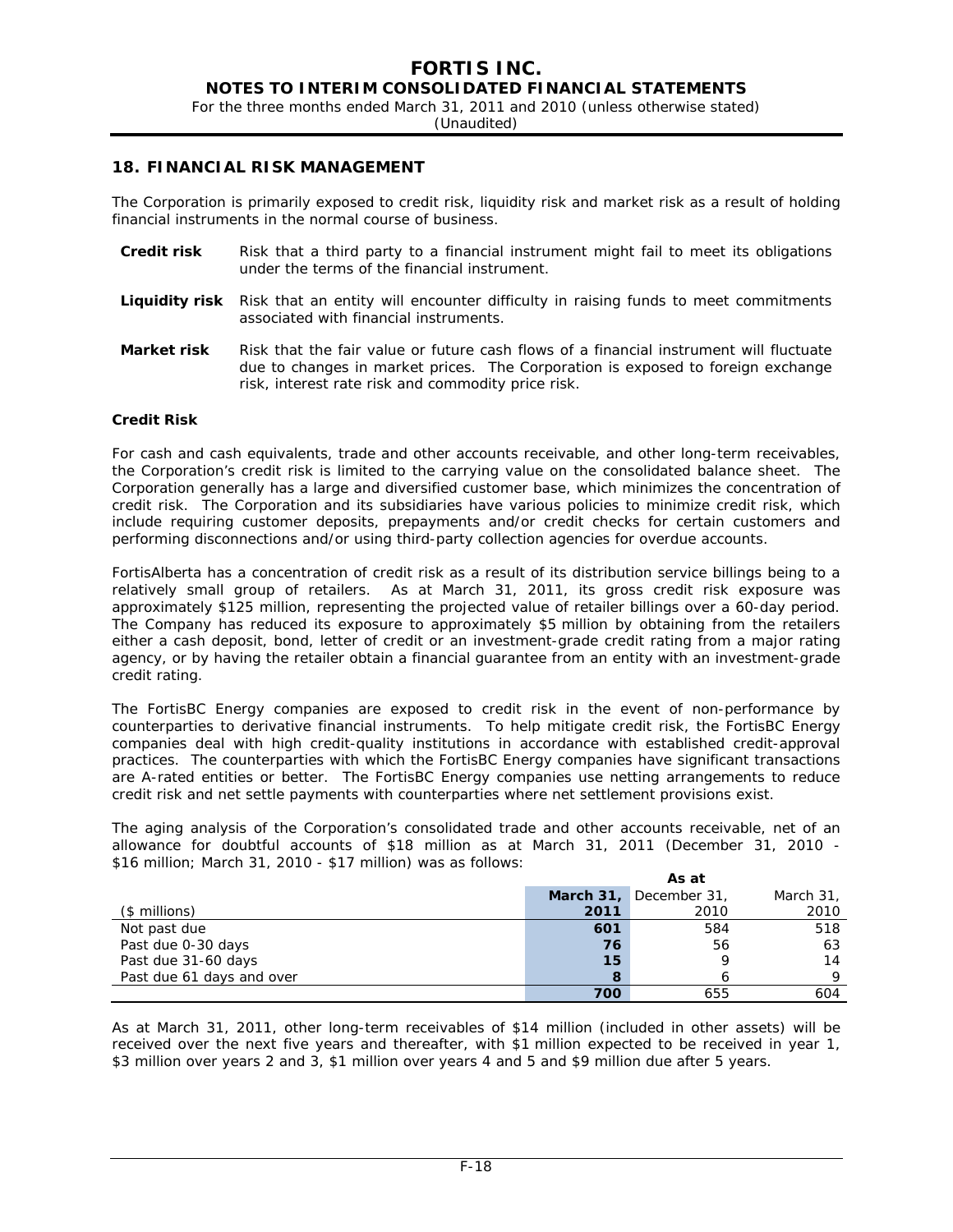For the three months ended March 31, 2011 and 2010 (unless otherwise stated)

(Unaudited)

## **18. FINANCIAL RISK MANAGEMENT (cont'd)**

#### **Liquidity Risk**

The Corporation's consolidated financial position could be adversely affected if it, or one of its subsidiaries, fails to arrange sufficient and cost-effective financing to fund, among other things, capital expenditures and the repayment of maturing debt. The ability to arrange sufficient and cost-effective financing is subject to numerous factors, including the consolidated results of operations and financial position of the Corporation and its subsidiaries, conditions in capital and bank credit markets, ratings assigned by rating agencies and general economic conditions.

To help mitigate liquidity risk, the Corporation and its larger regulated utilities have secured committed credit facilities to support short-term financing of capital expenditures and seasonal working capital requirements.

The Corporation's committed credit facility is available for interim financing of acquisitions and for general corporate purposes. Depending on the timing of cash payments from the subsidiaries, borrowings under the Corporation's committed credit facility may be required from time to time to support the servicing of debt and payment of dividends. As at March 31, 2011, average annual consolidated long-term debt maturities and repayments over the next five years are expected to be approximately \$250 million. The combination of available credit facilities and relatively low annual debt maturities and repayments will provide the Corporation and its subsidiaries with flexibility in the timing of access to capital markets.

As at March 31, 2011, the Corporation and its subsidiaries had consolidated credit facilities of approximately \$2.1 billion, of which \$1.5 billion was unused. The credit facilities are syndicated almost entirely with the seven largest Canadian banks, with no one bank holding more than 25% of these facilities.

|                               |           |                  |               | As at     |              |  |  |
|-------------------------------|-----------|------------------|---------------|-----------|--------------|--|--|
|                               | Corporate | Regulated        | <b>Fortis</b> | March 31, | December 31, |  |  |
| $($$ millions)                | and Other | <b>Utilities</b> | Properties    | 2011      | 2010         |  |  |
| Total credit facilities       | 645       | 1,440            | 13            | 2.098     | 2.109        |  |  |
| Credit facilities utilized:   |           |                  |               |           |              |  |  |
| Short-term borrowings         |           | (255)            | (4)           | (259)     | (358)        |  |  |
| Long-term debt (Note 7) $(7)$ | (155)     | (79)             |               | (234)     | (218)        |  |  |
| Letters of credit outstanding |           | (122)            |               | (123)     | (124)        |  |  |
| Credit facilities unused      | 489       | 984              |               | 1,482     | 1,409        |  |  |

The following table outlines the credit facilities of the Corporation and its subsidiaries.

*(1)* As at March 31, 2011, credit facility borrowings classified as long-term included \$16 million (December 31, 2010 - \$16 million) that was included in current installments of long-term debt and capital lease obligations on the consolidated balance sheet.

As at March 31, 2011 and December 31, 2010, certain borrowings under the Corporation's and subsidiaries' credit facilities were classified as long-term debt. These borrowings are under long-term committed credit facilities and management's intention is to refinance these borrowings with long-term permanent financing during future periods.

In February 2011 Maritime Electric renewed its unsecured committed revolving credit facility, which matures annually in March. The unsecured committed revolving credit facility was reduced from \$60 million to \$50 million.

In April 2011 FortisBC Electric negotiated and finalized an amended credit facility agreement resulting in an extension to the maturity of the Company's \$150 million unsecured committed revolving credit facility with \$100 million now maturing in May 2014 and \$50 million now maturing in May 2012.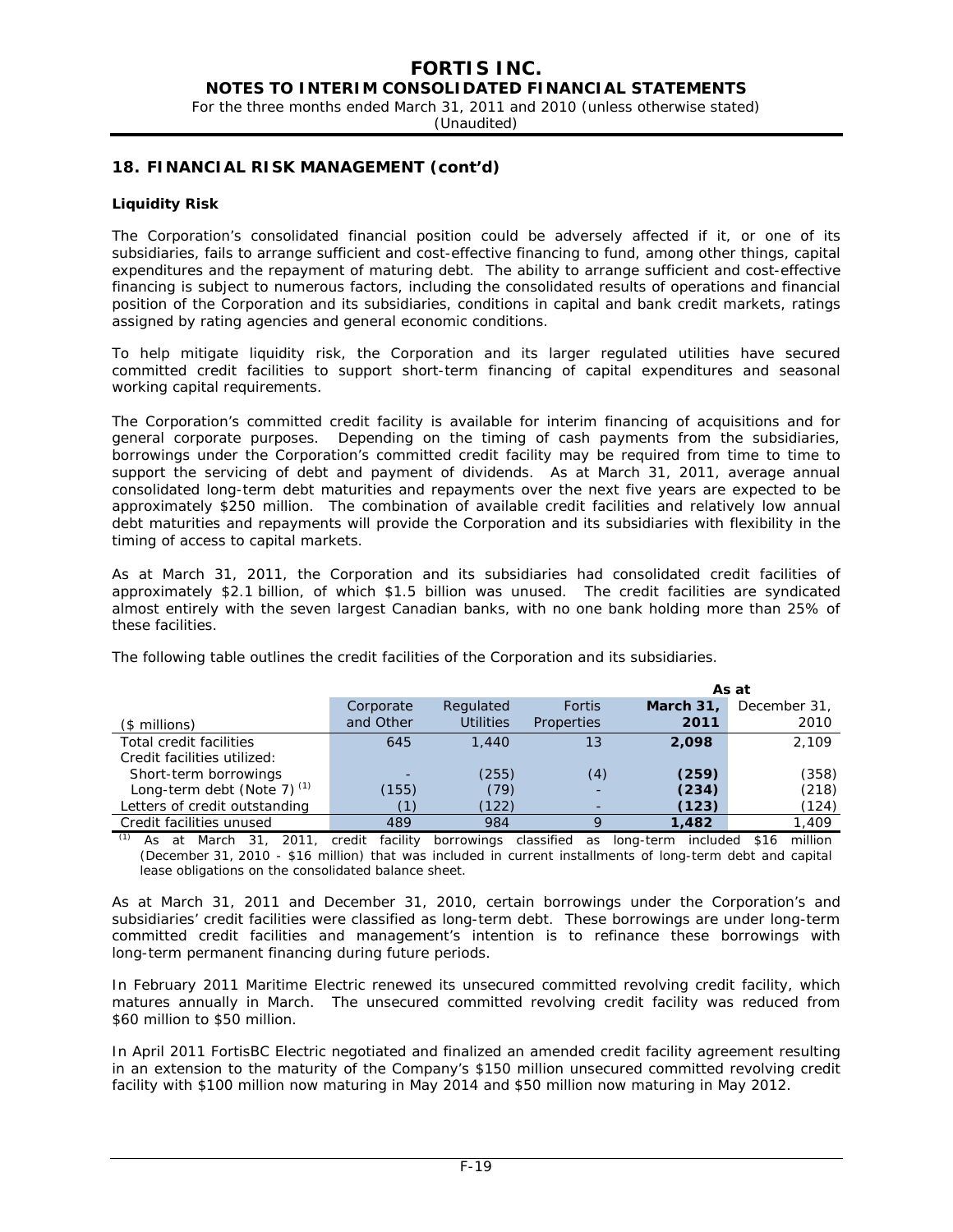For the three months ended March 31, 2011 and 2010 (unless otherwise stated)

(Unaudited)

### **18. FINANCIAL RISK MANAGEMENT (cont'd)**

#### **Liquidity Risk (cont'd)**

The Corporation and its currently rated utilities target investment-grade credit ratings to maintain capital market access at reasonable interest rates. As at March 31, 2011, the Corporation's credit ratings were as follows:

| Standard & Poor's | A- (long-term corporate and unsecured debt credit rating) |
|-------------------|-----------------------------------------------------------|
| <b>DBRS</b>       | A(low) (unsecured debt credit rating)                     |

The credit ratings reflect the Corporation's low business-risk profile and diversity of its operations, the stand-alone nature and financial separation of each of the regulated subsidiaries of Fortis, management's commitment to maintaining low levels of debt at the holding company level and the significant reduction in external debt at FHI, the Corporation's reasonable credit metrics and its demonstrated ability and continued focus on acquiring and integrating stable regulated utility businesses financed on a conservative basis.

The following is an analysis of the contractual maturities of the Corporation's consolidated financial liabilities as at March 31, 2011.

| <b>Financial Liabilities</b>                      | Due      | Due in  | Due in  | Due            |             |
|---------------------------------------------------|----------|---------|---------|----------------|-------------|
|                                                   | within 1 | years 2 | years 4 | after 5        |             |
| $($$ millions)                                    | year     | and 3   | and 5   | years          | Total       |
| Short-term borrowings                             | 259      |         |         |                | 259         |
| Trade and other accounts payable                  | 819      |         |         |                | 819         |
| Natural gas derivatives (1)                       | 71       | 38      | 8       |                | 117         |
| Foreign exchange forward contracts <sup>(2)</sup> | 6        |         |         |                |             |
| Dividends payable                                 | 55       |         |         |                | 55          |
| Customer deposits $(3)$                           |          | 3       |         | $\overline{2}$ | $\mathbf 6$ |
| Waneta Partnership promissory note (4)            |          |         |         | 72             | 72          |
| Long-term debt, including current portion $(5)$   | 52       | 389     | 783     | 4,434          | 5,658       |
| Interest obligations on long-term debt            | 346      | 678     | 609     | 4.984          | 6,617       |
| Preference shares, classified as debt             |          | 123     |         | 197            | 320         |
| Dividend obligations on preference shares,        |          |         |         |                |             |
| classified as finance charges                     | 17       | 30      | 19      | 5              | 71          |
|                                                   | 1,625    | 1,262   | 1,420   | 9,694          | 14,001      |

*(1)* Amounts disclosed are on a gross cash flow basis. The derivatives were recorded in accounts payable at fair value as at March 31, 2011 at \$123 million.

*(2)* Amounts disclosed are on a gross cash flow basis. The contracts were recorded in accounts payable at fair value as at March 31, 2011 at less than \$1 million.

*(3)* Customer deposits were recorded in other liabilities as at March 31, 2011.

*(4)* Amounts disclosed are on a gross cash flow basis. The promissory note was recorded in other liabilities at present value as at March 31, 2011 at \$43 million.

*(5)* Excludes deferred financing costs of \$41 million and capital lease obligations of \$39 million

#### **Market Risk**

#### *Foreign Exchange Risk*

The Corporation's earnings from, and net investment in, self-sustaining foreign subsidiaries are exposed to fluctuations in the US dollar-to-Canadian dollar exchange rate. The Corporation has effectively decreased the above exposure through the use of US dollar borrowings at the corporate level. The foreign exchange gain or loss on the translation of US dollar-denominated interest expense partially offsets the foreign exchange loss or gain on the translation of the Corporation's foreign subsidiaries' earnings, which are denominated in US dollars or a currency pegged to the US dollar. Belize Electricity's reporting currency is the Belizean dollar while the reporting currency of Caribbean Utilities, Fortis Turks and Caicos, FortisUS Energy Corporation and Belize Electric Company Limited is the US dollar. The Belizean dollar is pegged to the US dollar at BZ\$2.00=US\$1.00.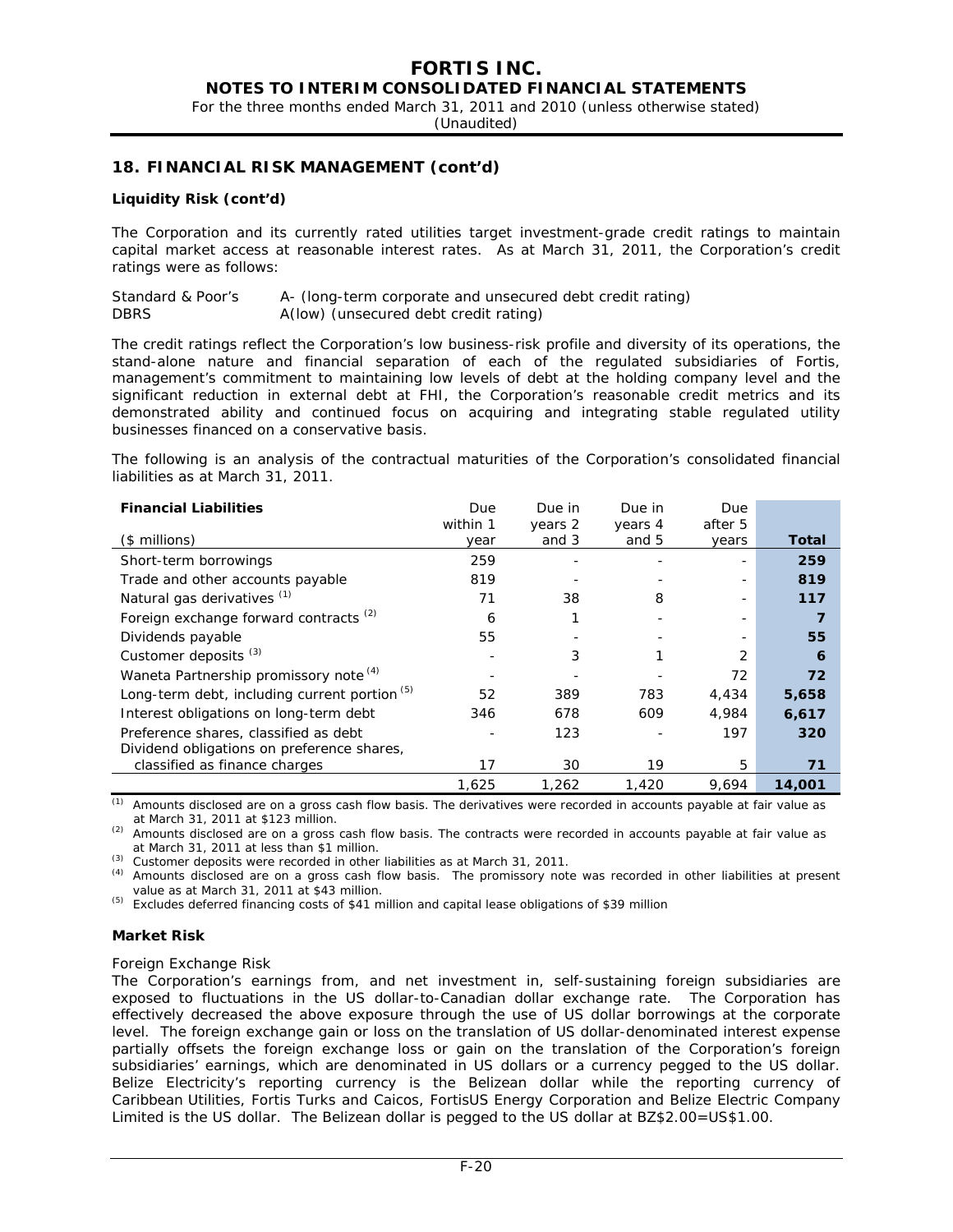For the three months ended March 31, 2011 and 2010 (unless otherwise stated)

(Unaudited)

## **18. FINANCIAL RISK MANAGEMENT (cont'd)**

#### **Market Risk (cont'd)**

### *Foreign Exchange Risk (cont'd)*

As at March 31, 2011, all of the Corporation's US\$590 million (December 31, 2010 - US\$590 million) corporately held long-term debt had been designated as a hedge of a significant portion of the Corporation's foreign net investments. As at March 31, 2011, the Corporation had approximately US\$14 million (December 31, 2010 – US\$7 million) in foreign net investments remaining to be hedged. Foreign currency exchange rate fluctuations associated with the translation of the Corporation's corporately held US dollar borrowings designated as hedges are recognized in other comprehensive income and help offset unrealized foreign currency exchange gains and losses on the foreign net investments, which are also recognized in other comprehensive income.

FEI and FEVI's US dollar payments under contracts for the implementation of a customer information system and the construction of a liquefied natural gas storage facility, respectively, expose the utilities to fluctuations in the US dollar-to-Canadian dollar exchange rate. FEI and FEVI have entered into foreign exchange forward contracts to hedge this exposure and any increase or decrease in the fair value of the foreign exchange forward contracts is deferred for recovery from, or refund to, customers in future rates, subject to regulatory approval.

#### *Interest Rate Risk*

The Corporation and its subsidiaries are exposed to interest rate risk associated with short-term borrowings and floating-rate debt. The Corporation and its subsidiaries may enter into interest rate swap agreements to help reduce this risk.

The FortisBC Energy companies and FortisBC Electric have regulatory approval to defer any increase or decrease in interest expense resulting from fluctuations in interest rates associated with variable-rate debt for recovery from, or refund to, customers in future rates.

#### *Commodity Price Risk*

The FortisBC Energy companies are exposed to commodity price risk associated with changes in the market price of natural gas. This risk is minimized by entering into natural gas derivatives that effectively fix the price of natural gas purchases. The natural gas derivatives are recognized on the consolidated balance sheet at fair value and any change in the fair value is deferred as a regulatory asset or liability, subject to regulatory approval, for recovery from, or refund to, customers in future rates.

The price risk-management strategy of the FortisBC Energy companies aims to improve the likelihood that natural gas prices remain competitive with electricity rates, temper gas price volatility on customer rates and reduce the risk of regional price discrepancies. On an annual basis, FEI and FEVI each file a Price Risk-Management Plan ("PRMP") that seeks approval for the natural gas commodity hedging plan for the next three years for FEI and the next five years for FEVI. During the third quarter of 2010, the BCUC denied the PRMP application filed by the FortisBC Energy companies earlier in 2010 and directed the Companies to undertake a review of the primary objectives of the PRMP. In January 2011 the FortisBC Energy companies reviewed the PRMP objectives with the BCUC related to their gas commodity hedging plan and FEI submitted a 2011–2014 PRMP. On a partial basis, the BCUC has approved FEI to implement portions of its 2011-2014 PRMP. FEVI plans to file an updated PRMP by June 2011.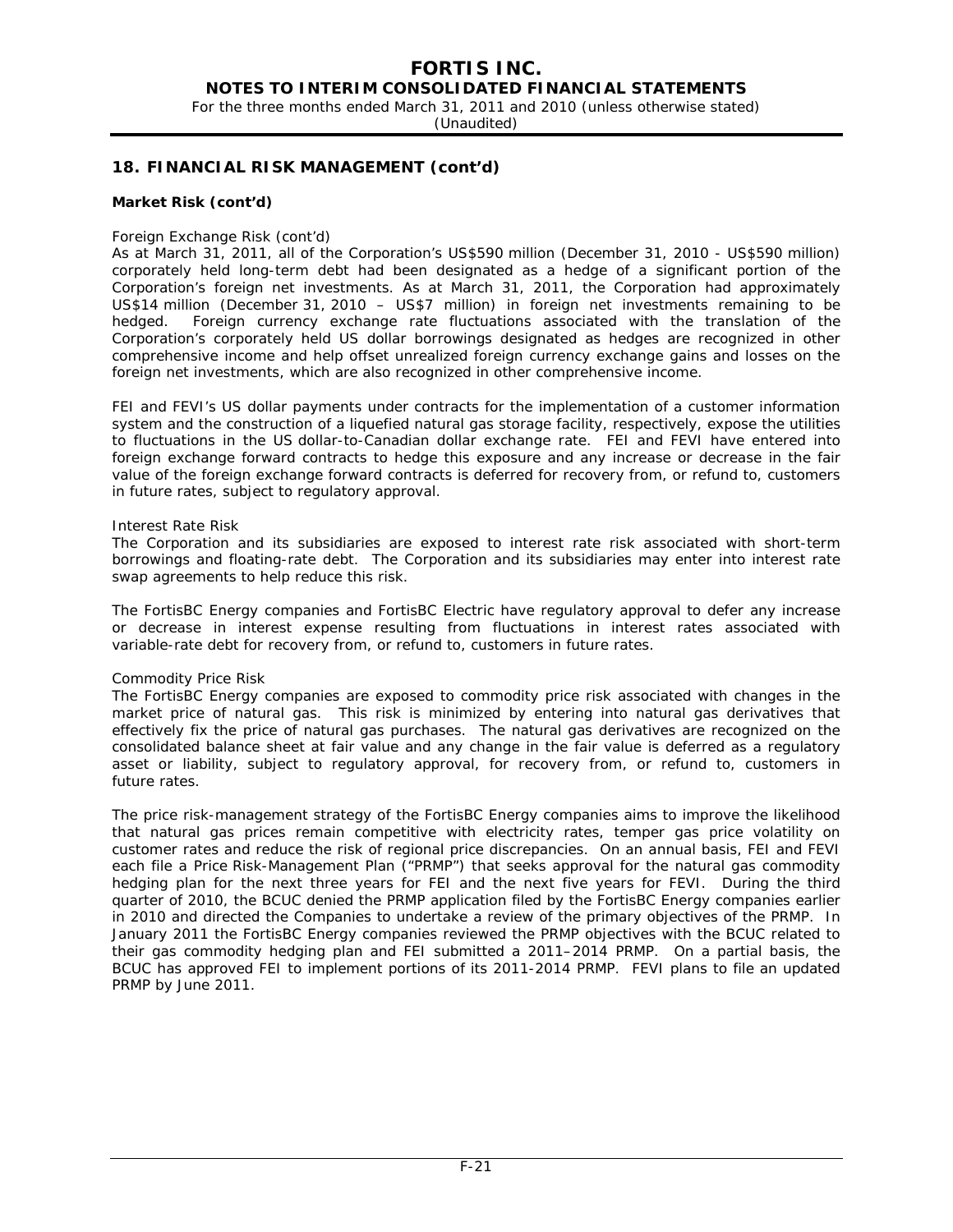For the three months ended March 31, 2011 and 2010 (unless otherwise stated)

(Unaudited)

### **19. CONTINGENT LIABILITIES AND COMMITMENTS**

#### **Contingent Liabilities**

The Corporation and its subsidiaries are subject to various legal proceedings and claims associated with ordinary course business operations. Management believes that the amount of liability, if any, from these actions would not have a material effect on the Corporation's consolidated financial position or results of operations. There were no material changes in the Corporation's contingencies from those disclosed in the Corporation's 2010 annual audited consolidated financial statements.

#### **Commitments**

There were no material changes in the nature and amount of the Corporation's commitments from the commitments disclosed in the Corporation's 2010 annual audited consolidated financial statements, except as described below.

During the first quarter of 2011, the actuarial valuation of the defined benefit pension plan at FortisBC Energy, covering unionized employees, was completed. As a result of the actuarial valuation and other revised actuarial estimates, the total estimate of consolidated defined benefit pension funding contributions over the next five years has increased approximately \$37 million from that disclosed in the Corporation's 2010 annual audited consolidated financial statements.

## **20. COMPARATIVE FIGURES**

Certain comparative figures have been reclassified to comply with current period classifications. The most significant changes related to a \$48 million decrease in cash from operating activities associated with changes in non-cash operating working capital and a corresponding decrease in cash used in financing activities associated with dividends on common shares.